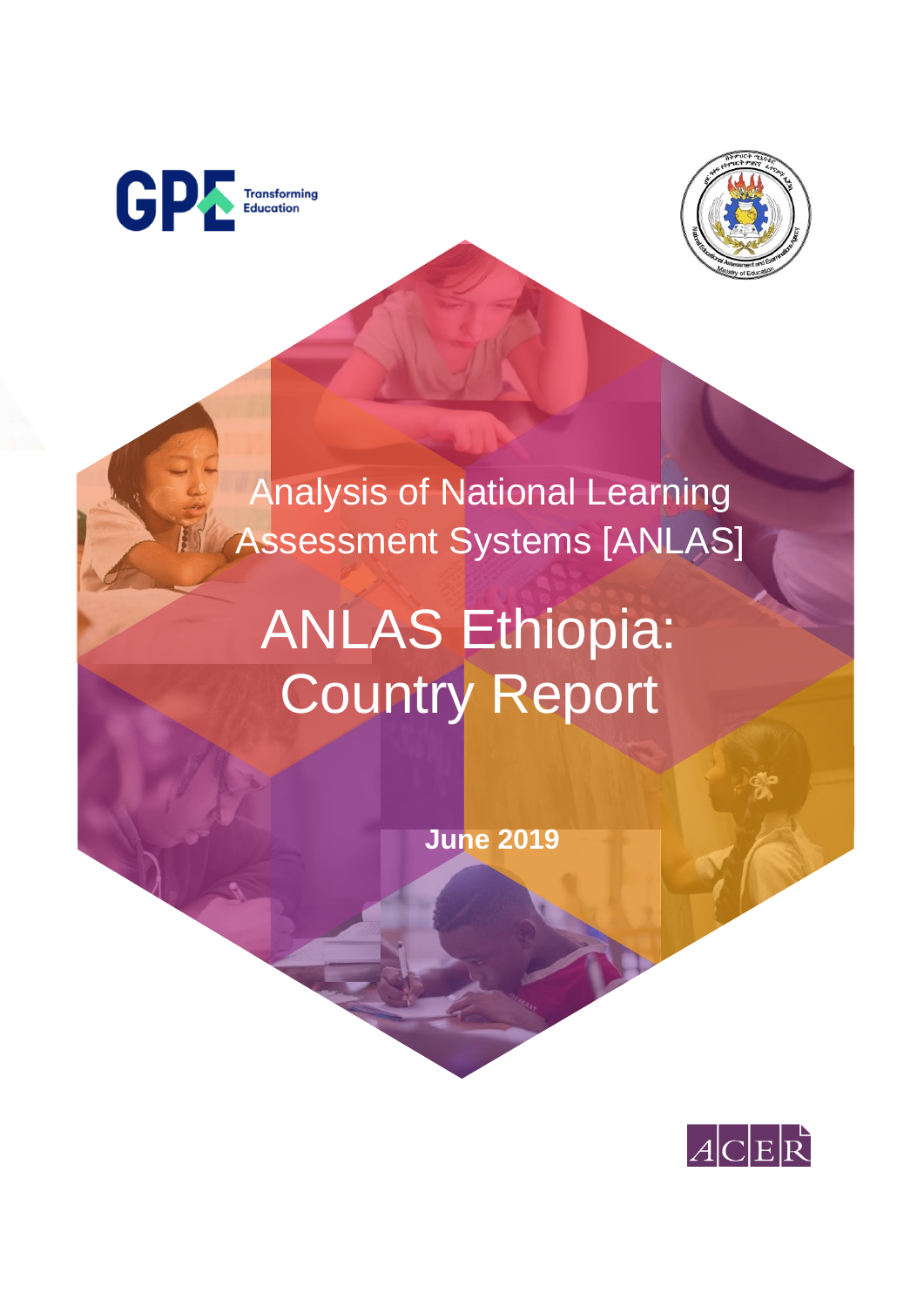# <span id="page-1-0"></span>**ANLAS Ethiopia National Team**

- Mesaye Demessie Zeleke (focal point) Aregawi Gidey Mesele Yilikal Wondimeneh Demissie Bekele Geleta Ayana Arega Mamaru Yewore **Effa Gurmu Bati** Nega Gichile Bongasse Getachew Abebe Tsigie Abraham Mengistu Sertse Belay Endeshaw Gizaw Talefe Eshete Awoke **Robel Getachew Worku** 
	-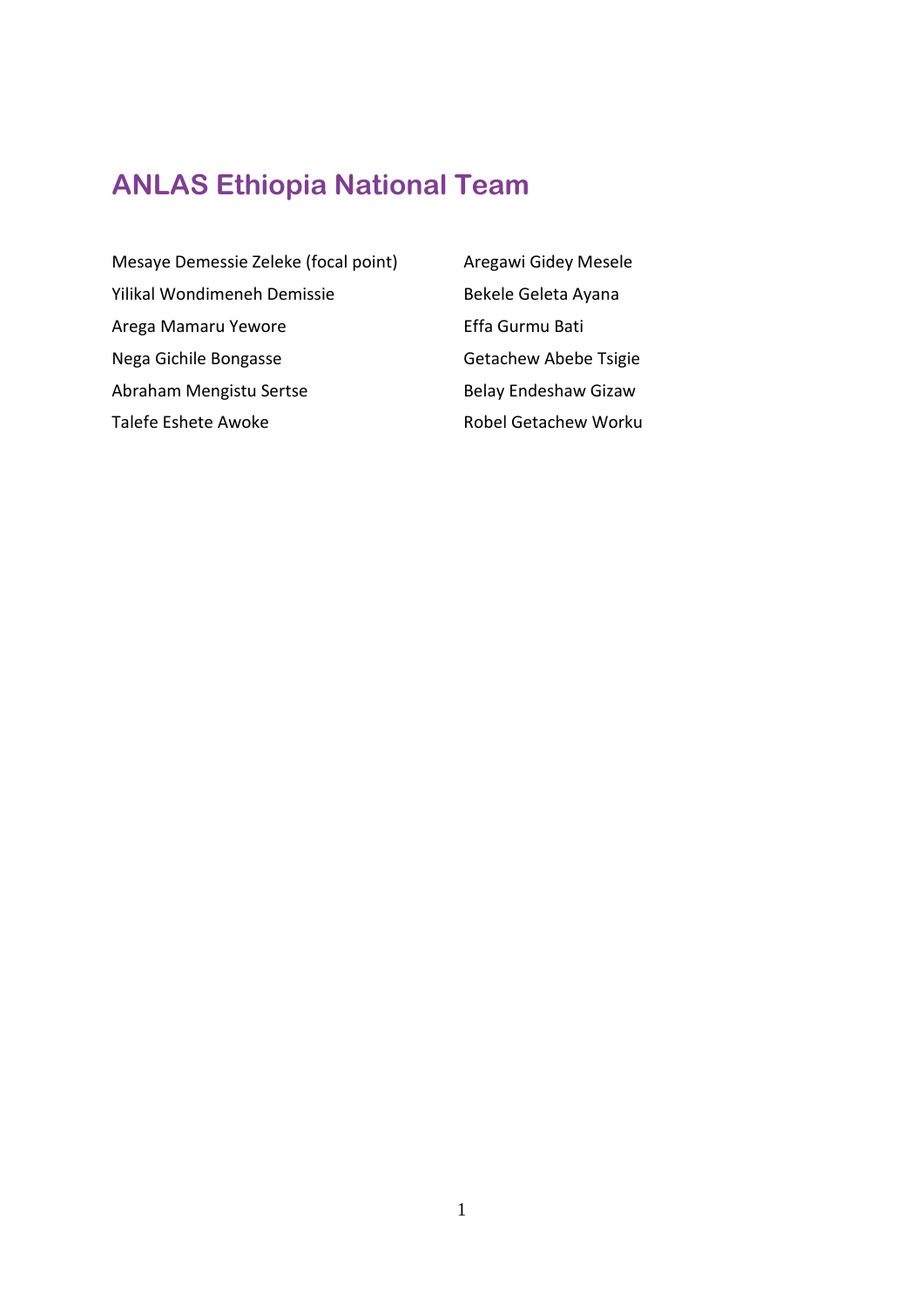# **Table of Contents**

| 1                                                                                      |
|----------------------------------------------------------------------------------------|
| 1.1                                                                                    |
| 1.2                                                                                    |
| $\overline{2}$                                                                         |
| 2.1                                                                                    |
| 2.2                                                                                    |
| 2.3                                                                                    |
| 2.4                                                                                    |
| Preparing and disseminating a country report to relevant stakeholders to inform<br>2.5 |
| 3                                                                                      |
| 3.1                                                                                    |
| 3.2                                                                                    |
| 4                                                                                      |
|                                                                                        |
|                                                                                        |
|                                                                                        |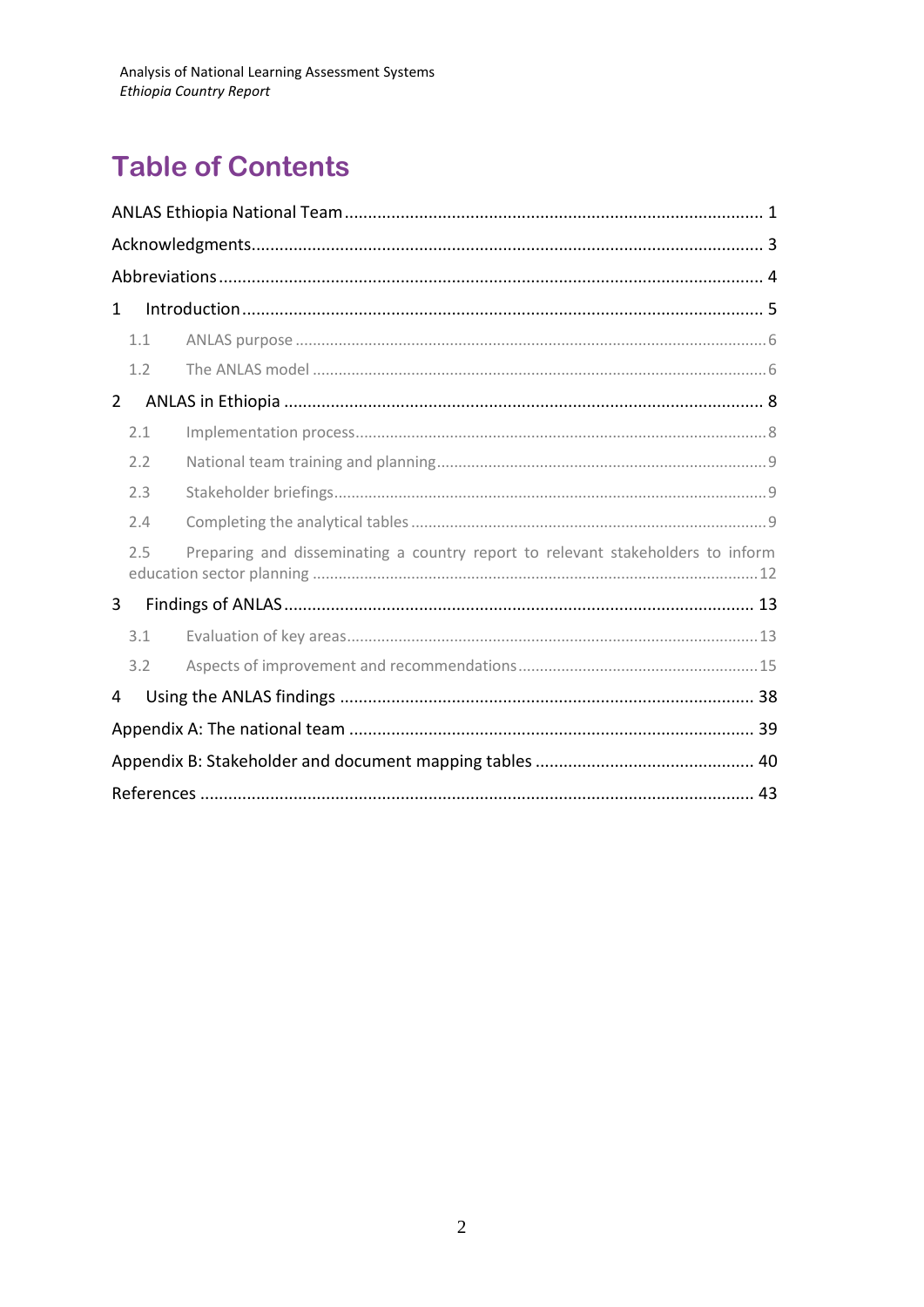# <span id="page-3-0"></span>**Acknowledgments**

The Global Partnership for Education (GPE), under the leadership of Ramya Vivekanandan and the support of Medjy Pierre-Louis, has initiated the Analysis of National Learning Assessment Systems (ANLAS). It has assigned the development of ANLAS to the Australian Council for Educational Research (ACER).

The ANLAS development process has three phases: (1) development of the ANLAS toolkit (July 2018 to January 2019); (2) pilot implementation of ANLAS in three GPE partner countries (January to June 2019); and (3) revision and refinement of ANLAS based on observations and experiences from the pilot implementations (June to August 2019).

Ethiopia is one of three countries participating in the piloting of ANLAS. Each piloting country contributed significantly to the consultative development process of ANLAS, allowing the testing of both the content of the ANLAS toolkit and the process of using these resources to analyze the national learning assessment system and to make recommendations for improvement to inform strategies within education sector plans.

The Ethiopia Ministry of Education endorsed the ANLAS study and nominated knowledgeable and responsible national team members. In this regard, special acknowledgment should go to H.E. Dr. Tilaye Getie, Minister of Education, and H.E. Ato Mohamed Ahmedin, State Minister of Education, for their concern and support of the team in all respects. The team also extends its thanks to Ato Araya Gebre-Egziabher, Director General of the National Educational Assessment and Examinations Agency (NEAEA), for his facilitation and for creating a conducive environment for the team and the study as well.

Sally Robertson (ACER) supported the national team throughout the piloting process and Ursula Schwantner (ACER) provided support during the in-country visit.

Last but not least, the national team gratefully acknowledges all the ANLAS participants drawn from teachers, senior experts in education, school leaders, training providers, development partners, and parents for providing the necessary information, active participation and their concern.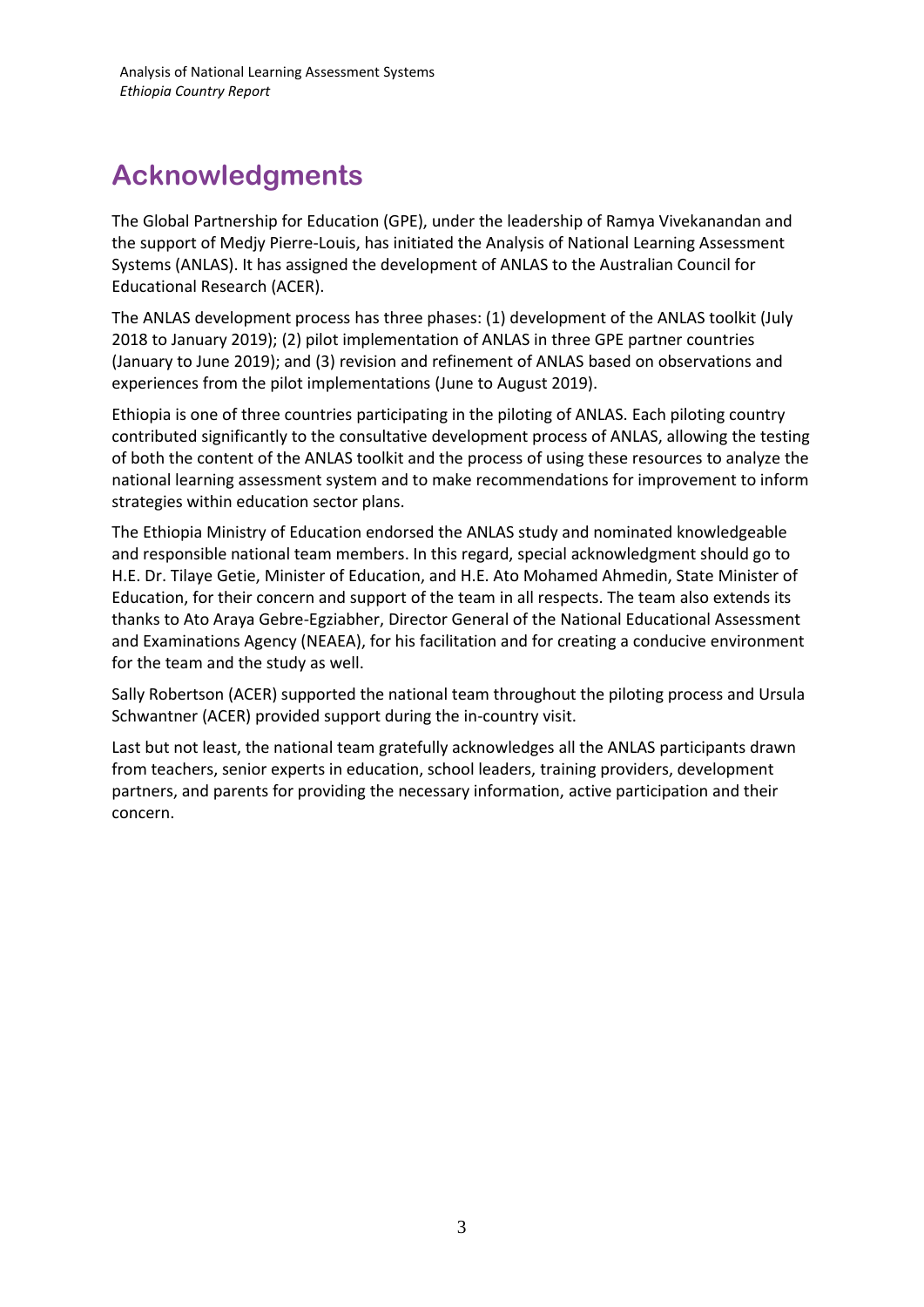# <span id="page-4-0"></span>**Abbreviations**

| <b>ACER</b>   | Australian Council for Educational Research                               |
|---------------|---------------------------------------------------------------------------|
| A4L           | Assessment for Learning                                                   |
| CTE           | College of Teacher Education                                              |
| <b>DCP</b>    | developing country partner                                                |
| <b>DFID</b>   | U.K. Department for International Development                             |
| EGMA          | <b>Early Grade Mathematics Assessment</b>                                 |
| EGRA          | Early Grade Reading Assessment                                            |
| <b>EMIS</b>   | education management information system                                   |
| <b>ESA</b>    | education sector analysis                                                 |
| <b>ESDP</b>   | <b>Education Sector Development Program</b>                               |
| <b>ESP</b>    | education sector plan                                                     |
| <b>ETP</b>    | <b>Education and Training Policy</b>                                      |
| FGD           | focus group discussion                                                    |
| <b>GAML</b>   | Global Alliance to Monitor Learning                                       |
| <b>GEQIP</b>  | General Education Quality Improvement Program                             |
| GEQIP-E       | General Education Quality Improvement Program for Equity                  |
| <b>GER</b>    | gross enrollment rate                                                     |
| <b>GPE</b>    | Global Partnership for Education                                          |
| GP-LA         | Good Practice in Learning Assessment                                      |
| MoE           | Ministry of Education                                                     |
| n.d.          | no data                                                                   |
| NEAEA         | National Educational Assessment and Examinations Agency                   |
| <b>NLA</b>    | National Learning Assessment                                              |
| NLSA          | National Large-Scale Assessment                                           |
| <b>PISA</b>   | Program for International Student Assessment                              |
| <b>REB</b>    | <b>Regional Education Bureau</b>                                          |
| READ          | Russia Education Aid for Development                                      |
| <b>SABER</b>  | Systems Approach for Better Education Results                             |
| SACMEQ        | Southern and Eastern Africa Consortium for Monitoring Educational Quality |
| <b>SNNP</b>   | Southern Nations, Nationalities, and Peoples' Region                      |
| <b>TIMSS</b>  | Trends in International Mathematics and Science Study                     |
| <b>UIS</b>    | <b>UNESCO Institute for Statistics</b>                                    |
| UN            | <b>United Nations</b>                                                     |
| <b>UNICEF</b> | United Nations Children's Fund                                            |
| <b>USID</b>   | Universal, Sustainable, Inclusive Design for social change                |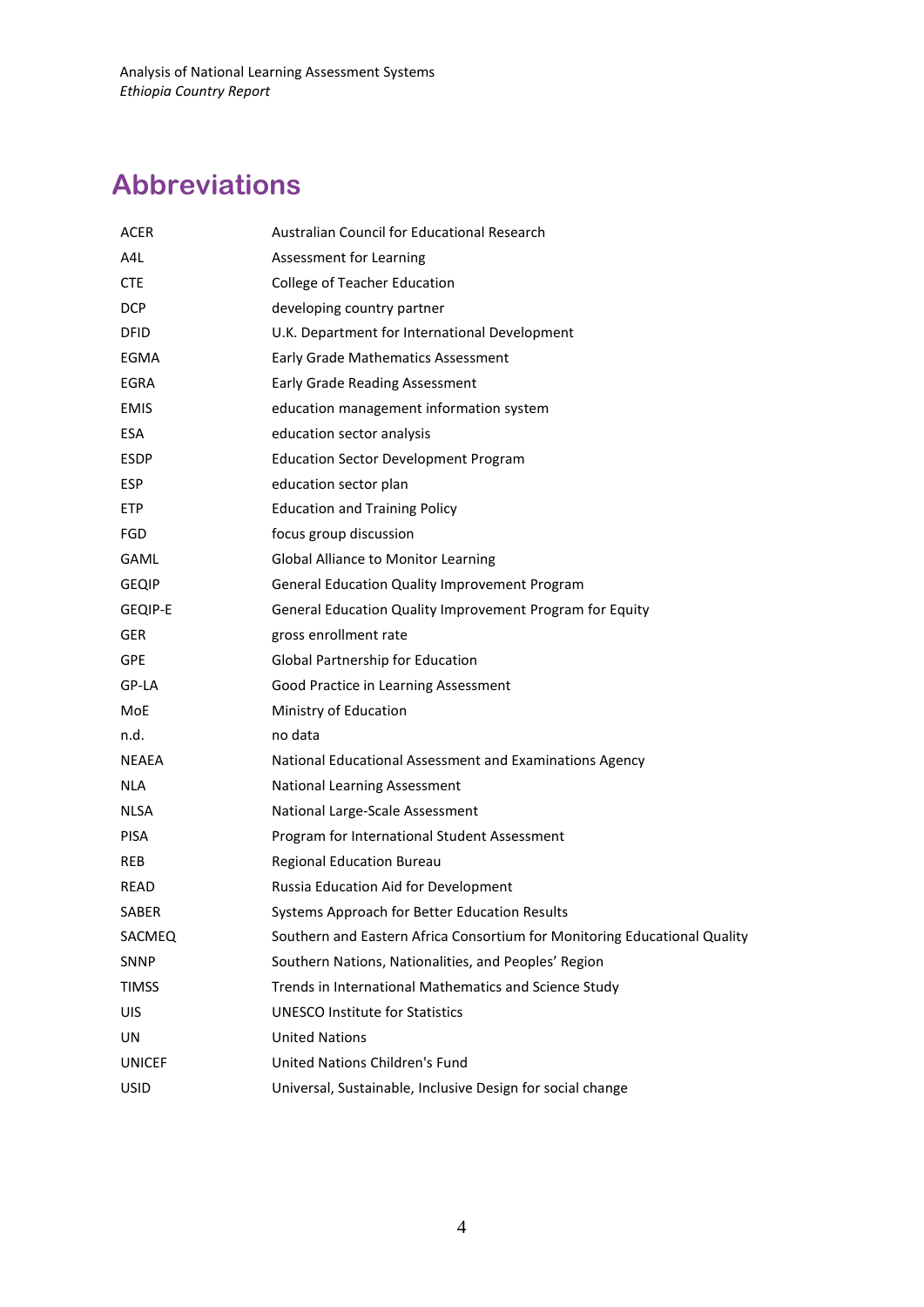# <span id="page-5-0"></span>**1 Introduction**

Ethiopia is located in the area of northeast Africa known as the Horn of Africa. It covers 1.1 million square kilometers and has an estimated population of more than 90 million with highly diversified ethnic groups, languages, culture and topography. The country has adopted federal governance with nine regions and two city administrations. A prime minister heads the government, and executive power is exercised by the government. The federal legislative power is vested in both the government and the two chambers of parliament.<sup>1</sup>



The current Education and Training Policy (ETP) was

enacted in 1994 to alleviate the problems of access, curriculum relevance, equity, quality and related challenges of the education sector.<sup>2</sup> As a result of the policy priority and financial input for the sector, Ethiopia made significant progress toward achieving the target set for primary education to be universal by 2015. For instance, the gross enrollment rate (GER) of primary education reached 109.3% in 2017/18. During this time, the number of students and teachers totaled 26,905,580 and 583,461, respectively. The number of public and private schools had also reached 41,441 in 2017/18.<sup>3</sup>

The use of assessment in Ethiopia started in 1938 with National Examinations; however, National Learning Assessment (NLA) was implemented much later, in 2000. Although classroom assessment was introduced along with modern education in 1908, it was given more attention in the 1994 ETP. To monitor and evaluate the quality of education on a regular basis, the National Educational Assessment and Examinations Agency (NEAEA) was re-established by the Council of Ministers Regulation No. 260/2012 by integrating the two assessment systems, National Examinations and NLA.<sup>4</sup> National Examinations is a census-based assessment that takes place in grades 10 and 12; NLA is a sample-based assessment undertaken in the exit cycle of primary and secondary education (grades 4, 8, 10 and 12). Early grade literacy and numeracy assessment, on the other hand, is conducted at grades 2 and 3. Both the National Examinations and the NLA have been administered on the basis of the national education and training policy and curricula of the country.

Though tremendous achievement has been observed on access of education for all citizens, the quality of education as indicated in successive NLAs and National Examinations is still a critical challenge for the nation. To this end, the assessment system should be strengthened to support evidence-based intervention and decision-making.

<sup>1</sup> National Planning Commission Central Statistical Agency, *National Strategy for the Development of Statistics (2015/16–2019/20)* (Addis Ababa: Central Statistical Agency, 2016).

<sup>2</sup> Transition Government of Ethiopia, *Education and Training Policy* (Addis Ababa: Ministry of Education, 1994).

<sup>3</sup> Ministry of Education, *Education Statistics Annual Abstract* (Addis Ababa: Ministry of Education, 2018).

<sup>4</sup> Council of Ministers. "National Educational Assessment and Examinations Agency Establishment Council of Ministers Regulation No. 260/2012," *Federal Negarit Gazeta* 15 (January 26, 2012).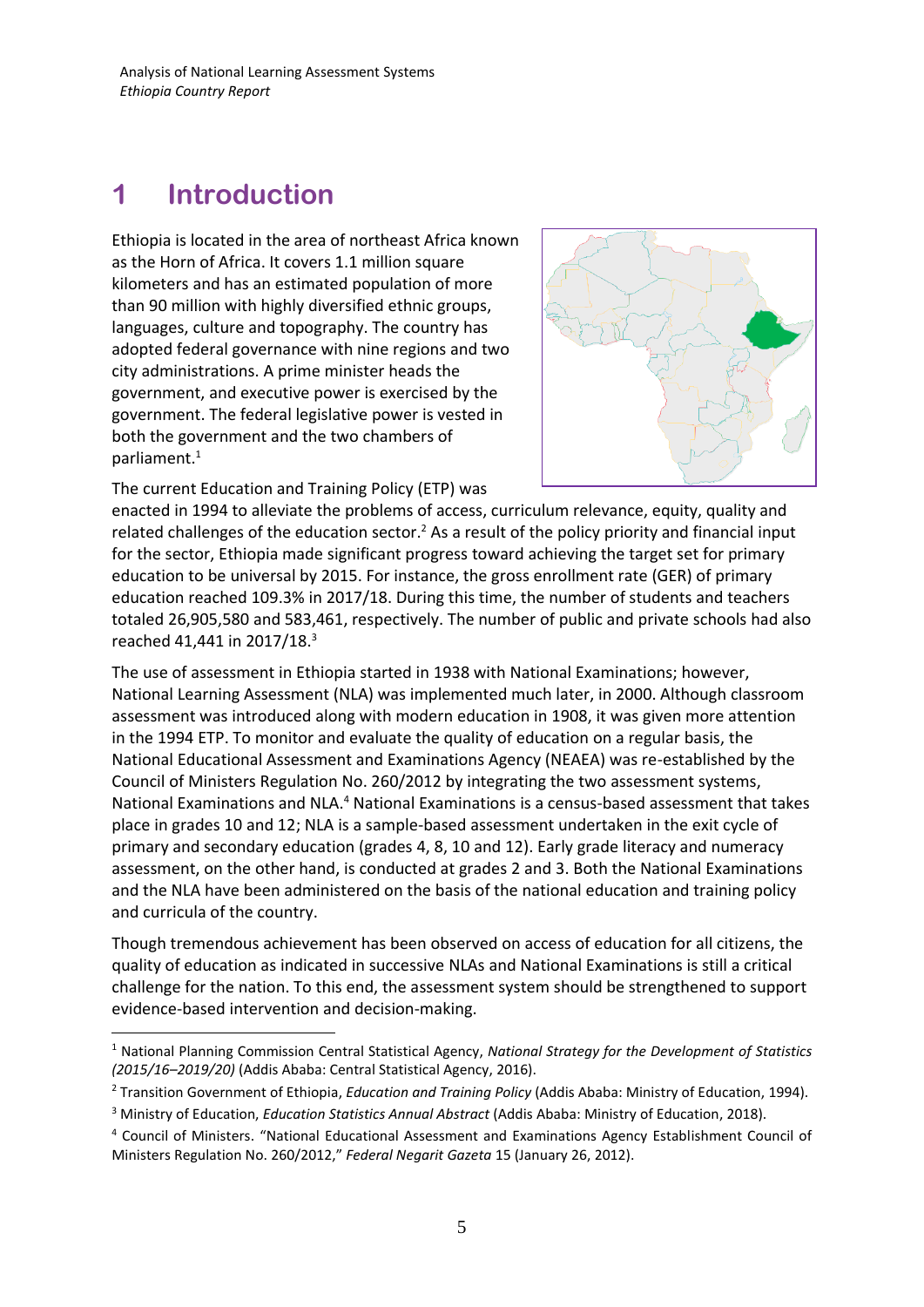# <span id="page-6-0"></span>**1.1 ANLAS purpose**

Learning assessments are increasingly used by education systems around the world to inform evidence-based policymaking and reform processes, and to improve teaching and learning practice.<sup>5</sup> To ensure the learning assessment systems' sustainability and effectiveness, it is important to regularly review and evaluate their actual state and progress.

For the Global Partnership for Education (GPE), an important priority is the quality of learning assessment systems as a key component of strong education systems and as a vital means to monitor and improve learning outcomes. GPE is a multi-stakeholder partnership and funding platform that focuses on supporting the efforts of more than 65 developing country partners (DCPs) in building effective education systems to improve equity and learning. In addition to its efforts to reinforce learning assessment systems through its grants to DCPs, GPE works to strengthen learning assessment systems and to promote a holistic measurement of learning through its Assessment for Learning (A4L) initiative, launched in 2017.

The Analysis of National Learning Assessment Systems (ANLAS) is a key component of GPE's A4L initiative, aiming to support partner countries to build effective monitoring systems for evidence-based education sector planning.<sup>6</sup>

ANLAS is designed to enable country partners to undertake a comprehensive analysis of national learning assessment systems, covering learning assessments in school education from primary or basic education to secondary education, in all schools within the system (public, private and community), and at central as well as decentralized levels. The aim of the qualitative analysis is to identify areas and recommendations for improvement of the national assessment system, to inform the development and implementation of improvement strategies as part of the wider education sector planning process.

As part of the intervention, to guide and assist developing country partners in undertaking ANLAS, a framework and toolkit have been developed. The toolkit consists of process tools to support the implementation of ANLAS, analytical tools to document and analyze the learning assessment system, and reporting and dissemination tools.

# <span id="page-6-1"></span>**1.2 The ANLAS model**

The ANLAS model illustrated in [Figure](#page-7-0) 1 provides the analytical framework for the qualitative analysis of national learning assessment systems.

<sup>5</sup> John C. Cresswell, "System-Level Assessment and Educational Policy" (Melbourne: Australian Council for Educational Research, 2017).

<sup>6</sup> Global Partnership for Education, "Concept Note: Analysis of National Learning Assessment Systems (ANLAS)" (Washington, DC: Global Partnership for Education, 2018).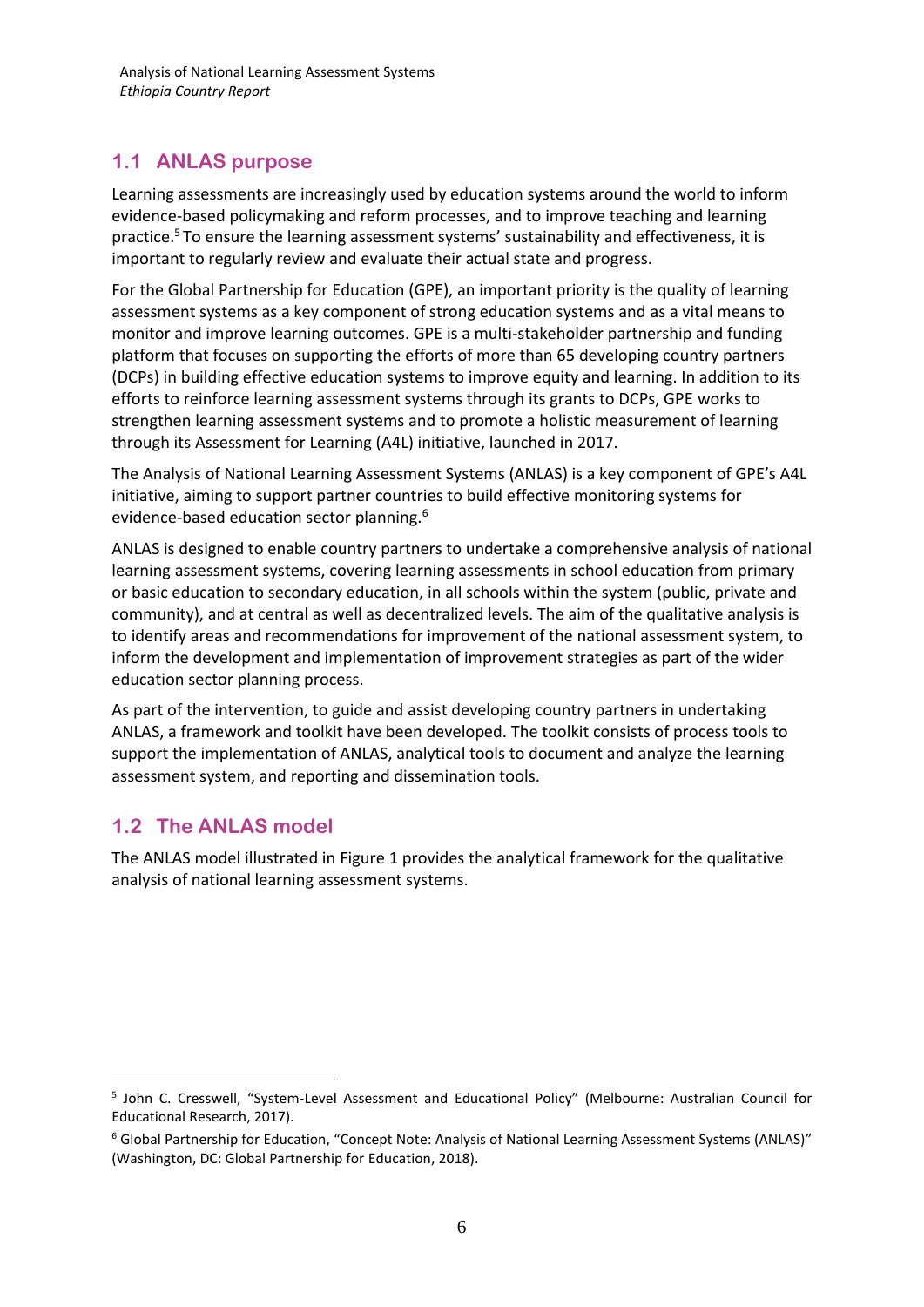### <span id="page-7-0"></span>**Figure 1: The ANLAS model**



The qualitative analysis includes the following *three focus areas*:

- 1. **Context** refers to the broader context of the assessment system and the extent to which it is supportive of the assessment system.<sup>7</sup> Context covers six key areas as shown in the ANLAS model.
- 1. **Coherence** refers to the extent to which the assessment system is aligned with, or coherent with important aspects of the broader education system. <sup>8</sup> Coherence covers five key areas as shown in the ANLAS model.
- 2. **Quality** refers to the overarching key quality concepts for learning assessment programs: technical rigor, fitness for purpose, clarify and consistency of purpose objectivity and independence, transparency and accountability, and ethicality and fairness. The assessment programs covered in ANLAS include large-scale assessments (national, international/regional), examinations and classroom assessments. Eight key areas are

<sup>&</sup>lt;sup>7</sup> Marguerite Clarke, "What Matters Most for Student Assessment Systems: A Framework Paper," Systems Approach for Better Education Results (SABER) Student Assessment Working Paper No. 1 (Washington, DC: World Bank, 2012); Network for African Learning Assessments (NALA), "Learning Assessments Systems Evaluation Framework (Draft)," accessed January 4, 2019,

[http://www.adeanet.org/adeapmp/sites/default/files/activities/learning\\_assessments\\_systems\\_framework\\_v](http://www.adeanet.org/adeapmp/sites/default/files/activities/learning_assessments_systems_framework_v18.pdf) [18.pdf.](http://www.adeanet.org/adeapmp/sites/default/files/activities/learning_assessments_systems_framework_v18.pdf)

<sup>8</sup> Clarke, "What Matters Most."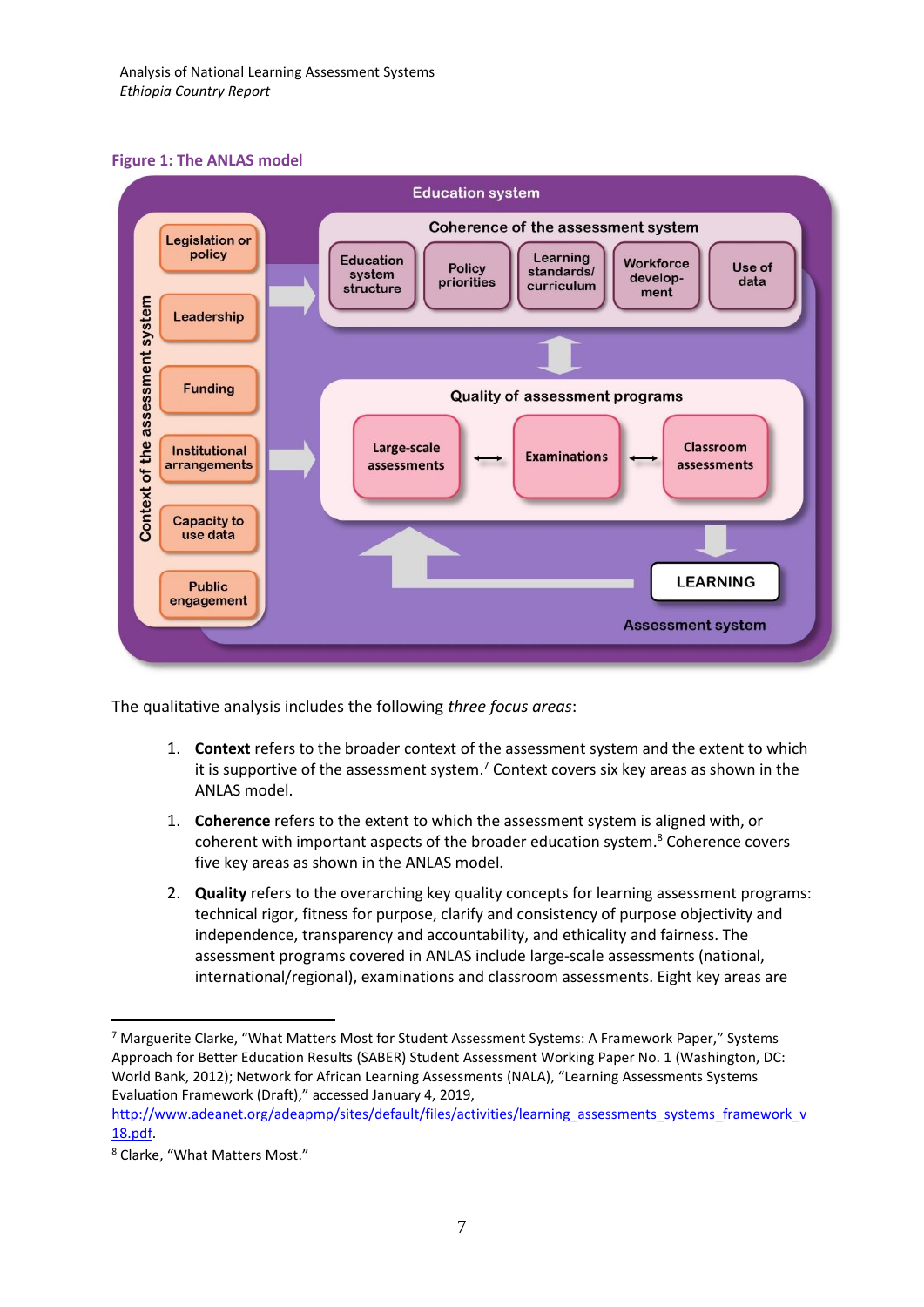operationalized for quality of large-scale assessments and examinations, and seven key areas for quality of classroom assessments.

An important **cross-sectional element** of ANLAS is the domain of **21st-century skills**. These skills—or "general capabilities" and "transversal competencies," as they are often referred to are an increasing policy priority for education systems around the world.<sup>9</sup> The diagnostic nature, the cross-sectional consideration of 21st-century skills and the integration of the analysis into the education sector planning process are essential, distinct features of the initiative.

# <span id="page-8-0"></span>**2 ANLAS in Ethiopia**

Education is used as a means for making the nation competent in the current knowledge-based economy. As such, Ethiopia has been making every effort for Quality Education for All and ensuring that learning is taking place. Ethiopia has been conducting national large-scale samplebased assessments at particular grades to check students' achievement levels in a timely and technically defensible manner to produce relevant data that help monitor and improve the quality of education. National Examinations, which are census based, have also been practiced for many decades to select or certify students as they move from one level of the education system to the next. Classroom assessment is also used to provide real-time information that supports ongoing teaching and learning.

To compare the country's education system performance with other countries, participating in an international and/or regional assessment like the Program for International Student Assessment (PISA)/Trends in International Mathematics and Science Study (TIMSS) or the Southern and Eastern Africa Consortium for Monitoring Educational Quality (SACMEQ) is highly valuable. However, for various reasons, Ethiopia has not yet participated in any international or regional assessments.

ANLAS provided a useful opportunity to undertake a comprehensive review of these different programs that make up Ethiopia's national learning assessment system.

# <span id="page-8-1"></span>**2.1 Implementation process**

The implementation of ANLAS in Ethiopia was undertaken in six steps, commencing in July 2018 and ending in June 2019. [Table](#page-8-2) 1 1 outlines the dates and duration of the six steps.

| <b>ANLAS implementation step</b>                              | Date and duration                                                                                         |
|---------------------------------------------------------------|-----------------------------------------------------------------------------------------------------------|
| Nominating a focal point and establishing<br>a national team  | August 16–23, 2018<br>One week (the number of national team members<br>was increased on January 23, 2019) |
| <b>Familiarization with the ANLAS toolkit</b><br>$\mathbf{2}$ | January 14-23, 2019<br>9 days                                                                             |

### <span id="page-8-2"></span>**Table 1: ANLAS implementation process in Ethiopia**

<sup>&</sup>lt;sup>9</sup> Global Partnership for Education, "Concept Note."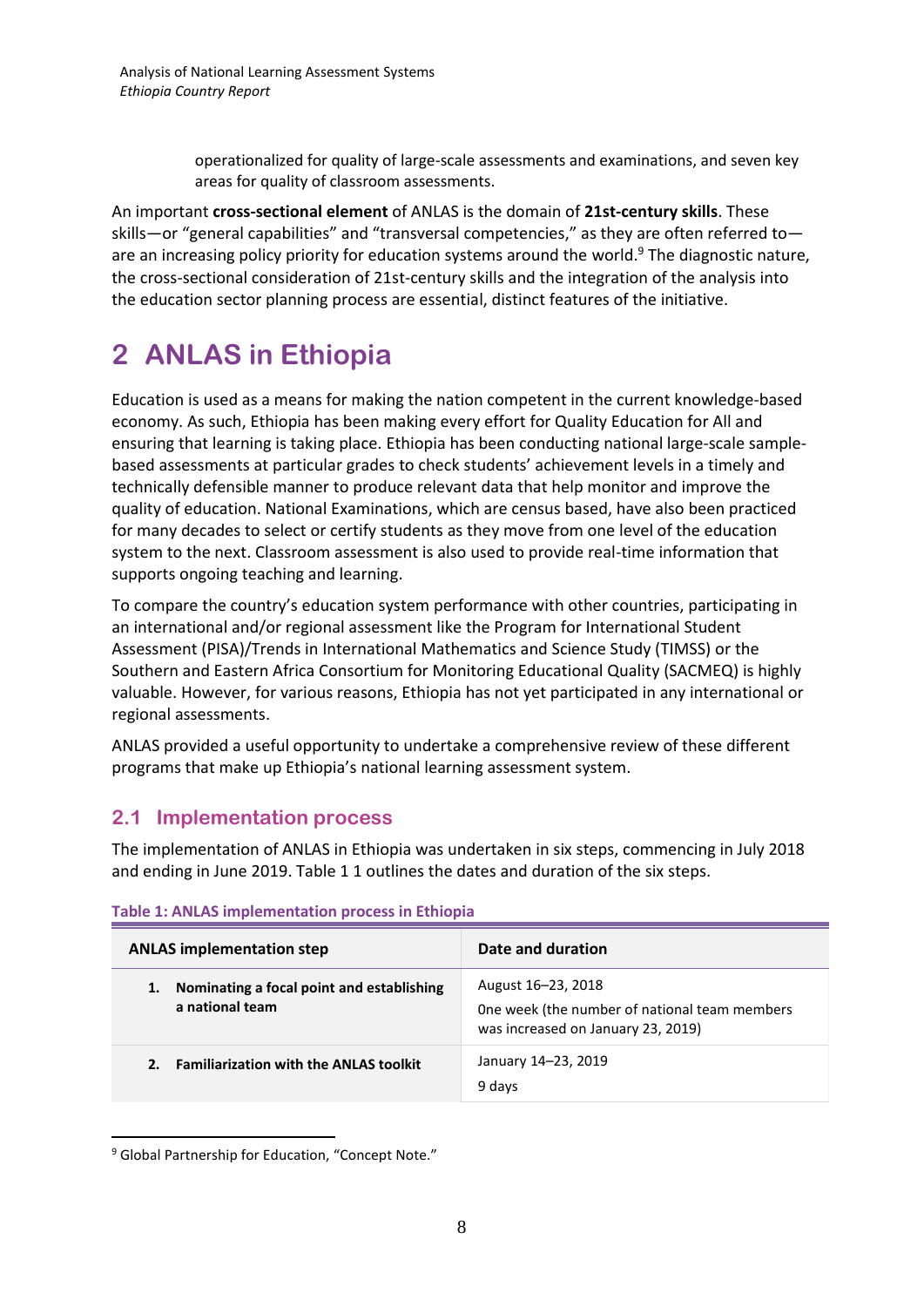| <b>Team training and planning</b>                                                                                                 | January 23-25, 2019                  |
|-----------------------------------------------------------------------------------------------------------------------------------|--------------------------------------|
| З.                                                                                                                                | 3 days                               |
| Stakeholder briefings                                                                                                             | January 29, 2019                     |
| 4.                                                                                                                                | 1 day                                |
| Completing the analytical tables:<br>5.<br>description, evaluation, recommendations<br>for improvement, and synthesis of findings | February 11–March 8, 2019<br>4 weeks |
| Preparing and disseminating a country<br>6.<br>report to relevant stakeholders to inform<br>education sector planning             | March 13-June 27, 2019<br>15 weeks   |

# <span id="page-9-0"></span>**2.2 National team training and planning**

The national team consisted of 12 members, including the focal point, representing the Ministry of Education (MoE) and NEAEA. The members, along with their roles and organizations, are listed in Appendix A.

The national team training was undertaken to develop a shared understanding of the ANLAS framework, tools and processes. The national team planning was aimed to develop a detailed ANLAS implementation plan and to identify the key stakeholder groups to involve.

# <span id="page-9-1"></span>**2.3 Stakeholder briefings**

The stakeholder briefings aimed to create a common understanding of the objectives and implementation process of ANLAS among the national team and key stakeholders. The stakeholder groups involved were federal and regional government education senior official representatives, NEAEA directors and senior experts, development partners and public relations officers. Thirty-two stakeholders participated in the briefing session held in the NEAEA hall in Addis Ababa, Ethiopia.

# <span id="page-9-2"></span>**2.4 Completing the analytical tables**

Analytical tables and instructions for completing them were provided to document and guide the analysis of the three ANLAS focus areas. Within each focus area, several key areas were analyzed by using sets of guiding questions. For each key area, a quality objective was defined, against which the key area was described and evaluated. These quality objectives are indicated as part of the ANLAS findings. The analysis of the national learning assessment system consisted of three major steps:

- 1. Describing the key areas for each ANLAS focus area
- 2. Evaluating the key areas for each ANLAS focus area, identifying aspects for improvement and making recommendations
- 3. Synthesis of the findings

This section describes these three steps. The findings from the analysis are presented in section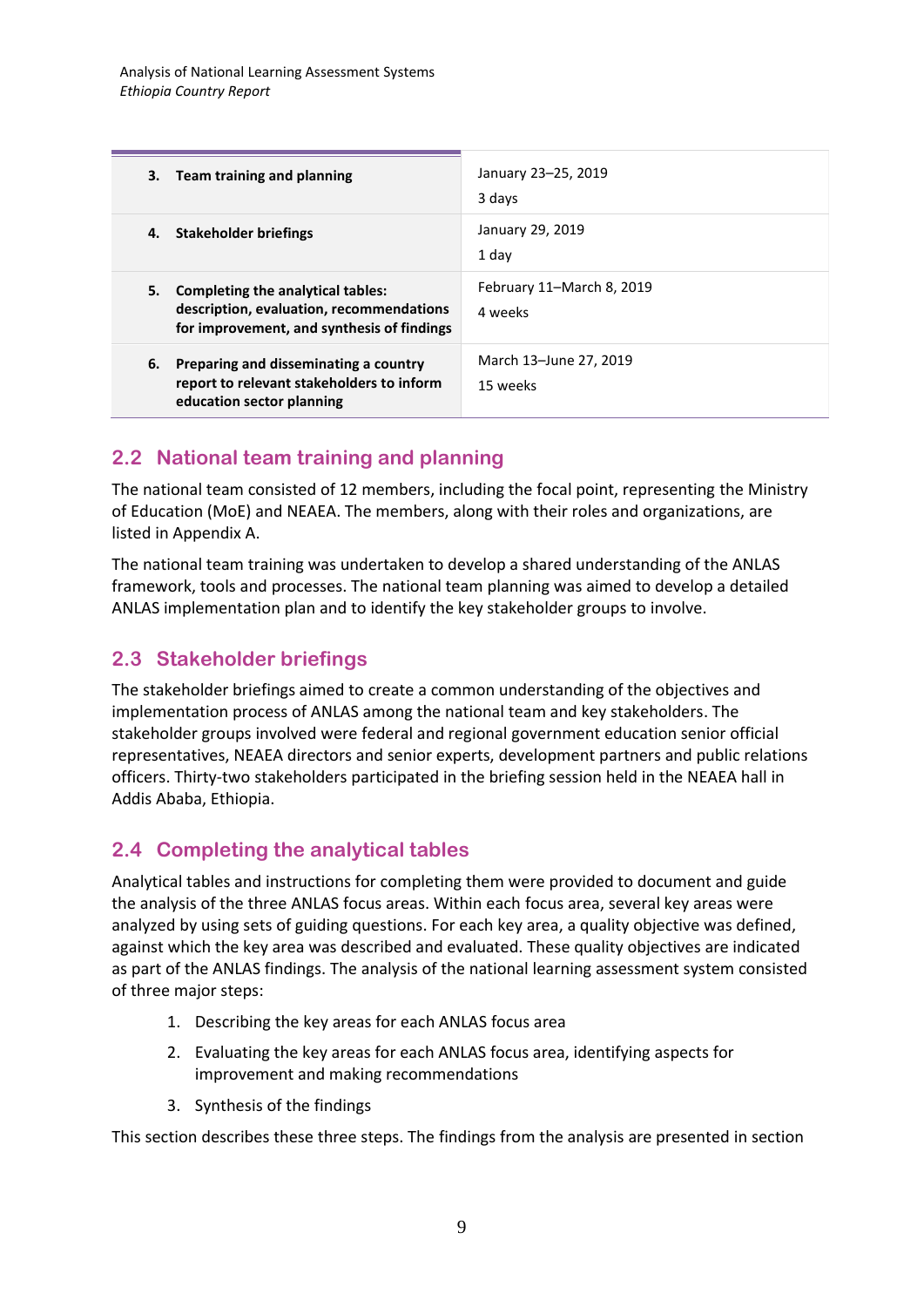### **2.4.1 Describing the key areas of the national learning assessment system**

The following assessment programs were included in the analysis:

- 1. National Examinations (for grade 10, certification of secondary school and grade 12 admission for higher educational institutes administered in each year)
- 2. Subnational Examinations, responsible for each region (grade 8, certification of primary school administered in each year)
- 3. National Learning Assessment (given for lower grades 2 and 3 like EGRA and EGMA and exit levels of primary and secondary at grades 4, 8, 10 and 12 for every four-year intervals)
- 4. Classroom assessments

No regional or international assessments are currently implemented in Ethiopia. However, the analysis provided some useful insights into future options for these assessments.

The description of the national learning assessment system took place alongside the evaluation of the key areas. The processes and sources of data used to undertake this analysis are described below.

### **2.4.2 Evaluating the key areas against quality objectives and making recommendations for improvement**

The sources of data used in ANLAS were public documents and stakeholder consultations through interviews and focus group discussions (FGDs). Semi-structured interviews and FGDs were held with a total of 76 stakeholders representing education leaders, experts, teachers of primary and secondary schools, cluster supervisors, parents and development partners like USAID, UNICEF, DFID and the World Bank, as shown in Table 2. Primary schoolteachers and leaders were consulted from selected cluster schools in the three regions and one city administration: Oromia regional state (Qobo Luto Primary School), Amhara regional state (Chacha Primary School), SNNP regional state (Tiya Primary School) and Addis Ababa City Administration (Minelik II Primary School). Training providers also came from different regions' Colleges of Teacher Education (CTEs) (Asela CTE, Jigjiga CTE, Arbaminch CTE, Harari CTE, Hosaena CTE, Dilla CTE, Bonga CTE, Adwa CTE and Abiy Adi CTE). Seven senior experts from Regional Education Bureaus (REBs)—SNNP 3, Tigray 1, Oromia 2 and Somali 1—participated in the ANLAS FGDs.

The national team briefly explained the ANLAS purpose and its toolkits to the stakeholders and then the participants responded with their ideas. The national team facilitated and recorded their responses based on the ANLAS stakeholder mapping tables. Efforts were also made to triangulate the information provided by the interviewees using subsequent interviews or public documents. Furthermore, different documents like the current Education and Training Policy, policy frameworks for assessment and examinations, manuals, guidelines and assessment reports were used (see Appendix B).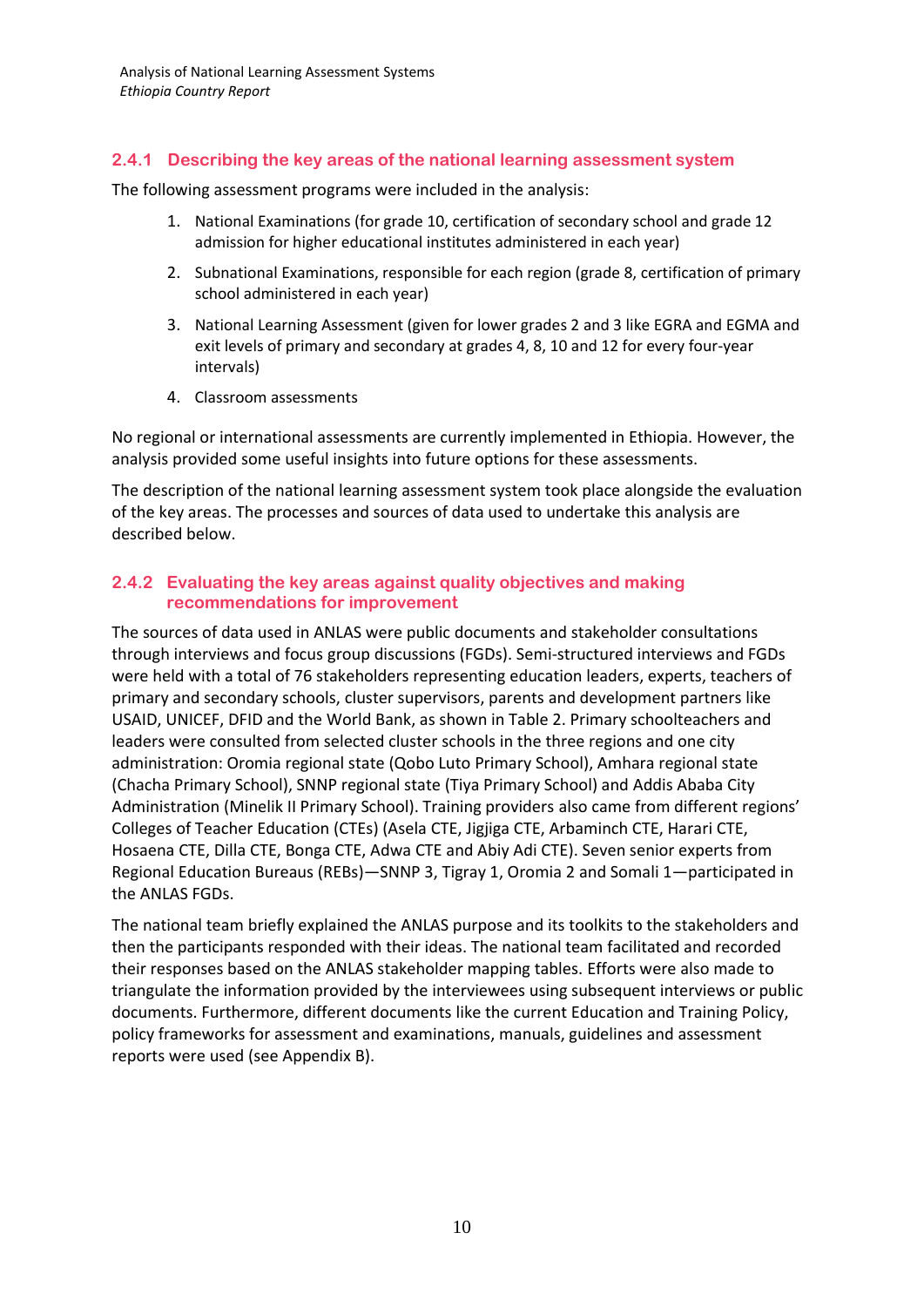#### **Table 2: ANLAS consulted stakeholders**

| <b>Number</b>  | Stakeholder group                                                                                                                                  | <b>Number of</b><br>participants |
|----------------|----------------------------------------------------------------------------------------------------------------------------------------------------|----------------------------------|
| 1              | National or subnational level officials                                                                                                            |                                  |
|                | Federal Ministry of Education senior experts and directors                                                                                         | $\overline{7}$                   |
|                | NEAEA senior experts and directors                                                                                                                 | 13                               |
|                | Regional/Subnational Education Bureau senior experts and directors (SNNP 3,<br>Tigray 1, Oromia 2 and Somali 1)                                    | $\overline{7}$                   |
| $\overline{2}$ | Training providers                                                                                                                                 |                                  |
|                | Colleges of Teacher Education (Asela CTE, Jigjiga CTE, Arbaminch CTE, Harari<br>CTE, Hosaena CTE, Dilla CTE, Bonga CTE, Adwa CTE and Abiy Adi CTE) | 9                                |
| 3              | School leaders and teachers                                                                                                                        |                                  |
|                | Primary school leaders and supervisors                                                                                                             | 5                                |
|                | Primary schoolteachers                                                                                                                             | 19                               |
|                | Secondary schoolteachers                                                                                                                           | 9                                |
| 4              | Development partners                                                                                                                               |                                  |
|                | <b>USAID</b>                                                                                                                                       | $\overline{2}$                   |
|                | <b>UNICEF</b>                                                                                                                                      | $\overline{2}$                   |
|                | <b>DFID</b>                                                                                                                                        | $\mathbf{1}$                     |
|                | World Bank                                                                                                                                         | $\overline{2}$                   |
|                | Total                                                                                                                                              | 76                               |

The stakeholders were contacted through letters and phone calls in order to gauge their interest in participating in the consultations. Following this, a blend of face-to-face contact/briefings and email/written communication were used in order to summarize the analytical tables.

The participants' responses were cross-checked and triangulated with pertinent official documents. Moreover, the data collectors (the national team) read the points or summary notes of the FGD to the participants for confirmation of consensus reached.

For each ANLAS focus area, its key areas were evaluated against quality objectives (see section 3). Three evaluation categories are differentiated as shown in Table 3.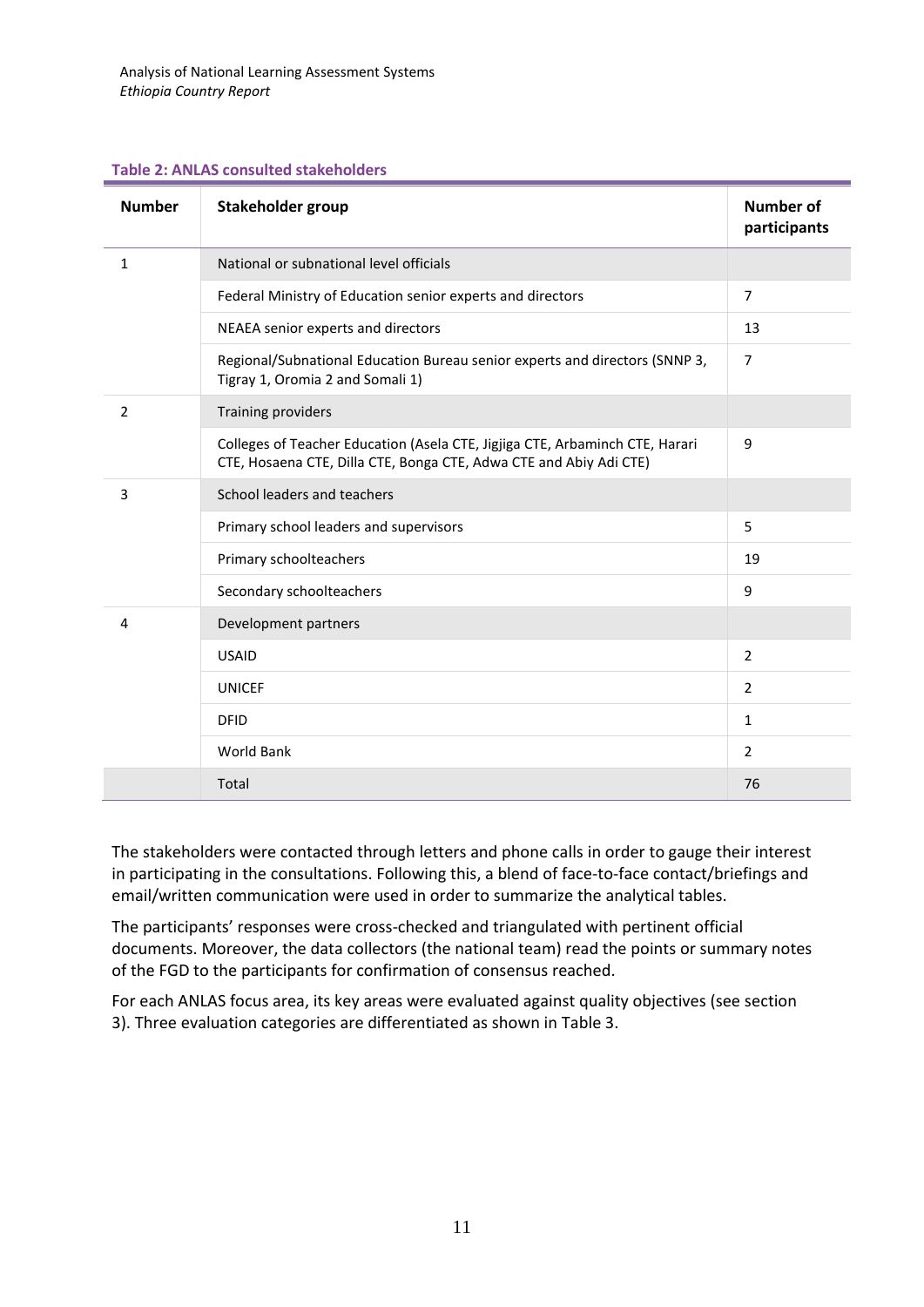#### **Table 3: Evaluation categories**

| Category | The quality objective is                    |  |
|----------|---------------------------------------------|--|
|          | Achieved (currently no improvements needed) |  |
|          | Partly achieved (improvements can be made)  |  |
|          | Not achieved (improvements are required)    |  |

For key areas in evaluation category 2 or 3, recommendations for improvement were identified. These recommendations aim to inform the development and implementation of improvement strategies as part of the wider education sector planning process.

### **2.4.3 Limitations**

Though the national team composition was from relevant departments of the Ministry of Education and as a result there was no significant challenge in accessing pertinent documents for the assessment and coverage of the focus and key areas, the availability of the key stakeholders for consultations at various levels was a serious challenge. It was very demanding for the national team to get key informants for face-to-face discussion for more than half a day. To tackle this problem, various data collection strategies/modalities, such as identifying the relevant guiding questions from the analytical tables for the specific stakeholder group, were used. In addition, some key stakeholders couldn't attend the stakeholders' briefing and consultation session; therefore, the national team was engaged for additional time for briefings about the intention and implementation of ANLAS.

### **2.4.4 Synthesis**

The information from the analysis of the three ANLAS focus areas was consolidated. This involved developing an overview table that describes the evaluation categories, the aspects and the recommendations for improvement for all three focus areas. This information is presented in section 3.2.

# <span id="page-12-0"></span>**2.5 Preparing and disseminating a country report to relevant stakeholders to inform education sector planning**

After completing the data collection, evaluation and synthesis, the national team organized the report into three focus areas. The national team also organized the necessary evidence from different official documents that support issues related to this diagnostic study.

This report was developed to present and disseminate the findings from the analysis to all stakeholders—government officials, development partners, senior education experts and teachers—and the public at large through panel discussion, mass media, and eventually the relevant websites (e.g. NEAEA and GPE websites).

The study findings have also been used to develop Ethiopia's sixth education sector development plan (ESDP VI) to fill the gaps of assessment system, using documents and discussion with policymakers and MoE officials, since September 2019. Further information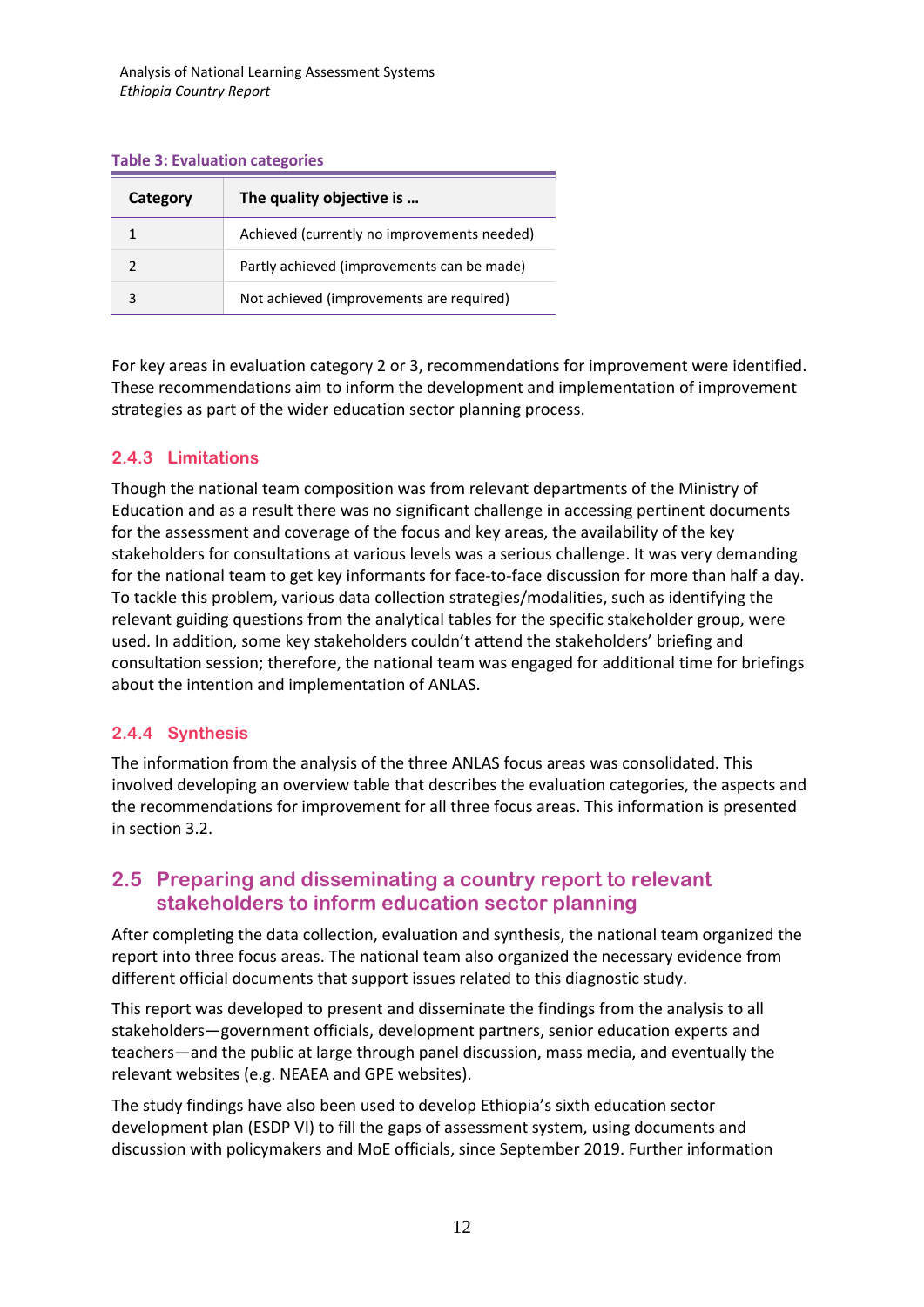about how the ANLAS findings will be used is provided in section 4.

# <span id="page-13-0"></span>**3 Findings of ANLAS**

This section provides a summary of the outcomes of the qualitative analysis of the national learning assessment system in Ethiopia.

# <span id="page-13-1"></span>**3.1 Evaluation of key areas**

The three focus areas are (1) context of the assessment system, (2) coherence of the assessment system and (3) quality of large-scale assessments, examinations and classroom assessments. The evaluation of each key area in the three focus areas is summarized as follows.

The first focus area, context of the assessment system, has six key areas. One key area, institutional arrangements, was rated as achieved. The other five key areas—legislation/policy, leadership, funding, capacity to use assessment data and public engagement—were rated as partly achieved, indicating improvements may be needed in these areas.

The second focus area, coherence of the assessment system, has five key areas. The first key area, structure of the education system, was rated as achieved. The four other key areas (education policy priorities, learning standards and curriculum, school education workforce development and use of data) were rated as partly achieved, which may need some improvements.

The third focus area is about the quality of large-scale assessments, examinations and classroom assessments. The focus area has two parts (A and B). Part A refers to large-scale assessments and examinations. It consists of three subcomponents: national large-scale assessment (NLSA), national examinations and subnational examinations. The quality of large-scale assessment has eight key areas: (1) organization and resources, (2) assessment framework, (3) assessment instruments, (4) sampling, (5) field operations, (6) data management, (7) data analysis, and (8) reporting and dissemination.

In NLSA, five of the eight key areas (assessment instruments, sampling, field operations, data management and data analysis) were achieved and three (organization and resources, assessment framework, reporting and dissemination) were partly achieved. For the national examination, five key areas (assessment instruments, field operations, data management, data analysis, reporting and dissemination) were achieved and two key areas (organization and resources, assessment framework) were partly achieved. In the subnational examination, two key areas (field operations and reporting and dissemination) were achieved and the other five key areas (organization and resources, assessment framework, assessment instruments, data management and data analysis) were partly achieved.<sup>10</sup>

Part B refers to classroom assessment and has seven key areas: (1) guidelines, (2) training, (3) resources and tools, (4) assessment methods, (5) assessment content, (6) quality assurance and (7) use of assessment data. All the key areas were partly achieved. Table 4 shows the results of the evaluation categories for each ANLAS focus area and key area.

<sup>&</sup>lt;sup>10</sup> Since the national and subnational examinations are census-based, sampling is not an applicable key area.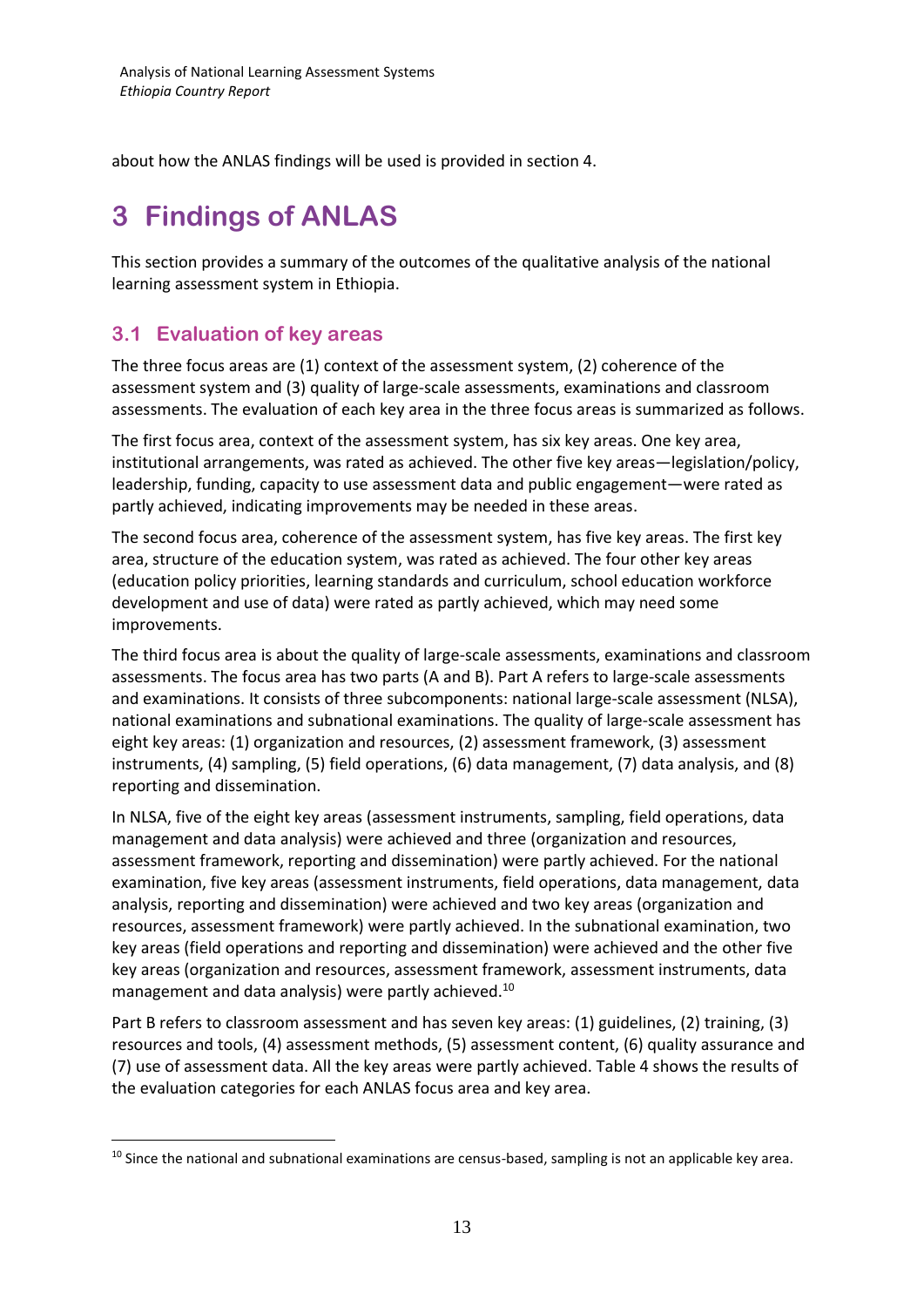#### **Table 4: Evaluation results**

| 1. Achieved<br>(currently no<br>improvements<br>needed)             | <b>Partly achieved</b><br>2.<br>(improvements can be made) | 3.<br><b>Not achieved</b><br>(improvements<br>are required) |
|---------------------------------------------------------------------|------------------------------------------------------------|-------------------------------------------------------------|
|                                                                     | Focus area 1: Context of the assessment system             |                                                             |
| 4. Institutional arrangements                                       | 1. Legislation or policy                                   |                                                             |
|                                                                     | 2. Leadership                                              |                                                             |
|                                                                     | 3. Funding                                                 |                                                             |
|                                                                     | 5. Capacity to use assessment data                         |                                                             |
|                                                                     | 6. Public engagement                                       |                                                             |
|                                                                     | Focus area 2: Coherence of the assessment system           |                                                             |
| 1. Structure of the education<br>system                             | 2. Education policy priorities                             |                                                             |
|                                                                     | 3. Learning standards and curriculum                       |                                                             |
|                                                                     | 4. School education workforce<br>development               |                                                             |
|                                                                     | 5. Use of data                                             |                                                             |
| Focus area 3.A: Quality of large-scale assessments and examinations |                                                            |                                                             |
|                                                                     | Program 1 - National Large-Scale Assessment (NLSA)         |                                                             |
| 3. Assessment instruments                                           | 1. Organization and resources                              |                                                             |
| 4. Sampling                                                         | 2. Assessment framework                                    |                                                             |
| 5. Field operations                                                 | 8. Reporting and dissemination                             |                                                             |
| 6. Data management                                                  |                                                            |                                                             |
| 7. Data analysis                                                    |                                                            |                                                             |
| <b>Program 2 - National Examination</b>                             |                                                            |                                                             |
| 3. Assessment instruments                                           | 1. Organization and resources                              |                                                             |
| 5. Field operations                                                 | 2. Assessment framework                                    |                                                             |
| 6. Data management                                                  |                                                            |                                                             |
| 7. Data analysis                                                    |                                                            |                                                             |
| 8. Reporting and dissemination                                      |                                                            |                                                             |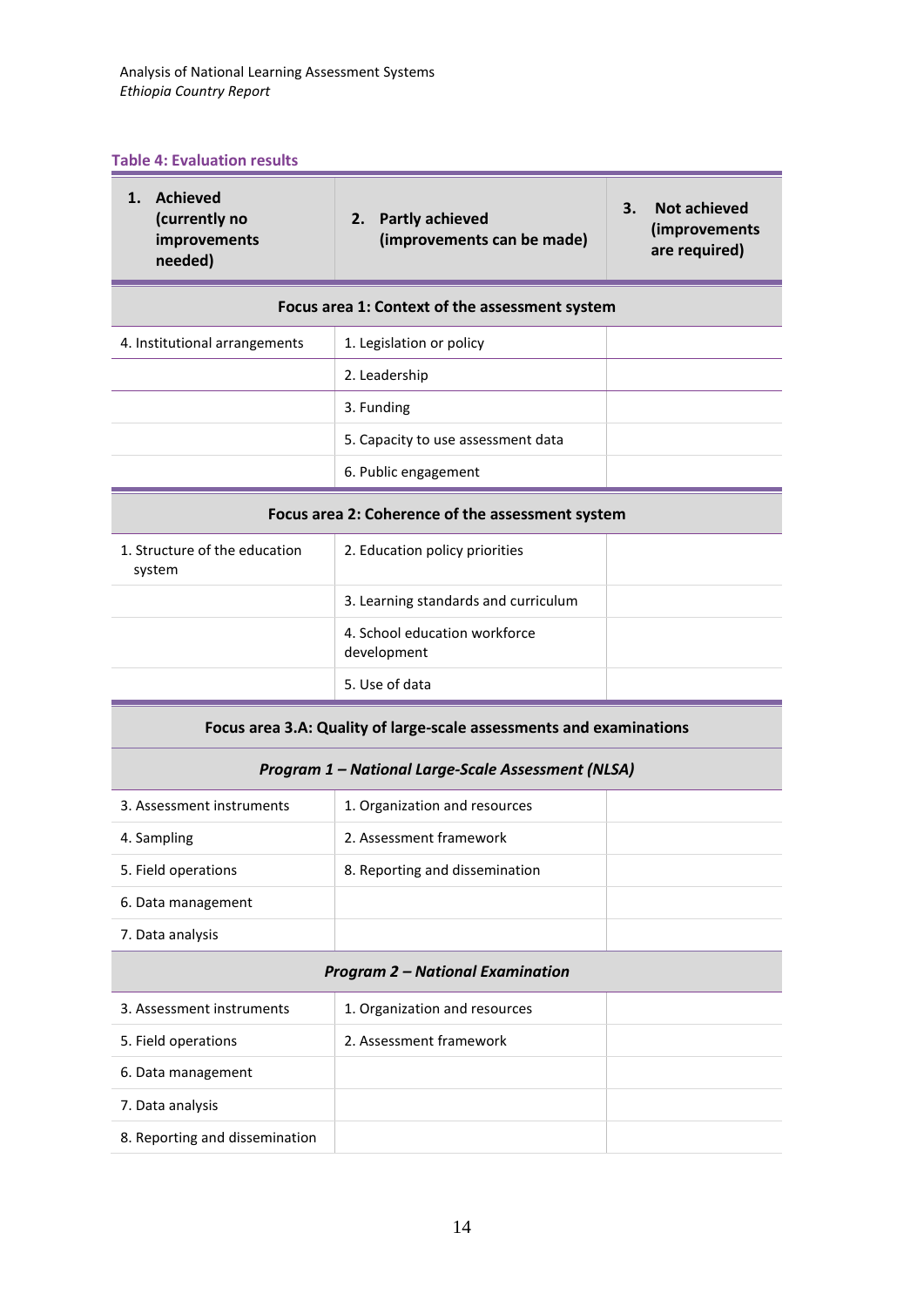| <b>Program 3 – Subnational Examination</b>       |                               |  |
|--------------------------------------------------|-------------------------------|--|
| 5. Field operations                              | 1. Organization and resources |  |
| 8. Reporting and dissemination                   | 2. Assessment framework       |  |
|                                                  | 3. Assessment instruments     |  |
|                                                  | 6. Data management            |  |
|                                                  | 7. Data analysis              |  |
| Focus area 3.B: Quality of classroom assessments |                               |  |
|                                                  | 1. Guidelines                 |  |
|                                                  | 2. Training                   |  |
|                                                  | 3. Resources and tools        |  |
|                                                  | 4. Assessment methods         |  |
|                                                  | 5. Assessment content         |  |
|                                                  | 6. Quality assurance          |  |
|                                                  | 7. Use of assessment data     |  |

# <span id="page-15-0"></span>**3.2 Aspects of improvement and recommendations**

Based on the analysis of the data obtained from different stakeholder groups and documents, some major gaps that need improvements were identified and possible solutions were recommended by the stakeholders in group discussions to enhance the effective implementation of the assessment systems. The findings, improvements and recommendations in each focus area are briefly discussed below.

### **Focus area 1: Context of the assessment system**

The context of the assessment system comprises six key areas. Five of them were evaluated as partly achieved. One key area (institutional arrangement) was evaluated as achieved. The details for each key area are described below and summarized in Table 5.

With regard to legislation or policy, the data obtained from the analysis of stakeholders and document consultations revealed that the country has an Education and Training Policy. The policy guides the overall education system and policy frameworks, manuals and guidelines; internal directives are also developed for NLA and public examinations under the education policy. However, the analysis identified that there is a gap between policy provision and implementation of policy. In particular, there is inconsistency of the evaluation criteria in the policy document and the grading system in national examinations. For instance, while there are fixed criteria for evaluation in the education policy, norm-referenced grading system is practiced in grade 10.

According to the information obtained from the FGDs, there is encouraging political commitment by leadership on promoting and supporting the assessment system by developing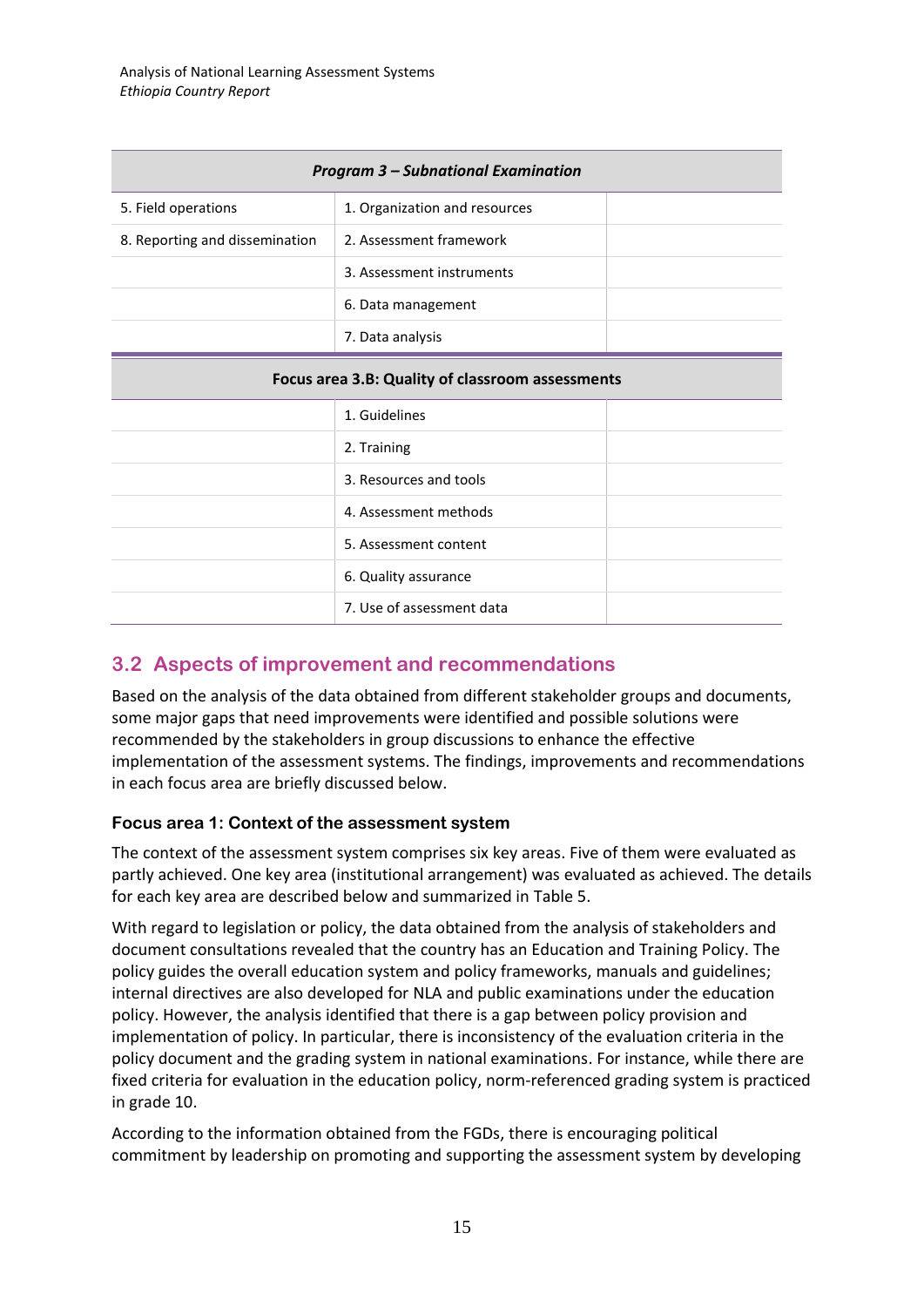policy documents, allocating budget, establishing institutional arrangements that can help to carry out the assessment, communicating to the public about the purpose of the assessment and promoting different development partners to engage in the assessment system. In spite of this, the leadership has a limited capacity to use the assessment results for making evidencebased decision and intervention.

In regard to the key area of funding, it was found that the government covered only 24% of the NLSA budget; donor sources covered the rest (76%). However, the government allocated a greater budget amount (75%) for National Examinations, with the remaining 25% collected from private students. Moreover, the response of key informants showed that there is no clearly defined budget for classroom assessment. In conclusion, there is budget inadequacy for the large-scale assessment, national examinations and classroom assessment practices.

Regarding the institutional arrangements, the study found that the government has a separate institution (NEAEA) responsible for designing, analyzing, implementing and using data for evidence-based decision-making. In addition, various departments in the ministry are expected to document and utilize the assessment results for better intervention.

The purpose of the learning assessment is to determine the level of students' academic achievement, to identify factors influencing achievement and finally to generate recommendations for policymaking to improve education quality. The government has the capacity to use data from learning assessments for evidence-based decision-making in education policy and practice. However, there is a limitation in dissemination and utilization of the assessment results for intervention during formative evaluation.

Concerning the public engagement, there is a good experience in community participation to support the assessment system. However, there is a gap in having common understanding about the purpose of the assessment. Yet, there is a limitation in addressing updated guidelines and manuals for stakeholders like teachers, principals and supervisors.

### **Focus area 2: Coherence of the assessment system**

Focus area two—coherence of the assessment system—comprises five key areas. Four of them were evaluated as partly achieved. One key area (structure of the education system) was evaluated as achieved. Aspects and recommendations for improvement were identified for each area that was partly achieved. These are described below and summarized in Table 5.

Concerning the second key area (education policy priorities), although 21st-century skills are well addressed in the Ethiopian curriculum framework, the assessment system as well as the implemented curriculum, like students textbooks and other instructional materials, are not articulated in line with the curriculum framework such that 21st-century skills are not well addressed. More specifically, these 21st-century skills are not adequately assessed within the large-scale assessment system since the instruments are only multiple-choice test items, which are not suitable to assess most performance skills. Therefore, it is recommended that there is a greater focus to incorporate the constructed response test items that are helpful to assess the 21st-century skills in the future. There is also a lack of fair alignment among the assessment programs to provide relevant information for policy priorities. The education management information system (EMIS) includes only the performance data from the national and regional examinations in its annual report. Therefore, it is recommended that the EMIS should organize and provide the aligned data from major NLA findings and classroom assessment results.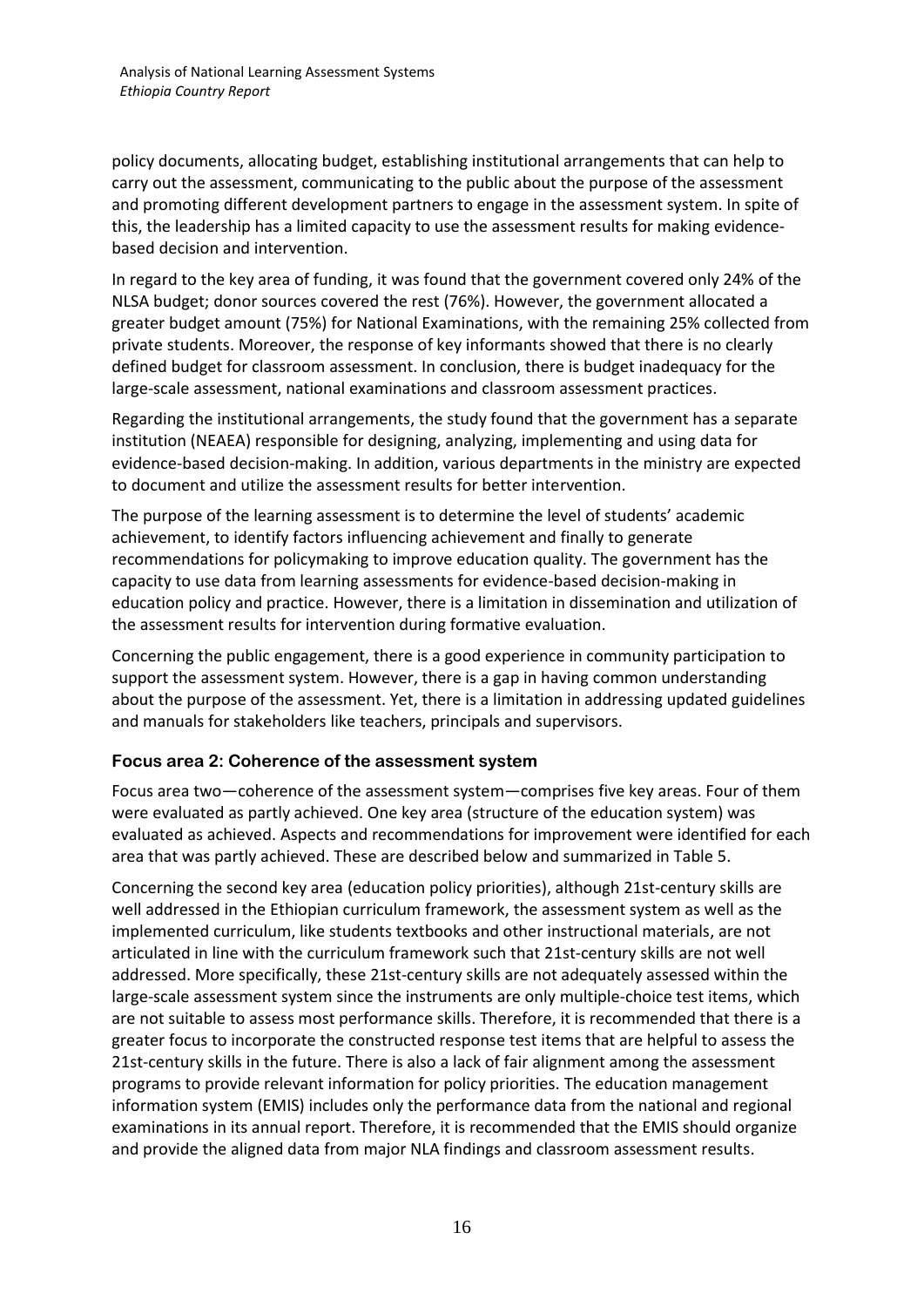With regard to learning standards and curriculum, aligning classroom assessment with the curriculum standards (competencies) and making continuous classroom assessment part of the instruction are key areas that require improvement. Attempts should be made to assess language practical skills and activities like listening, writing and speaking in language as well as laboratory and other hands-on performances. The data from classroom assessment should be properly documented and utilized for further investigations of policies, standards, curriculum and instructional methods that the teacher used. In this case, provision of capacity building and development of appropriate instructional materials and improvement of the assessment system are suggested.

Concerning school education workforce development, alignment of the assessment programs with national official documents and integrating use of data with capacity-building programs are issues that need improvement, which is why the students' results in classroom assessment and national assessments were significantly different according to the respondents. This was supported by the discrepancies noted between scores in each cycle of the NLA at each grade level and performance in classroom assessments. As recommendations, aligning training materials with the official documents and incorporating the findings of the assessment data in capacity-building programs were forwarded.

Assessment data are used by various key stakeholders for evidence-based decision-making in education policy and practice. However, producing quality classroom data and relevant data to particular regions according to their contexts, disseminating the findings to all stakeholders on time (particularly to the lower levels of education systems such as zones, districts and schools), limitation in using the data (recommendations) (for example, curriculum revisions and instructional improvements), and establishing accountability to use the data from the assessment systems were areas identified as drawbacks.

Hence, producing quality and relevant data, improving its accessibility, establishing policies and regulations regarding accountability, and providing appropriate trainings on using data are recommended.

### **Focus area 3.A: Quality of large-scale assessments and examinations**

Large-scale assessment in Ethiopia's context indicates National Large-Scale Assessment (NLSA) programs, including EGRA and EGMA, supported by government and donors. It is carried out to provide information on education system accomplishment and the factors contributing to educational outcomes, to inform education policy and practice. Large-scale assessments in Ethiopia use a sample of the target population.

Similarly, examination in Ethiopia's perspective describes both National and Subnational Examinations under the auspices of the federal government. National Examinations are conducted at the national level to make decisions for certification at the end of grade 10 and for university entrance selection purposes at the end of grade 12. Subnational Examinations are conducted at subnational level to make decisions for certification at the end of grade 8. The National and Subnational Examinations use a census approach to test all eligible students.

In this part of analysis, within "quality of large-scale assessments and examinations," evaluations against quality objectives for eight key areas have been made. Accordingly, in the NLSA program, five key areas—namely, assessment instruments, sampling, field operations, data management and data analysis—were informed by different stakeholders to be achieved;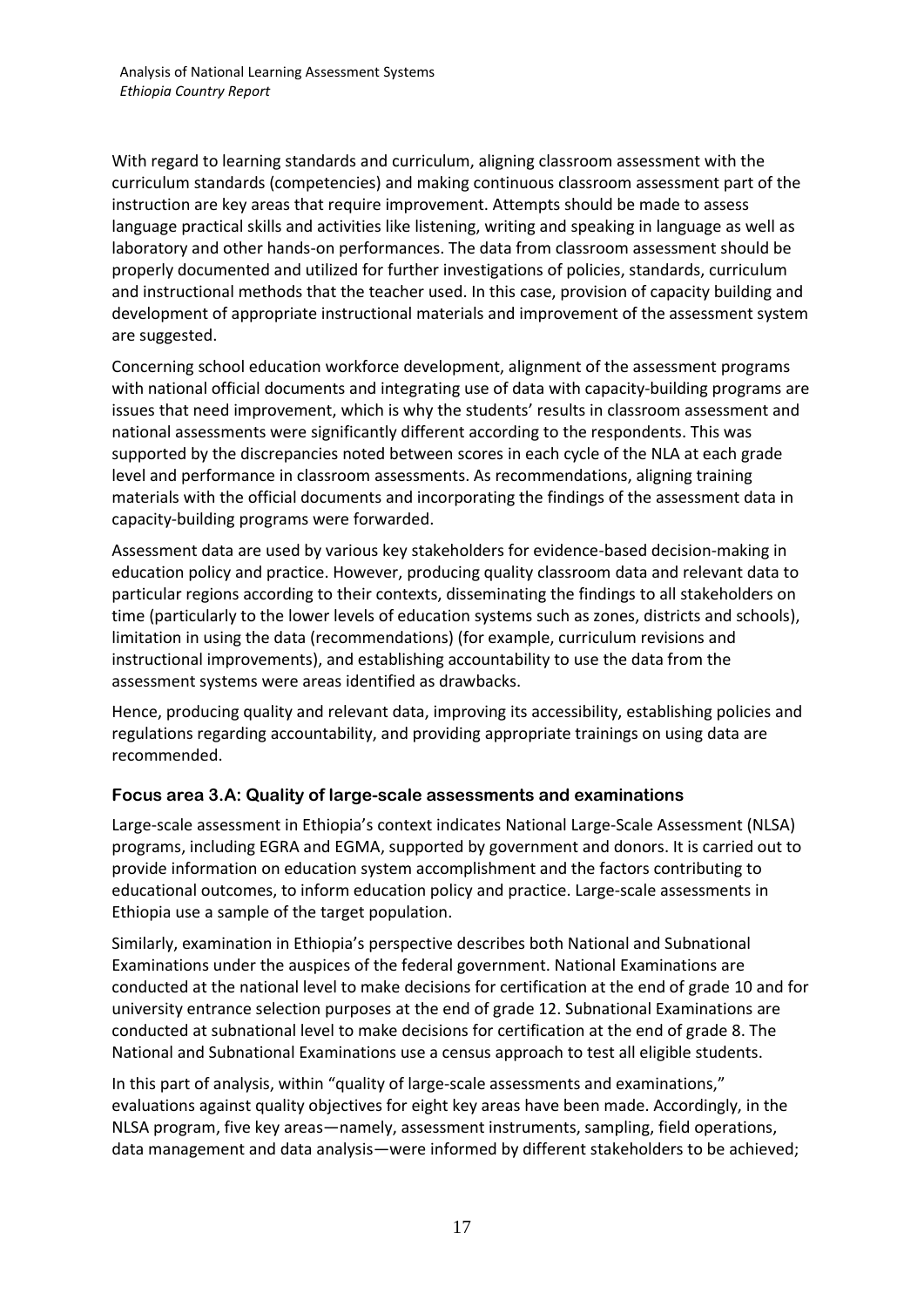the three key areas of organization and resources, assessment framework, and reporting and dissemination were described as being partly achieved.

In the National Examination program, five key areas—assessment instruments, field operations, data management, data analysis, and reporting and dissemination—were identified as being achieved. Organization and resources and assessment frameworks are the two key areas where improvements could be made in the National Examination.

In the Subnational Examination program, the two key areas of field operations and reporting and dissemination were determined by the stakeholders to be achieved. On the other hand, organization and resources, assessment framework, assessment instruments, data management and data analysis were deemed to be partly achieved.

Based on the data-gathering operation in the large-scale assessment and examination programs, no key area was categorized as not achieved.

In addition to the aforementioned evaluation part, the following recommendations for improvement in the eight key areas have been forwarded. Organization and resources is a common key area that requires improvement in the three large-scale assessment programs (that is, the NLSA, National Examination, and Subnational Examination programs). It was discovered that there have been limited capacities in the assessment management and staff and inadequate physical facility provisions to complete the diverse task in the assessment programs. Thus, it was recommended that assessment management and staff should be strengthened and should upgrade their skills in the assessment and related field with short- or long-term training in collaboration with government and donors. In addition, the government should provide adequate office rooms, essential software and scanners to the assessment staff in the three large-scale assessment programs.

Assessment framework is also a common key area that was partly achieved in the three largescale programs. There is no assessment framework prepared for the NLSA, National Examination and Subnational Examination programs that provides a rationale for contextual data collected and specifies the design of the assessment program. Hence, it was recommended that an assessment framework should be prepared for the programs.

Assessment instruments is a key area common to the NLSA and National Examination programs that currently requires no improvement. However, this key area was recognized as partly achieved in the Subnational Examination program: It was discovered that there was no piloting of test instruments to ensure the reliability, validity and fairness of the tests. Therefore, it was recommended that reviewing and pre-testing of test instruments ought to be in place in the subnational program.

The key area of sampling presently needs no improvement in the NLSA program. This key area was not an issue in the National and Subnational Examination programs because the datagathering approach is census based.

Field operations is the one common key area that was achieved in all three large-scale assessment programs.

The key area of data management needs no improvement in the NLSA and National Examination programs; however, this key area was only partly achieved in the Subnational Examination program. It was identified that there is no data management manual for Subnational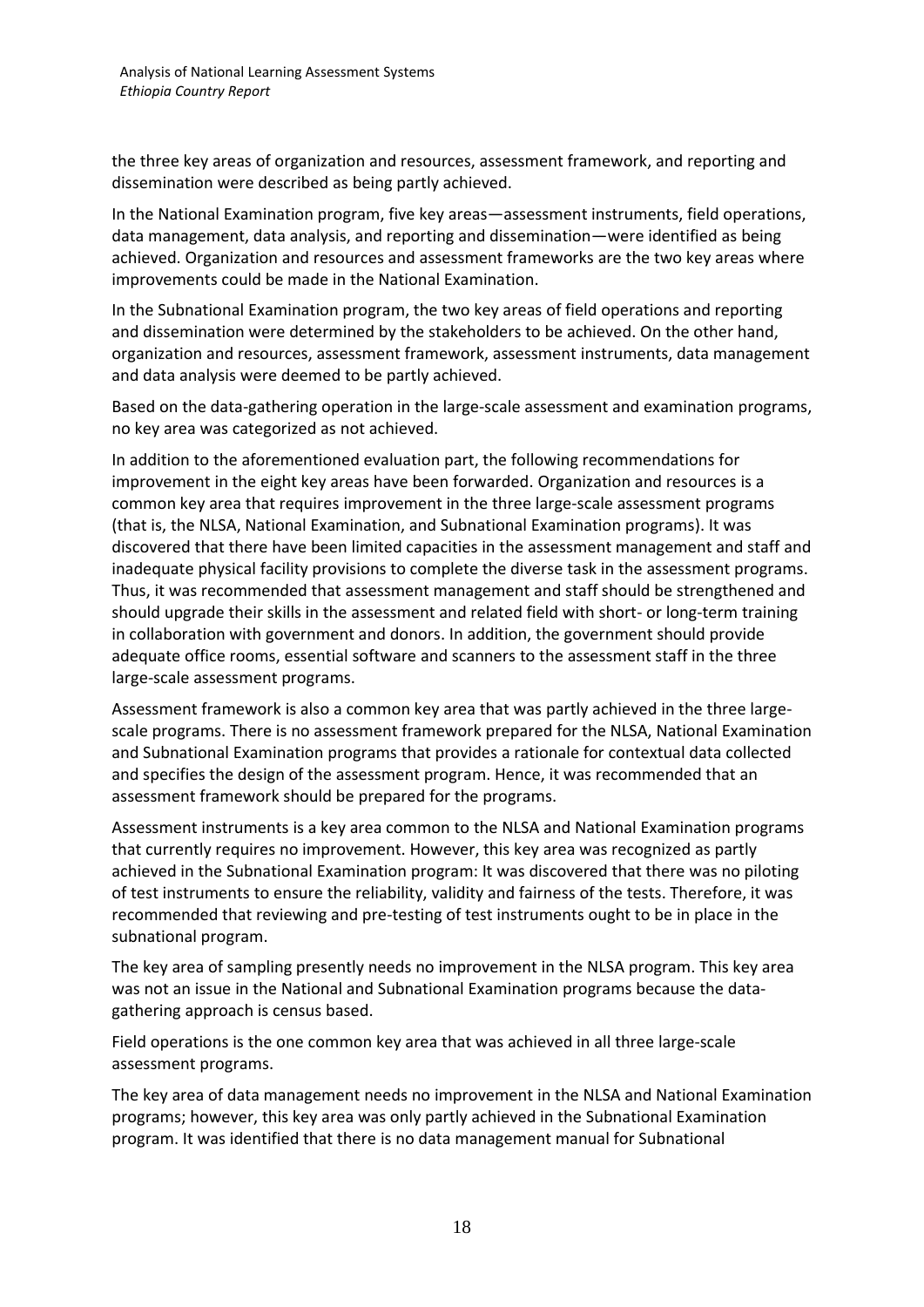Examination that ensures appropriate quality data structure and documentation. Thus, it was suggested that a data management manual should be prepared for the Subnational Examination program.

Data analysis is a key area that needs no improvement in the NLSA and National Examination programs; however, it was only partly achieved in the Subnational Examination program. There is no sound data analysis technique in the Subnational Examination to provide valid and useful analytical inferences about the population of interest; therefore, a recommendation was made that the subnational education bureaus should provide scoring and data processing machines to the Subnational Examination program.

Reporting and dissemination is the other common key area that needs no improvement in the National and Subnational Examination programs. However, improvement could be made in this area in the NLSA program for the effective use of assessment data and results to different stakeholder groups. Hence, it was recommended that the NLSA findings should be disseminated in a timely manner to different stakeholders according to their needs.

### **International assessment**

As indicated in the ESDP V plan, Ethiopia planned to join both regional and international assessments, but that has not happened yet. So, the analysis of international assessment against the quality indicators of ANLAS was not able to be conducted.

However, during stakeholder consultations, the participants emphasized the importance of regional and international assessments for monitoring the quality of the Ethiopian education system. Hence, it is recommended that Ethiopia should join the SACMEQ regional assessment and either the TIMSS or PISA international assessment to receive additional information about the education system from an international, comparative perspective and to learn from other systems of similar as well as different contexts.

### **Focus area 3.B: Quality of classroom assessments**

Concerning the overall quality of classroom assessment practices, consultations with key stakeholders and document analysis revealed that all seven key areas were partly achieved and that there are gaps that require immediate action. Some of the identified gaps include the following:

- Problem of accessibility of the guidelines
- Shortage of resources and tools such as curriculum materials, especially syllabi and teachers' guides
- Limited or no use of some assessment methods (example: interviews, questionnaires, peer assessment, self-assessment)
- Lack of 21st-century skills as a package
- Weak mechanism of system-level monitoring of the quality of classroom assessment
- Limited use of classroom assessment data for school interventions and improvement of students' learning

Regarding guidelines, there is a problem of accessibility for most secondary and primary schoolteachers; however, the Ministry of Education and Regional Education Bureaus should be able to address the demand of schools by printing and distributing the guidelines. There is also a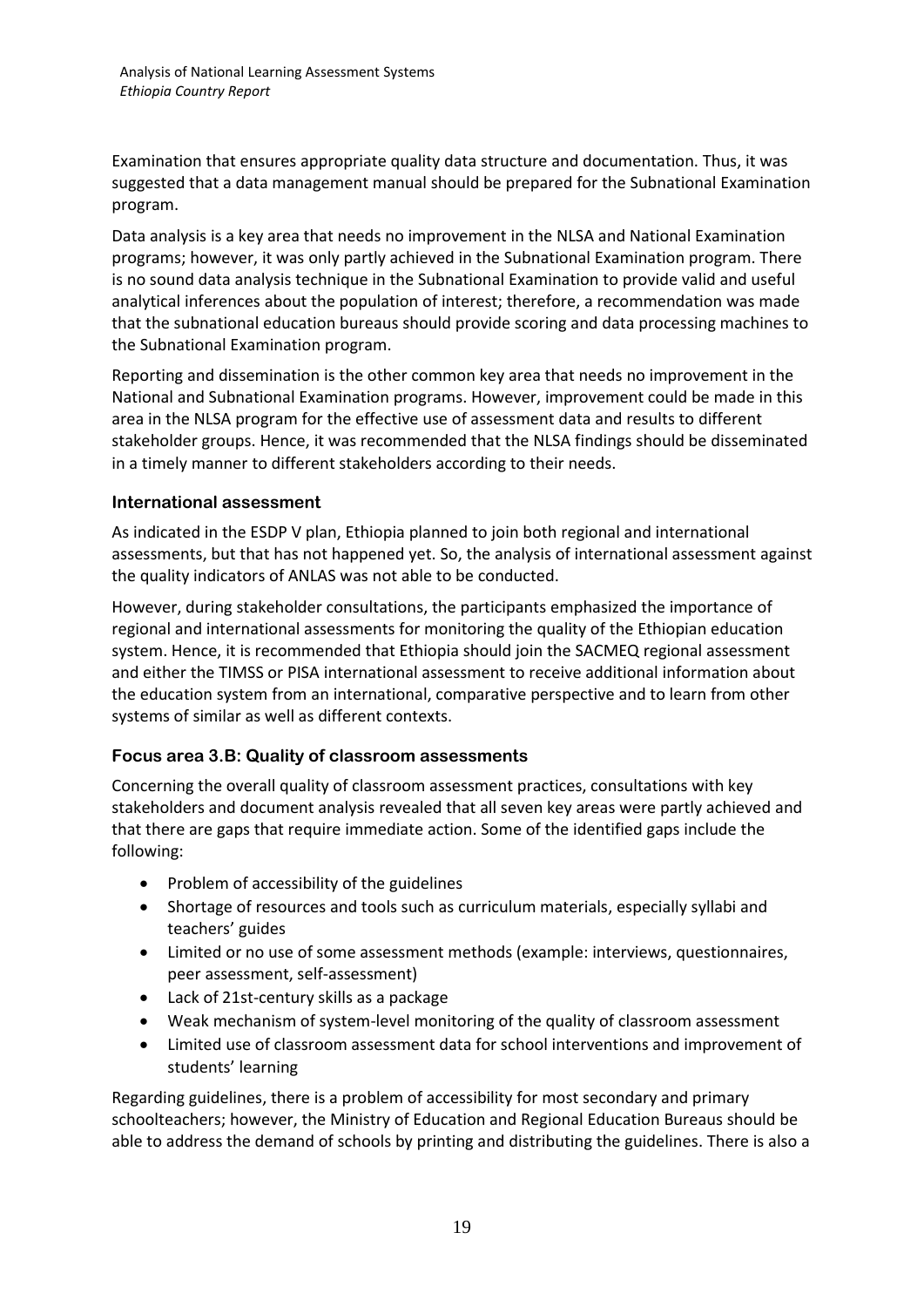need to develop new guidelines that incorporate practical examples in each specific domain/subject for both primary and secondary schools. The guidelines should also incorporate 21st-century skills.

The capacity building for teachers and school leaders (denoted as the 'training' key area) is regularly conducted through pre-service and in-service programs. However, a significant proportion of teachers and school leaders do not benefit from these programs. There is a lack of refresher and timely trainings. Thus, it is recommended that all teachers should get the opportunity of trainings through in-service programs. In addition, refresher and timely trainings (hands-on trainings) on classroom assessment practices should be organized and conducted at the national and subnational levels. Similar trainings are required to be in place at the cluster resource centers for both secondary and primary schools. Awareness creation programs for teachers about the importance of classroom assessment practices should be made.

Concerning the provision of resources and tools to schools, key informants confirmed shortages of curriculum materials, in particular, teachers' guides and syllabi. Thus, it is recommended that education offices at each level need gathering/predicting data of all learners, proper planning, and timely printing and distribution of curriculum materials to all schools.

Assessment methods and assessment content are areas that require improvement. As it was confirmed by key informants, only assessment methods such as quizzes and teacher-made tests are commonly used in most schools. Assessment methods such as interviews, questionnaires, peer assessment, use of standardized tests and self-assessment are not commonly practiced. Regarding assessment content, there is a lack of inclusion of 21st-century skills in the curriculum and/or lack of assessment of 21st-century skills. To fill this gap, it is advisable to enrich the curriculum with 21st-century skills methods such as critical thinking/reasoning, creativity/creative thinking, problem solving, metacognition, collaboration, communication and global citizenship, information literacy, ICT digital literacy and communication and incorporate these skills in the assessment system.

Another key area that require improvement is monitoring mechanisms (denoted as the 'quality assurance' key area). The study indicated that there is a weak system-level mechanism of monitoring the quality of classroom assessment practices. Hence, it is recommended that strong system-level mechanisms of monitoring the quality of classroom assessment should be established.

In regard to the last key area with respect to the use of assessment data, its use by teachers and education officials at each level to modify their teaching and make appropriate interventions, respectively, is not satisfactory. The capacity of teachers should be enhanced on how to use assessment data to modify their teaching and improve students' learning. Similarly, the concerned bodies at national and subnational levels should use classroom assessment data for school interventions. Hence, classroom assessment practices should be used for teacher supervision, teacher performance evaluations, external moderation systems and regular reviews of the quality of education and awarding government funding for research and development. In addition, the MoE, REBs and education officials at each level should enhance the capacity of teachers on how to use assessment data to modify their teaching and improve students' learning and establish systems to enable this, as well as to allow school leaders to develop goals and programs for school improvement and to report to the district officials that manage and support schools.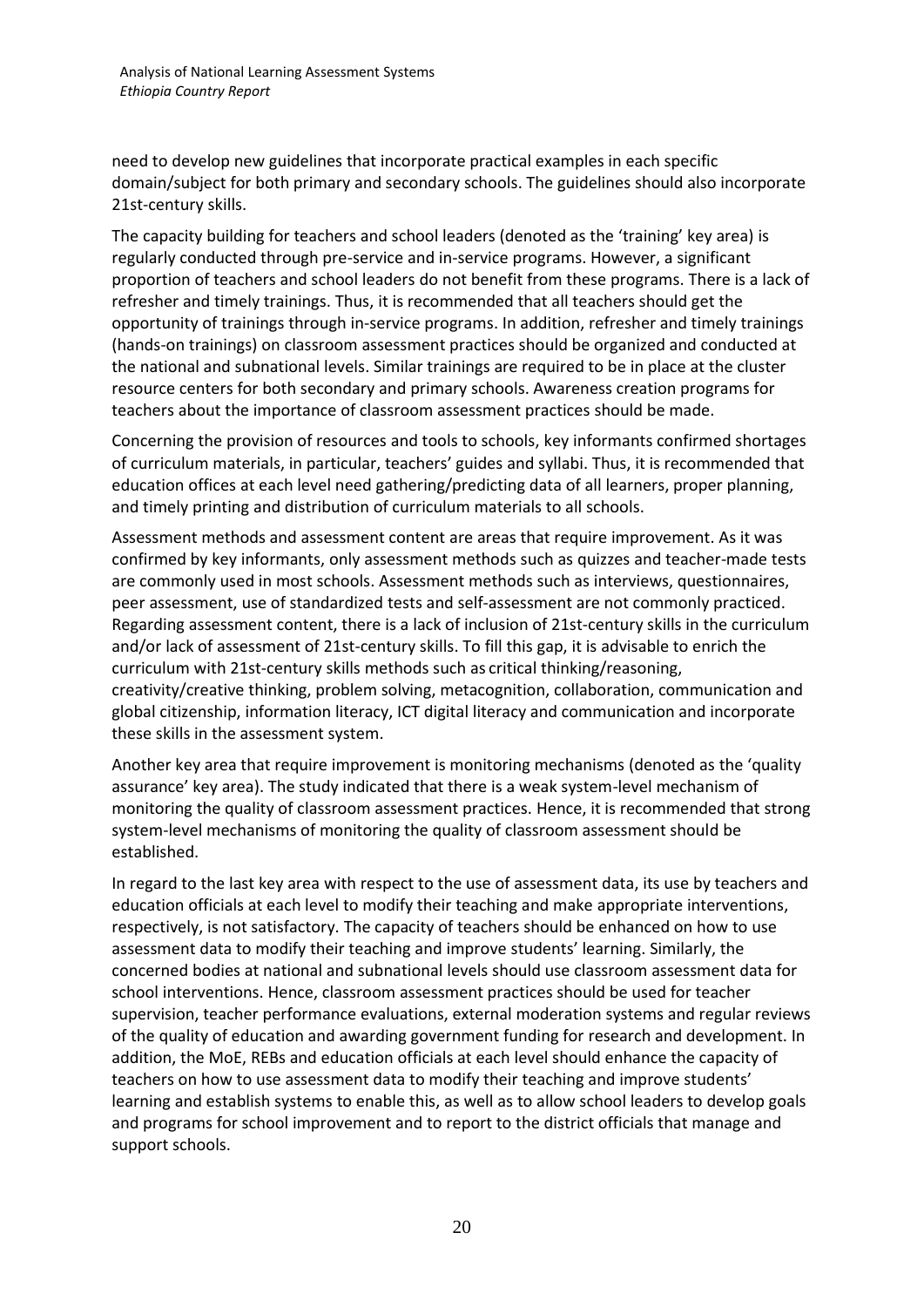Table 5 lists the evaluation category, aspects of improvement, and recommendations identified for each of the three ANLAS focus areas.

### **Table 5: Summary of recommendations**

| Key areas                                                                                   | <b>Evaluation</b><br>category                            | <b>Aspects for improvement</b>                                                                                                                                                                                                                                                                                                                                                                                                                                                                                   | <b>Recommendations for improvement</b>                                                                                                                                                                                                                                                                                                                                                                                                                                                                                    |
|---------------------------------------------------------------------------------------------|----------------------------------------------------------|------------------------------------------------------------------------------------------------------------------------------------------------------------------------------------------------------------------------------------------------------------------------------------------------------------------------------------------------------------------------------------------------------------------------------------------------------------------------------------------------------------------|---------------------------------------------------------------------------------------------------------------------------------------------------------------------------------------------------------------------------------------------------------------------------------------------------------------------------------------------------------------------------------------------------------------------------------------------------------------------------------------------------------------------------|
|                                                                                             |                                                          | Focus area 1: Context of the assessment system                                                                                                                                                                                                                                                                                                                                                                                                                                                                   |                                                                                                                                                                                                                                                                                                                                                                                                                                                                                                                           |
| 1. Legislation or policy<br>The assessment system is<br>guided by legislation or<br>policy. | 2. Partly<br>achieved<br>(Improvements)<br>are required) | • The policy frameworks, manuals and guidelines<br>that guide the assessment system are not<br>enacted by education law.<br>There is inconsistency between the policy<br>provision and practices; particularly, there is<br>inconsistency of the criteria set in policy<br>documents that students are required to score a<br>minimum of 50% achievement level with that of<br>the norm-referenced approach used by the<br>grading system.<br>Lack of subject-specific assessment guidelines at<br>school level. | Federal education law should be developed to strengthen<br>and protect the assessment systems and resolve disputes<br>that may arise within.<br>The education policy objectives should be revised and<br>reformulated in a way to react the identified gaps.<br>Consistent evaluation and grading system with the criteria<br>set in the education policy must be applied in public<br>examinations.<br>Up-to-date subject-specific assessment guidelines and<br>$\bullet$<br>standards must be addressed to all schools. |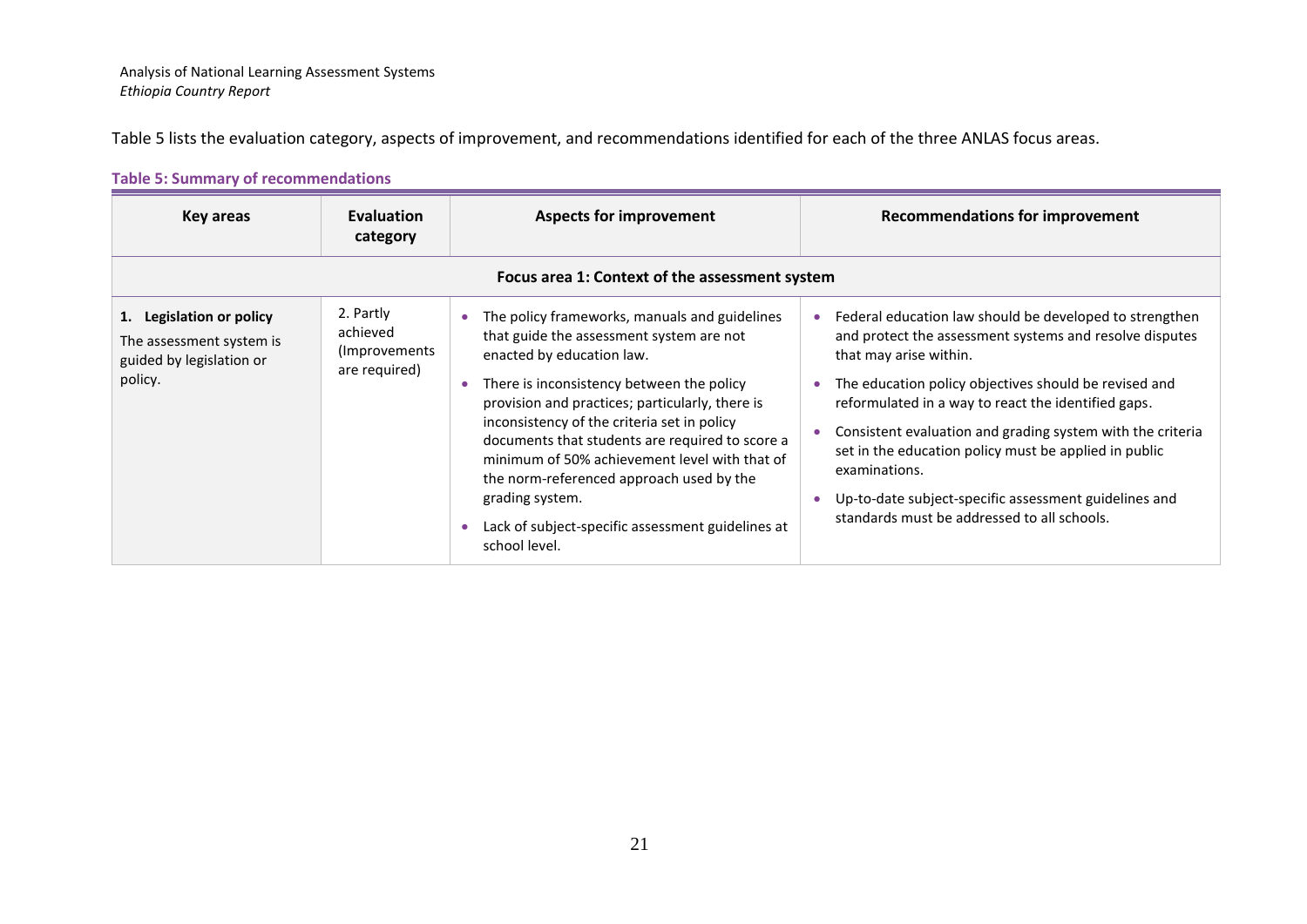| <b>Key areas</b>                                                                                                                                                                                                                    | <b>Evaluation</b><br>category                           | <b>Aspects for improvement</b>                                                                                                                                                                                                                                                                                                                                                                                                                                                                                                                                 | <b>Recommendations for improvement</b>                                                                                                                                                                                                                                                                                                                                                                                                                                                                 |
|-------------------------------------------------------------------------------------------------------------------------------------------------------------------------------------------------------------------------------------|---------------------------------------------------------|----------------------------------------------------------------------------------------------------------------------------------------------------------------------------------------------------------------------------------------------------------------------------------------------------------------------------------------------------------------------------------------------------------------------------------------------------------------------------------------------------------------------------------------------------------------|--------------------------------------------------------------------------------------------------------------------------------------------------------------------------------------------------------------------------------------------------------------------------------------------------------------------------------------------------------------------------------------------------------------------------------------------------------------------------------------------------------|
|                                                                                                                                                                                                                                     |                                                         | Focus area 1: Context of the assessment system                                                                                                                                                                                                                                                                                                                                                                                                                                                                                                                 |                                                                                                                                                                                                                                                                                                                                                                                                                                                                                                        |
| 2. Leadership<br>The government<br>demonstrates senior<br>leadership and political will<br>in support of the<br>assessment system. The<br>importance of the<br>assessment system is<br>recognized by all key<br>stakeholder groups. | 2. Partly<br>achieved<br>(Improvements<br>are required) | Lack of appropriate management system that<br>can respond to the increasing number of<br>subjects in national examination, particularly in<br>mother tongue languages.<br>Some officials are assigned to areas of technical<br>expertise by political decision and not based on<br>competence, which induces unenthusiastic<br>impact to deliver the intended mission.<br>Ministry of Education (MoE) has given little<br>attention to the assessment system, especially<br>in funding, disseminating, communicating and<br>utilization of assessment results. | Number of subjects for national examination must be fixed<br>$\bullet$<br>nationally in order to maintain fairness and quality<br>assessment.<br>Government should establish a merit-based system of<br>hiring education officials so that they can give technical and<br>professional support in the area.<br>MoE should establish strong monitoring and support<br>$\bullet$<br>system for assessment programs on funding,<br>disseminating, communicating and utilization of<br>assessment results. |
| 3. Funding<br>The government provides<br>sufficient and stable<br>funding for the assessment<br>system.                                                                                                                             | 2. Partly<br>achieved<br>(Improvements<br>are required) | Inadequacy of budget for the design,<br>implementation, analysis, printing and<br>dissemination of practices.<br>Lack of budget for assessment capacity building<br>$\bullet$<br>and infrastructure.                                                                                                                                                                                                                                                                                                                                                           | The government should allocate appropriate budget for<br>$\bullet$<br>effective assessment practices, capacity building and<br>technology infrastructure for the assessment system.                                                                                                                                                                                                                                                                                                                    |
| 4. Institutional<br>arrangements<br>The government has<br>institutional arrangements<br>in place for designing,<br>implementing, analyzing<br>and using data from<br>various learning                                               | 1. Achieved                                             |                                                                                                                                                                                                                                                                                                                                                                                                                                                                                                                                                                |                                                                                                                                                                                                                                                                                                                                                                                                                                                                                                        |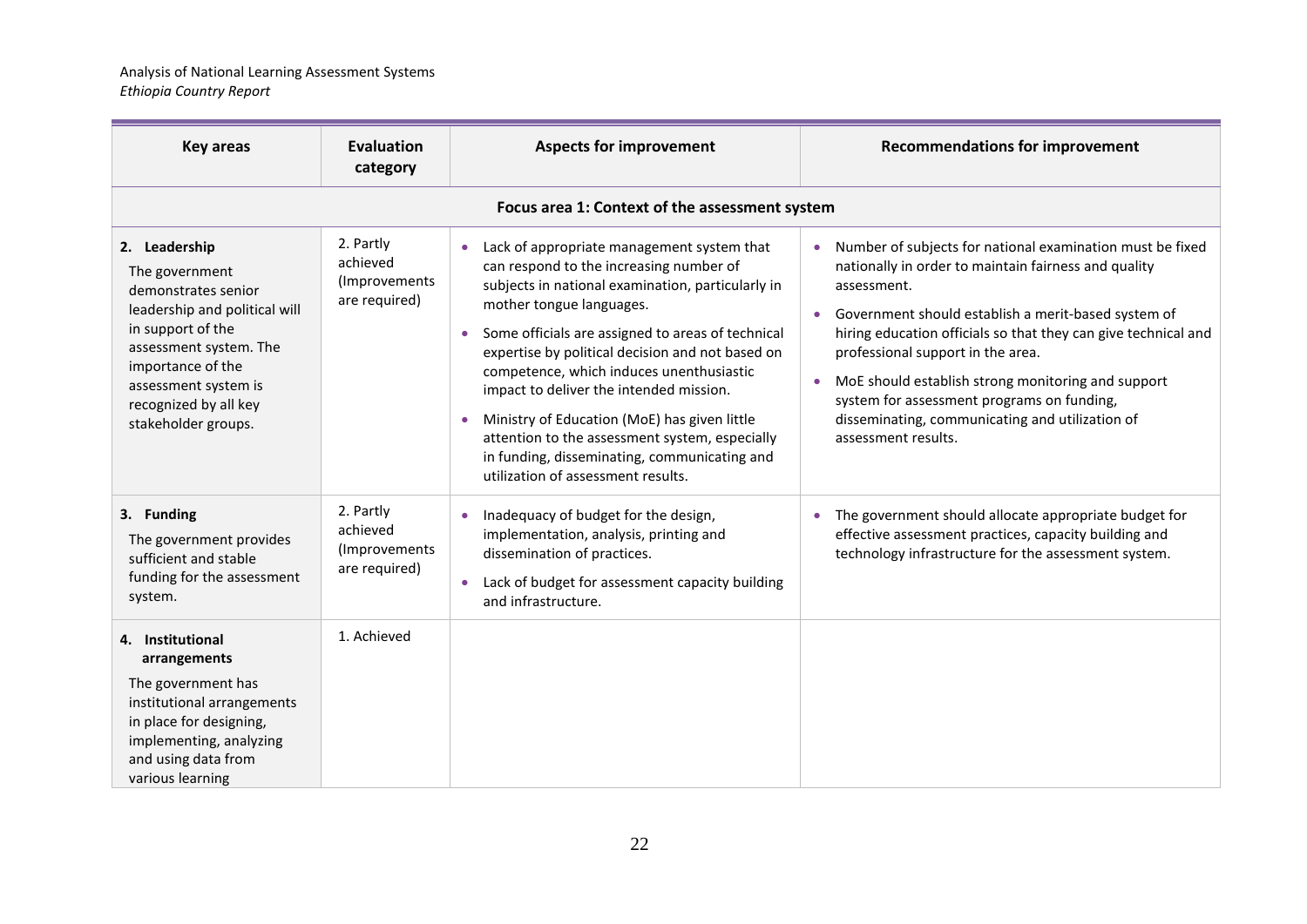| <b>Key areas</b>                                                                                                                                                                                    | <b>Evaluation</b><br>category                            | <b>Aspects for improvement</b>                                                                                                                                                                                                                                                                                                                                           | <b>Recommendations for improvement</b>                                                                                                                                                                                                                                                                                                                                                                                                                                                                                           |
|-----------------------------------------------------------------------------------------------------------------------------------------------------------------------------------------------------|----------------------------------------------------------|--------------------------------------------------------------------------------------------------------------------------------------------------------------------------------------------------------------------------------------------------------------------------------------------------------------------------------------------------------------------------|----------------------------------------------------------------------------------------------------------------------------------------------------------------------------------------------------------------------------------------------------------------------------------------------------------------------------------------------------------------------------------------------------------------------------------------------------------------------------------------------------------------------------------|
|                                                                                                                                                                                                     |                                                          | Focus area 1: Context of the assessment system                                                                                                                                                                                                                                                                                                                           |                                                                                                                                                                                                                                                                                                                                                                                                                                                                                                                                  |
| assessments.                                                                                                                                                                                        |                                                          |                                                                                                                                                                                                                                                                                                                                                                          |                                                                                                                                                                                                                                                                                                                                                                                                                                                                                                                                  |
| 5. Capacity to use<br>assessment data<br>The government has the<br>capacity to use data from<br>learning assessments for<br>evidence-based decision-<br>making in education policy<br>and practice. | 2. Partly<br>achieved<br>(Improvements)<br>are required) | There is skill gap in utilization of different<br>software's for analyzing, interpreting<br>assessment data.<br>Limited capacity of the curriculum development<br>and implementation department in utilization of<br>assessment findings for formative evaluation.<br>Structural gap of EMIS in the MoE regarding<br>documentation and dissemination of data<br>results. | Continuous training on utilization of software applications<br>$\bullet$<br>must be given to experts in NEAEA.<br>Intensive awareness and capacity-building programs must<br>be given to education officials and/or experts of curriculum<br>department on the importance and utilization of the<br>assessment results for formative evaluation.<br>MoE needs to develop a system that enhances the capacity<br>$\bullet$<br>of EMIS in a way that information is efficient, effective and<br>accessible to all key stakeholders |
| 6. Public engagement<br>The public understands, is<br>engaged in and supports<br>the assessment system.                                                                                             | 2. Partly<br>achieved<br>(Improvements)<br>are required) | Not all key stakeholders have a common<br>understanding on the purpose and importance<br>of National Learning Assessment.<br>Communication gap in disseminating<br>$\bullet$<br>assessment results.                                                                                                                                                                      | MoE should give an intensive orientation and awareness<br>$\bullet$<br>for key stakeholders on the purpose of national<br>assessments.<br>MoE/NLA department should sufficiently communicate the<br>assessment practices and results via print and nonprint<br>medias.                                                                                                                                                                                                                                                           |

| Key areas                                        | Evaluation<br>category | <b>Aspects for improvement</b> | <b>Recommendations for improvement</b> |  |
|--------------------------------------------------|------------------------|--------------------------------|----------------------------------------|--|
| Focus area 2: Coherence of the assessment system |                        |                                |                                        |  |
| 1. Structure of the<br>education system          | 1. Achieved            |                                |                                        |  |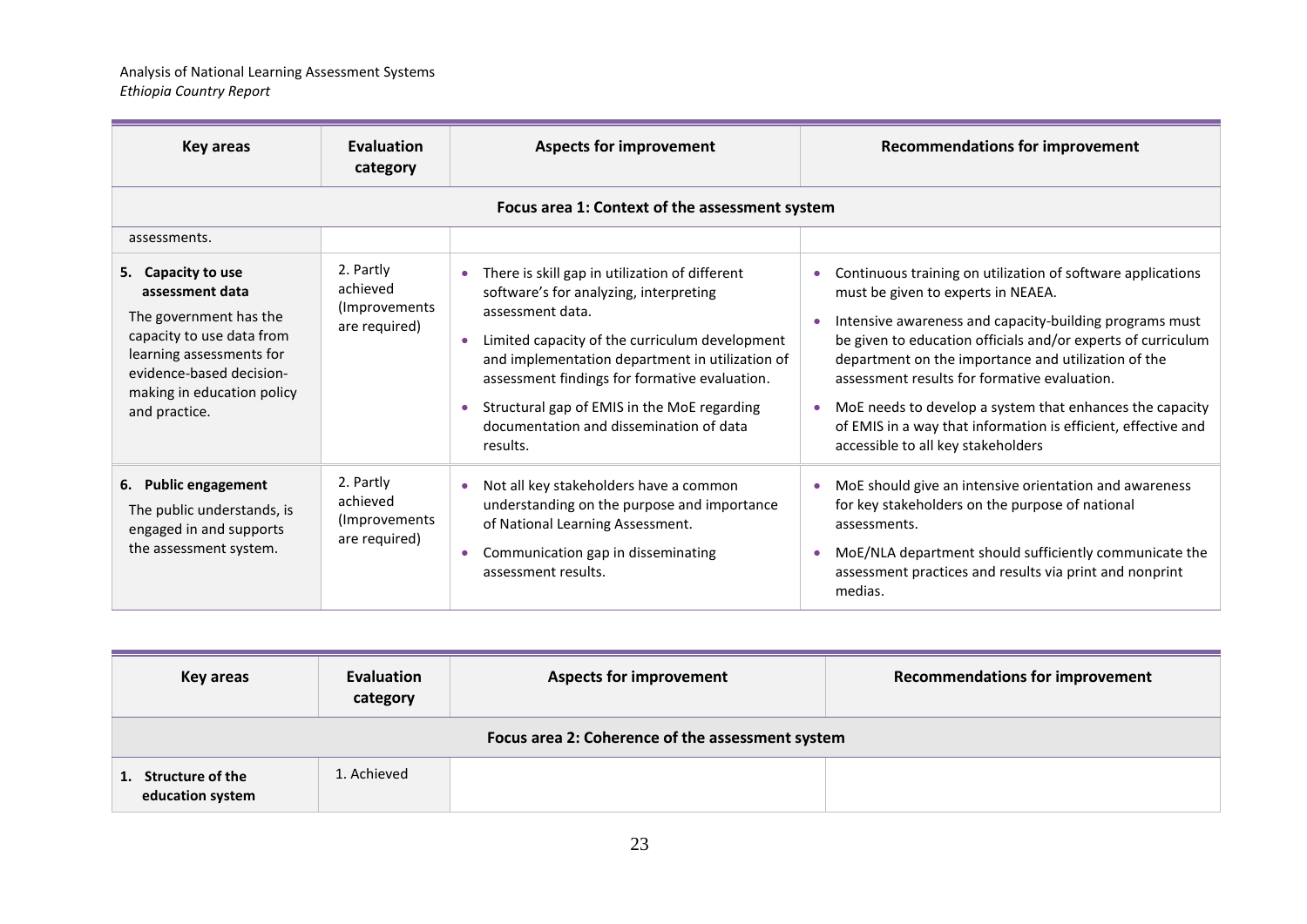| <b>Key areas</b>                                                                                                                                                                                                                                                                                         | Evaluation<br>category                                  | <b>Aspects for improvement</b>                                                                                                                                                                                                                                                                                                                                                                                                            | <b>Recommendations for improvement</b>                                                                                                                                                                                                                                                                                                                                                                                            |
|----------------------------------------------------------------------------------------------------------------------------------------------------------------------------------------------------------------------------------------------------------------------------------------------------------|---------------------------------------------------------|-------------------------------------------------------------------------------------------------------------------------------------------------------------------------------------------------------------------------------------------------------------------------------------------------------------------------------------------------------------------------------------------------------------------------------------------|-----------------------------------------------------------------------------------------------------------------------------------------------------------------------------------------------------------------------------------------------------------------------------------------------------------------------------------------------------------------------------------------------------------------------------------|
|                                                                                                                                                                                                                                                                                                          |                                                         | Focus area 2: Coherence of the assessment system                                                                                                                                                                                                                                                                                                                                                                                          |                                                                                                                                                                                                                                                                                                                                                                                                                                   |
| The assessment system<br>provides performance data<br>in key learning domains<br>and relevant contextual<br>data, at key stages of<br>primary and secondary<br>school education, and for<br>relevant levels of the<br>education system.                                                                  |                                                         |                                                                                                                                                                                                                                                                                                                                                                                                                                           |                                                                                                                                                                                                                                                                                                                                                                                                                                   |
| 2. Education policy<br>priorities<br>The assessment system<br>provides relevant data to<br>inform education policy<br>priorities. The assessment<br>programs that form part of<br>the assessment system are<br>aligned to jointly provide<br>the relevant data to inform<br>education policy priorities. | 2. Partly<br>achieved<br>(Improvements<br>are required) | • 21st-century skills of learning domains are indicated<br>in the curriculum framework. However, they are not<br>properly addressed in the assessment systems since<br>both NLA and national/regional examinations are<br>using only multiple-choice test items, which do not<br>give the room for assessing these skills.<br>Data from NLSAs and classroom assessments are<br>not well aligned to inform education policy<br>priorities. | 21st-century skills such as problem-solving skills, critical<br>thinking, communication skills and teamwork in the<br>learning domains should be more incorporated in the<br>assessment system, using constructed response test<br>items in the future.<br>EMIS should design a mechanism to collect and<br>organize classroom assessment data to align with<br>NLSAs to inform the system for evidence-based<br>decision-making. |
| 3. Learning standards and<br>curriculum<br>The learning domains/<br>subjects in the assessment<br>system are aligned with<br>official learning standards<br>and/or curriculum.                                                                                                                           | 2. Partly<br>achieved<br>(Improvements<br>are required) | • Gap in teachers' skills to align classroom assessment<br>with the curriculum standards (competencies).<br>Continuous classroom assessment is not currently<br>implemented as part of teachers' instruction.<br>Some competencies are not assessed in large-scale<br>assessments, such as listening, speaking, practical<br>activities.                                                                                                  | Intensive capacity building should be provided to<br>teachers and school leaders on classroom assessment<br>techniques and their alignment with curriculum<br>standards (competencies).<br>Instructional materials should be developed in such<br>way that they incorporate more guidance for<br>continuous classroom assessment.                                                                                                 |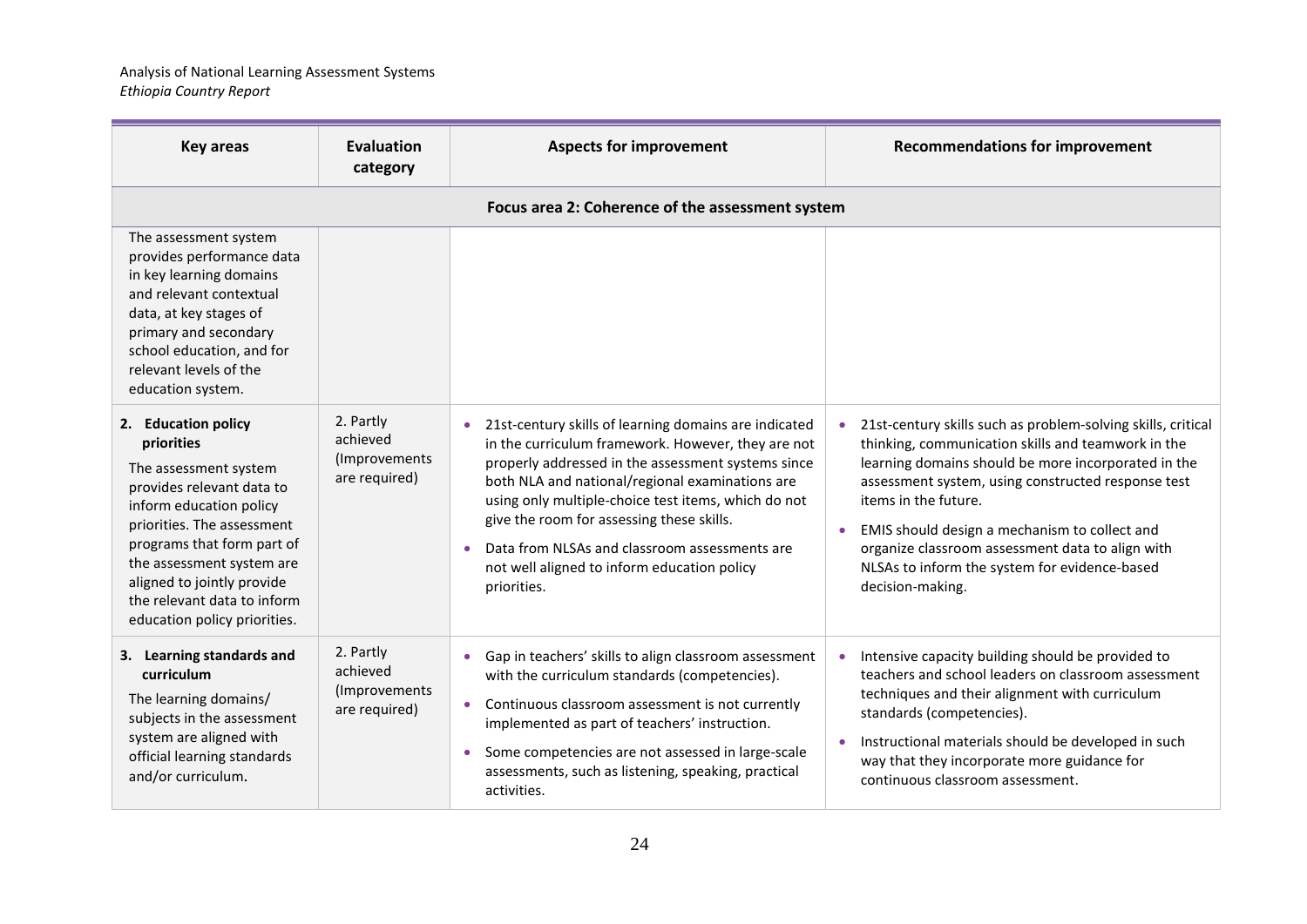| Key areas                                                                                                                                                                                                                                                                                                                     | Evaluation<br>category                                  | <b>Aspects for improvement</b>                                                                                                                                                                                                                                                                                                                                                                                                                                                                                                                                                                                    | <b>Recommendations for improvement</b>                                                                                                                                                                                                                                                                                                                                                                                                                                                                                                               |
|-------------------------------------------------------------------------------------------------------------------------------------------------------------------------------------------------------------------------------------------------------------------------------------------------------------------------------|---------------------------------------------------------|-------------------------------------------------------------------------------------------------------------------------------------------------------------------------------------------------------------------------------------------------------------------------------------------------------------------------------------------------------------------------------------------------------------------------------------------------------------------------------------------------------------------------------------------------------------------------------------------------------------------|------------------------------------------------------------------------------------------------------------------------------------------------------------------------------------------------------------------------------------------------------------------------------------------------------------------------------------------------------------------------------------------------------------------------------------------------------------------------------------------------------------------------------------------------------|
|                                                                                                                                                                                                                                                                                                                               |                                                         | Focus area 2: Coherence of the assessment system                                                                                                                                                                                                                                                                                                                                                                                                                                                                                                                                                                  |                                                                                                                                                                                                                                                                                                                                                                                                                                                                                                                                                      |
|                                                                                                                                                                                                                                                                                                                               |                                                         |                                                                                                                                                                                                                                                                                                                                                                                                                                                                                                                                                                                                                   | NEAEA and the Curriculum Development and<br>Implementation Department should devise a way to<br>assess 21st-century skills.                                                                                                                                                                                                                                                                                                                                                                                                                          |
| 4. School education<br>workforce development<br>Training and capacity-<br>building programs for the<br>school education<br>workforce are aligned with<br>the legislation or policy<br>framework for the<br>assessment system, and<br>official learning standards<br>and/or curriculum that<br>guide the assessment<br>system. | 2. Partly<br>achieved<br>(Improvements<br>are required) | There is a gap in alignment between training and<br>capacity-building materials with national official<br>documents like curriculum documents.<br>Lack of using assessment data for capacity-building<br>$\bullet$<br>programs.<br>• School principals and teachers do not consider<br>continuous classroom assessment as part of<br>instructional process; rather, it is assumed as a<br>summative and additional task. This is due to lack of<br>capacity and attitude to assessment.<br>Lack of monitoring and evaluation to check the<br>$\bullet$<br>impact of trainings provided on assessment<br>programs. | Teacher training institutions and the MoE should<br>prepare classroom assessment training materials that<br>align with official documents.<br>Capacity-building materials should incorporate the<br>findings of the assessment data.<br>Teachers and educational leaders' development<br>directorate should work on enhancing capacity building<br>and raise awareness of teachers and school leaders on<br>assessment programs.<br>MoE should devise a mechanism for monitoring and<br>evaluating the impact of training on assessment<br>programs. |
| 5. Use of data<br>Assessment data is used by<br>various key stakeholders<br>for evidence-based<br>decision-making in<br>education policy and<br>practice.                                                                                                                                                                     | 2. Partly<br>achieved<br>(Improvements<br>are required) | Lack of timely dissemination of assessment results<br>to various key stakeholders.<br>Lack of accountability for the assessment findings.<br>$\bullet$<br>Limited use of assessment data for intervention.<br>$\bullet$                                                                                                                                                                                                                                                                                                                                                                                           | NEAEA should improve accessibility of data that<br>$\bullet$<br>address the needs of various stakeholders in a timely<br>manner.<br>MoE should establish policies and accompanying rules<br>and regulation for accountability.<br>MoE should provide training/awareness creation on<br>using data for various stakeholders.                                                                                                                                                                                                                          |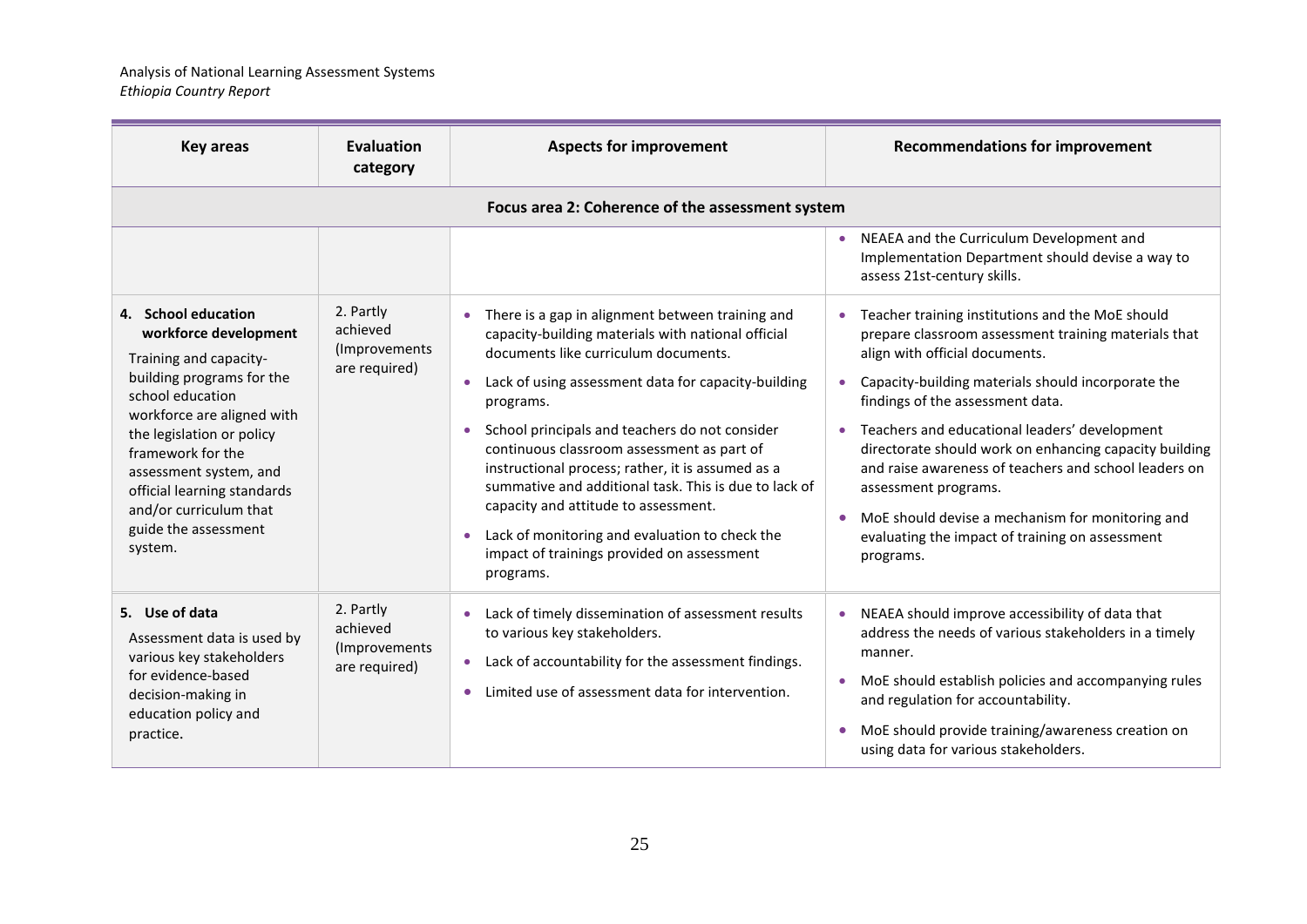| <b>Key areas</b>                                                                                                                                                                                                                                                                                                                                                                                                                                  | <b>Evaluation</b><br>category                           | <b>Aspects for improvement</b>                                                                                                                                                                                                                                                                                        | <b>Recommendations for improvement</b>                                                                                                                                                                                                                                                                                                                                                           |
|---------------------------------------------------------------------------------------------------------------------------------------------------------------------------------------------------------------------------------------------------------------------------------------------------------------------------------------------------------------------------------------------------------------------------------------------------|---------------------------------------------------------|-----------------------------------------------------------------------------------------------------------------------------------------------------------------------------------------------------------------------------------------------------------------------------------------------------------------------|--------------------------------------------------------------------------------------------------------------------------------------------------------------------------------------------------------------------------------------------------------------------------------------------------------------------------------------------------------------------------------------------------|
|                                                                                                                                                                                                                                                                                                                                                                                                                                                   |                                                         | Focus area 3.A: Quality of large-scale assessments and examinations                                                                                                                                                                                                                                                   |                                                                                                                                                                                                                                                                                                                                                                                                  |
| Program 1 - National Large-Scale Assessment (NLSA)                                                                                                                                                                                                                                                                                                                                                                                                |                                                         |                                                                                                                                                                                                                                                                                                                       |                                                                                                                                                                                                                                                                                                                                                                                                  |
| 1. Organization and<br>resources<br>There is an assessment<br>team with dedicated staff<br>who are appropriately<br>skilled and adequately<br>resourced to complete the<br>diverse tasks associated<br>with key assessment<br>program areas.                                                                                                                                                                                                      | 2. Partly<br>achieved<br>(Improvements<br>are required) | Currently, there is limited assessment capacity of<br>$\bullet$<br>management, experts and staff (in the area of<br>assessment-related fields like psychometrics and<br>special need) responsible for the NLSA.<br>At present, there is inadequate physical facilities<br>$\bullet$<br>provision in the NLSA program. | Assessment management body, experts and staff in the<br>$\bullet$<br>NLSA program should strengthen their skills by training<br>in the field of assessment and related fields, be it short<br>or long term, with the help of government and donors.<br>Office rooms, different essential software, scanners<br>should be provided for assessment staff in the NLSA<br>program by the government. |
| 2. Assessment framework<br>There is documentation<br>that clearly describes the<br>knowledge and skills to be<br>assessed in the key<br>learning domains/subjects,<br>provides a rationale for the<br>contextual data collected<br>and specifies the design of<br>the assessment program.<br>The document is made<br>available to individuals/<br>groups who are involved in<br>assessment instrument<br>development, key<br>stakeholders and the | 2. Partly<br>achieved<br>(Improvements<br>are required) | At present, there is no assessment framework for<br>$\bullet$<br>the NLSA program. But there is a policy framework<br>for the NLSA program.                                                                                                                                                                           | Assessment framework should be prepared for NLSA<br>program by NLSA for future use.                                                                                                                                                                                                                                                                                                              |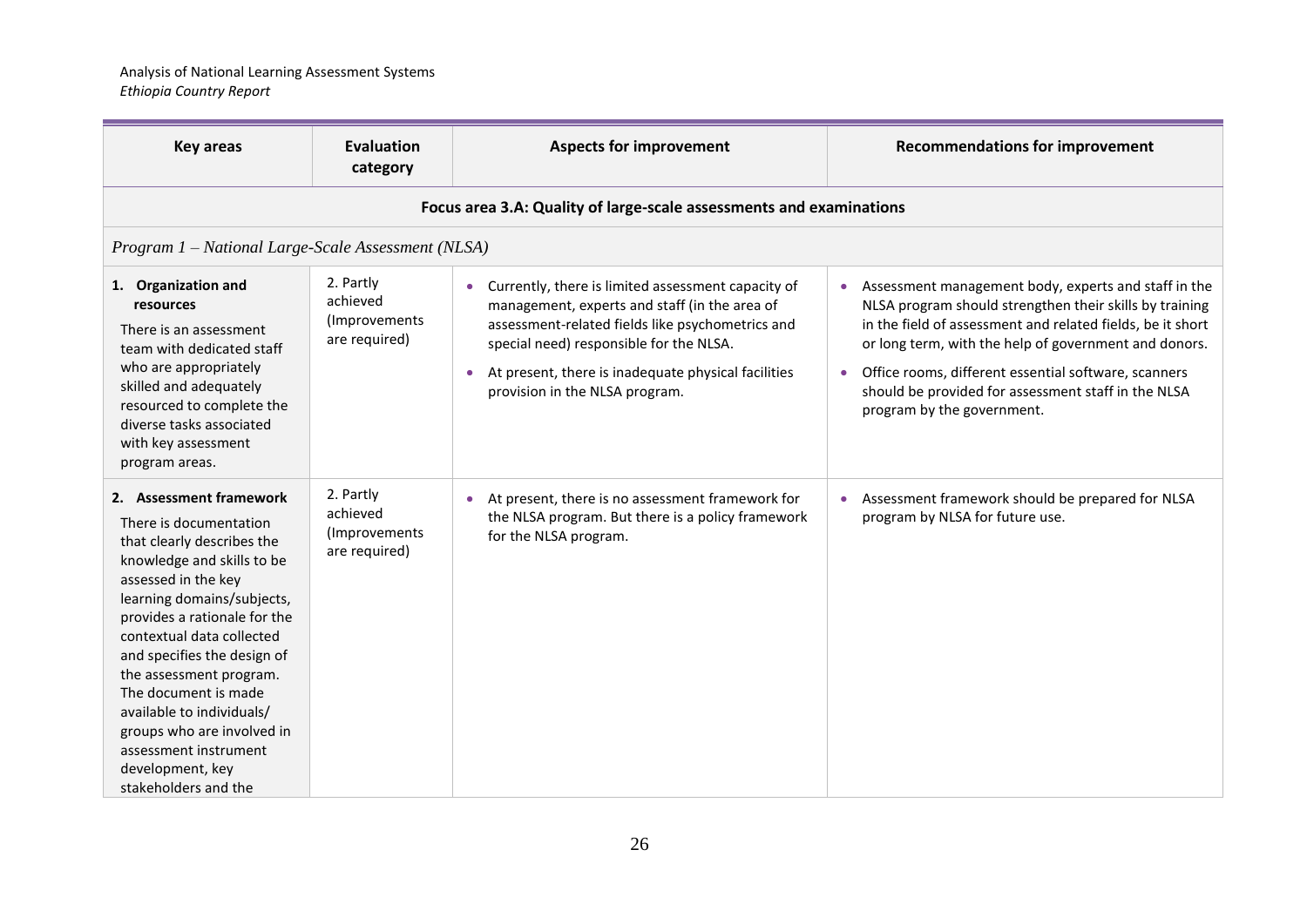| <b>Key areas</b>                                                                                                                                                                                                                             | <b>Evaluation</b><br>category | <b>Aspects for improvement</b>                                      | <b>Recommendations for improvement</b> |
|----------------------------------------------------------------------------------------------------------------------------------------------------------------------------------------------------------------------------------------------|-------------------------------|---------------------------------------------------------------------|----------------------------------------|
|                                                                                                                                                                                                                                              |                               | Focus area 3.A: Quality of large-scale assessments and examinations |                                        |
| public.                                                                                                                                                                                                                                      |                               |                                                                     |                                        |
| 3. Assessment instruments<br>Quality assurance<br>mechanisms are in place to<br>ensure the test and any<br>contextual data collection<br>instruments are reliable,<br>valid and fair.                                                        | 1. Achieved                   |                                                                     |                                        |
| 4. Sampling<br>The sample, through the<br>use of scientific sampling<br>methods, helps to<br>guarantee appropriate and<br>estimable levels of<br>statistical precision and<br>validity in the<br>interpretation of<br>assessment results.    | 1. Achieved                   |                                                                     |                                        |
| 5. Field operations<br>Quality assurance<br>mechanisms are in place to<br>ensure field operations are<br>standardized, monitored<br>and documented, to<br>ensure that the data are<br>collected under the same<br>conditions, independent of | 1. Achieved                   |                                                                     |                                        |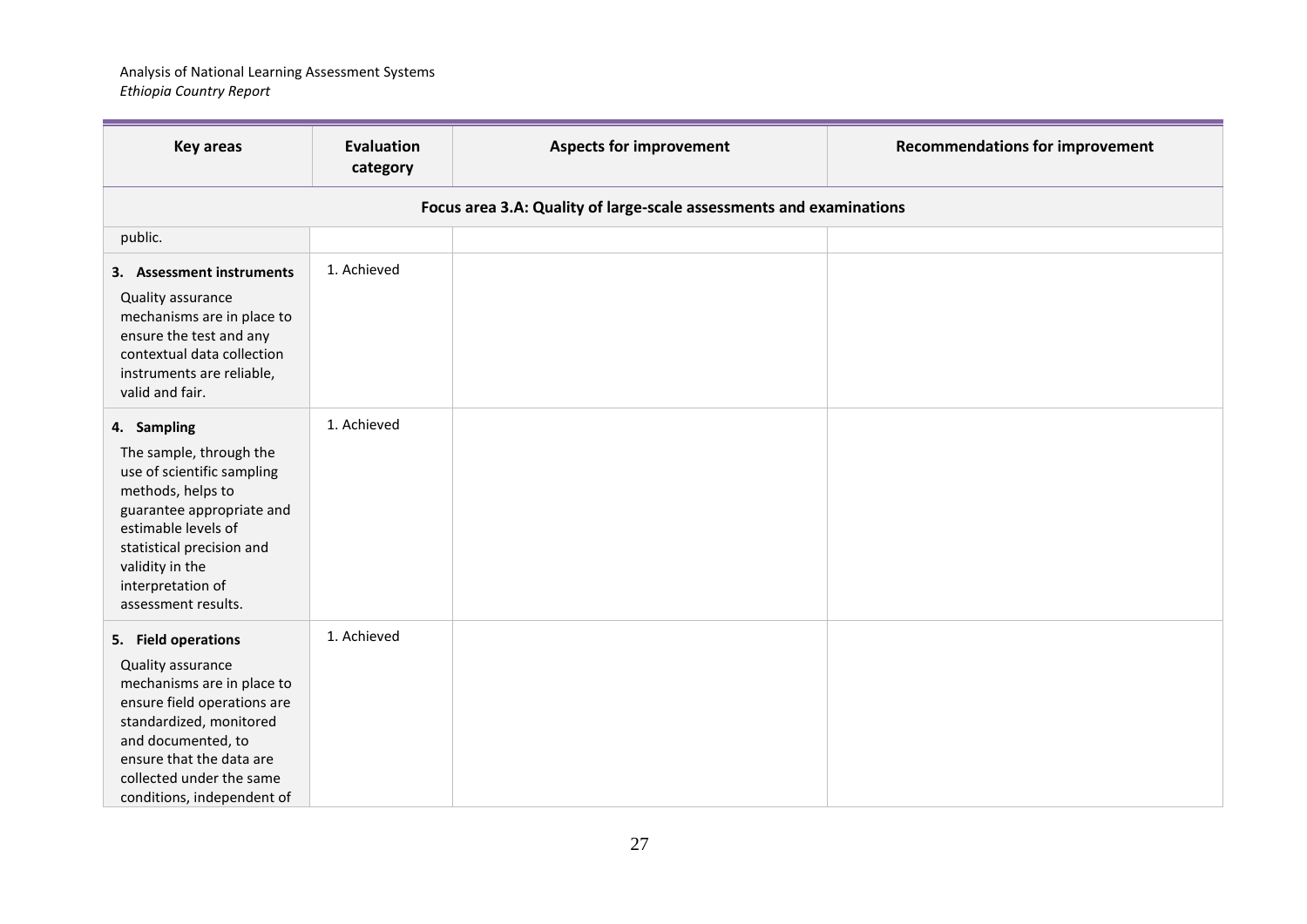| <b>Key areas</b>                                                                                                                                                                                                                                                                        | <b>Evaluation</b><br>category                            | <b>Aspects for improvement</b>                                                                                                                                                                             | <b>Recommendations for improvement</b>                                                                                                                                                                                                                                 |
|-----------------------------------------------------------------------------------------------------------------------------------------------------------------------------------------------------------------------------------------------------------------------------------------|----------------------------------------------------------|------------------------------------------------------------------------------------------------------------------------------------------------------------------------------------------------------------|------------------------------------------------------------------------------------------------------------------------------------------------------------------------------------------------------------------------------------------------------------------------|
|                                                                                                                                                                                                                                                                                         |                                                          | Focus area 3.A: Quality of large-scale assessments and examinations                                                                                                                                        |                                                                                                                                                                                                                                                                        |
| the administration<br>context, in an efficient and<br>secure manner.                                                                                                                                                                                                                    |                                                          |                                                                                                                                                                                                            |                                                                                                                                                                                                                                                                        |
| 6. Data management<br>Quality assurance<br>mechanisms are in place to<br>ensure the final database<br>is free from discrepancies<br>and errors, appropriately<br>structured and<br>documented.                                                                                          | 1. Achieved                                              |                                                                                                                                                                                                            |                                                                                                                                                                                                                                                                        |
| 7. Data analysis<br>Technically sound and<br>appropriate data analysis<br>techniques are used to<br>provide analytical results<br>that permit valid and<br>useful inferences about<br>the population(s) of<br>interest. Analytical results<br>are fully documented and<br>reproducible. | 1. Achieved                                              |                                                                                                                                                                                                            |                                                                                                                                                                                                                                                                        |
| 8. Reporting and<br>dissemination<br>Appropriate products and<br>approaches to reporting<br>and dissemination are                                                                                                                                                                       | 2. Partly<br>achieved<br>(Improvements)<br>are required) | The dissemination strategy is not effective to<br>$\bullet$<br>address the use of NLSA data and results.<br>The NLSA findings could not be disseminated to<br>$\bullet$<br>different stakeholders on time. | Dissemination strategy should address the effective use<br>$\bullet$<br>of assessment data and results to different stakeholder<br>groups.<br>The NLSA findings should be disseminated in a timely<br>$\bullet$<br>manner to different stakeholders according to their |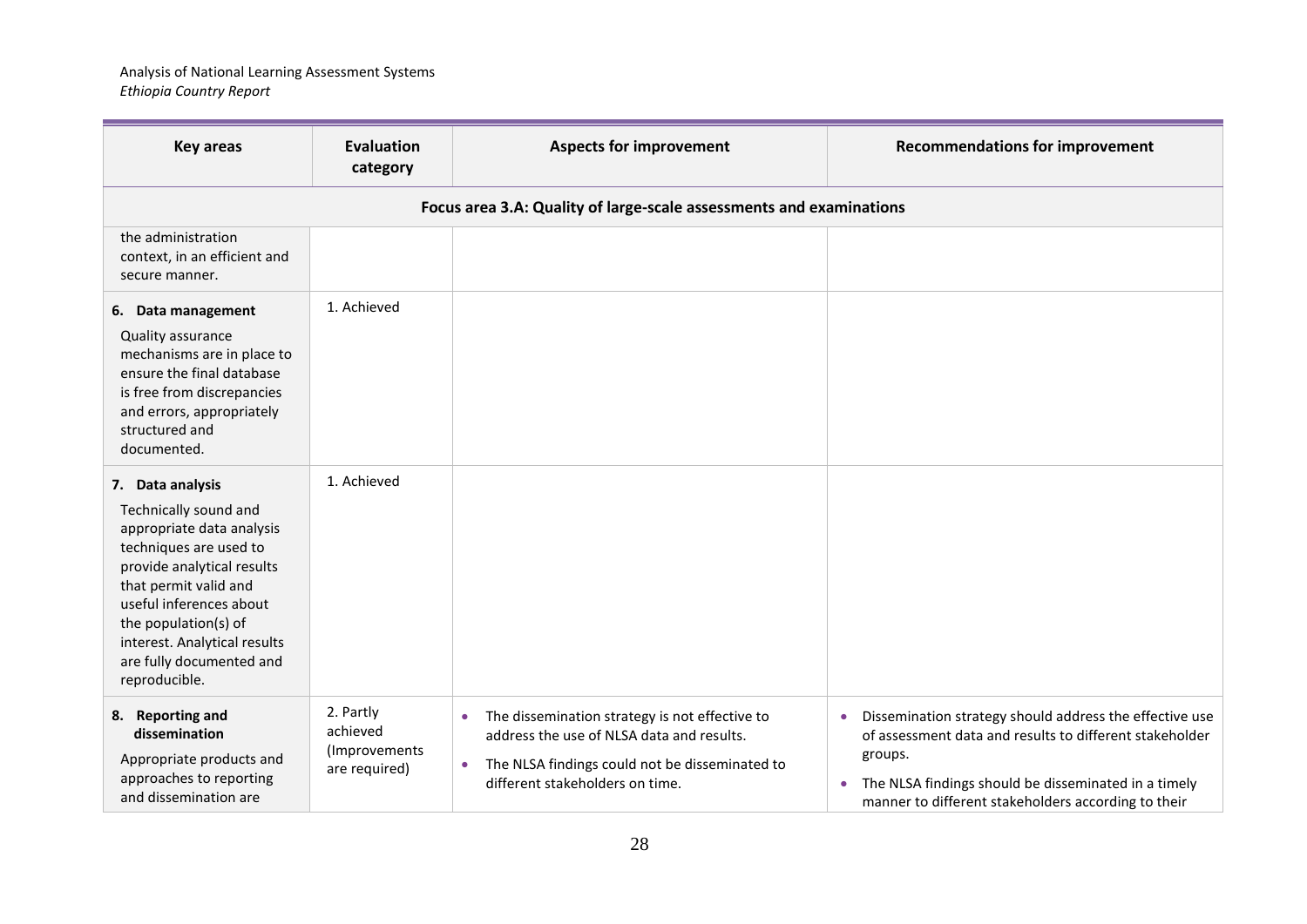| <b>Key areas</b>                                                                                                                                                                                                                                                                          | Evaluation<br>category                                   | <b>Aspects for improvement</b>                                                                                                                                                                                                                                                                                                                            | <b>Recommendations for improvement</b>                                                                                                                                                                                                                                                                                                                                                                                |
|-------------------------------------------------------------------------------------------------------------------------------------------------------------------------------------------------------------------------------------------------------------------------------------------|----------------------------------------------------------|-----------------------------------------------------------------------------------------------------------------------------------------------------------------------------------------------------------------------------------------------------------------------------------------------------------------------------------------------------------|-----------------------------------------------------------------------------------------------------------------------------------------------------------------------------------------------------------------------------------------------------------------------------------------------------------------------------------------------------------------------------------------------------------------------|
|                                                                                                                                                                                                                                                                                           |                                                          | Focus area 3.A: Quality of large-scale assessments and examinations                                                                                                                                                                                                                                                                                       |                                                                                                                                                                                                                                                                                                                                                                                                                       |
| tailored to the different<br>stakeholder groups and<br>promote appropriate and<br>effective use of the<br>assessment data and<br>results by those groups.                                                                                                                                 |                                                          |                                                                                                                                                                                                                                                                                                                                                           | needs.                                                                                                                                                                                                                                                                                                                                                                                                                |
| Program 2 – National Examination                                                                                                                                                                                                                                                          |                                                          |                                                                                                                                                                                                                                                                                                                                                           |                                                                                                                                                                                                                                                                                                                                                                                                                       |
| 1. Organization and<br>resources<br>There is an assessment<br>team with dedicated staff<br>who are appropriately<br>skilled and adequately<br>resourced to complete the<br>diverse tasks associated<br>with key assessment<br>program areas.                                              | 2. Partly<br>achieved<br>(Improvements)<br>are required) | At present, there is limited assessment capacity of<br>$\bullet$<br>management, experts and staff (in the area of<br>assessment-related fields like psychometrics and<br>special need) responsible for the National<br>Examination.<br>At present, there is inadequate physical facilities<br>$\bullet$<br>provision in the National Examination program. | Assessment management body, experts and staff in the<br>National Examination program should strengthen their<br>skills by training in the field of assessment and related<br>fields, be it short or long term, with the help of<br>government and donors.<br>Office rooms, different essential software, scanners<br>should be provided by the government to assessment<br>staff in the National Examination program. |
| 2. Assessment framework<br>There is documentation<br>that clearly describes the<br>knowledge and skills to be<br>assessed in the key<br>learning domains/subjects,<br>provides a rationale for the<br>contextual data collected<br>and specifies the design of<br>the assessment program. | 2. Partly<br>achieved<br>(Improvements<br>are required)  | Currently, there is no assessment framework for the<br>National Examination program. However, there is a<br>policy framework for the National Examination<br>program.                                                                                                                                                                                     | Assessment framework should be prepared for the<br>National Examination program by the National<br>Examination program for future use.                                                                                                                                                                                                                                                                                |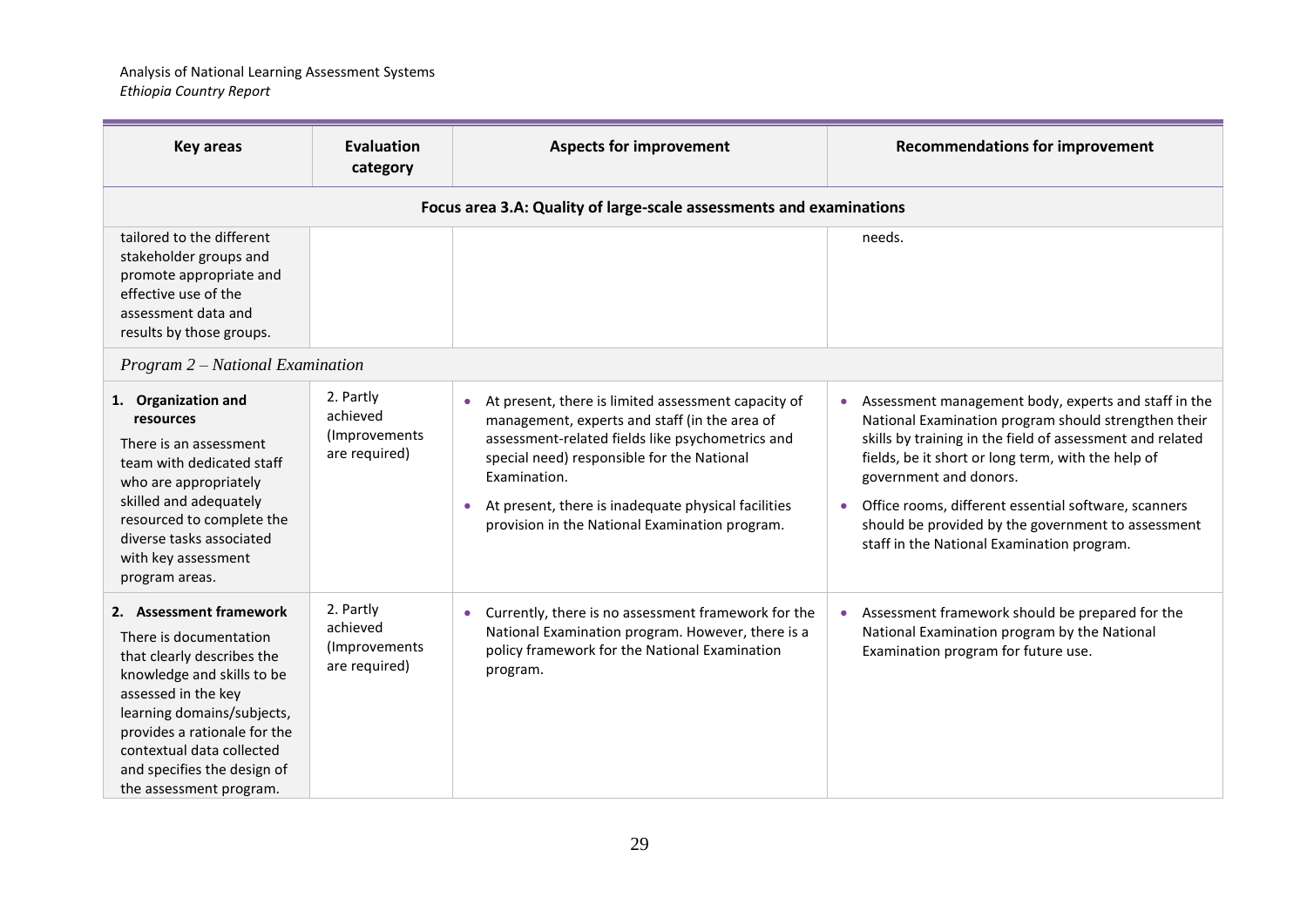| <b>Key areas</b>                                                                                                                                                                                                                          | <b>Evaluation</b><br>category                                                                                               | <b>Aspects for improvement</b>                                      | <b>Recommendations for improvement</b> |
|-------------------------------------------------------------------------------------------------------------------------------------------------------------------------------------------------------------------------------------------|-----------------------------------------------------------------------------------------------------------------------------|---------------------------------------------------------------------|----------------------------------------|
|                                                                                                                                                                                                                                           |                                                                                                                             | Focus area 3.A: Quality of large-scale assessments and examinations |                                        |
| The document is made<br>available to individuals/<br>groups who are involved in<br>assessment instrument<br>development, key<br>stakeholder groups and<br>the public.                                                                     |                                                                                                                             |                                                                     |                                        |
| 3. Assessment instruments<br>Quality assurance<br>mechanisms are in place to<br>ensure the test and any<br>contextual data collection<br>instruments are reliable,<br>valid and fair.                                                     | 1. Achieved                                                                                                                 |                                                                     |                                        |
| 4. Sampling<br>The sample, through the<br>use of scientific sampling<br>methods, helps to<br>guarantee appropriate and<br>estimable levels of<br>statistical precision and<br>validity in the<br>interpretation of<br>assessment results. | As the National<br>Examination<br>followed a<br>census approach<br>to collect data,<br>this key area was<br>not applicable. |                                                                     |                                        |
| 5. Field operations<br>Quality assurance<br>mechanisms are in place to                                                                                                                                                                    | 1. Achieved                                                                                                                 |                                                                     |                                        |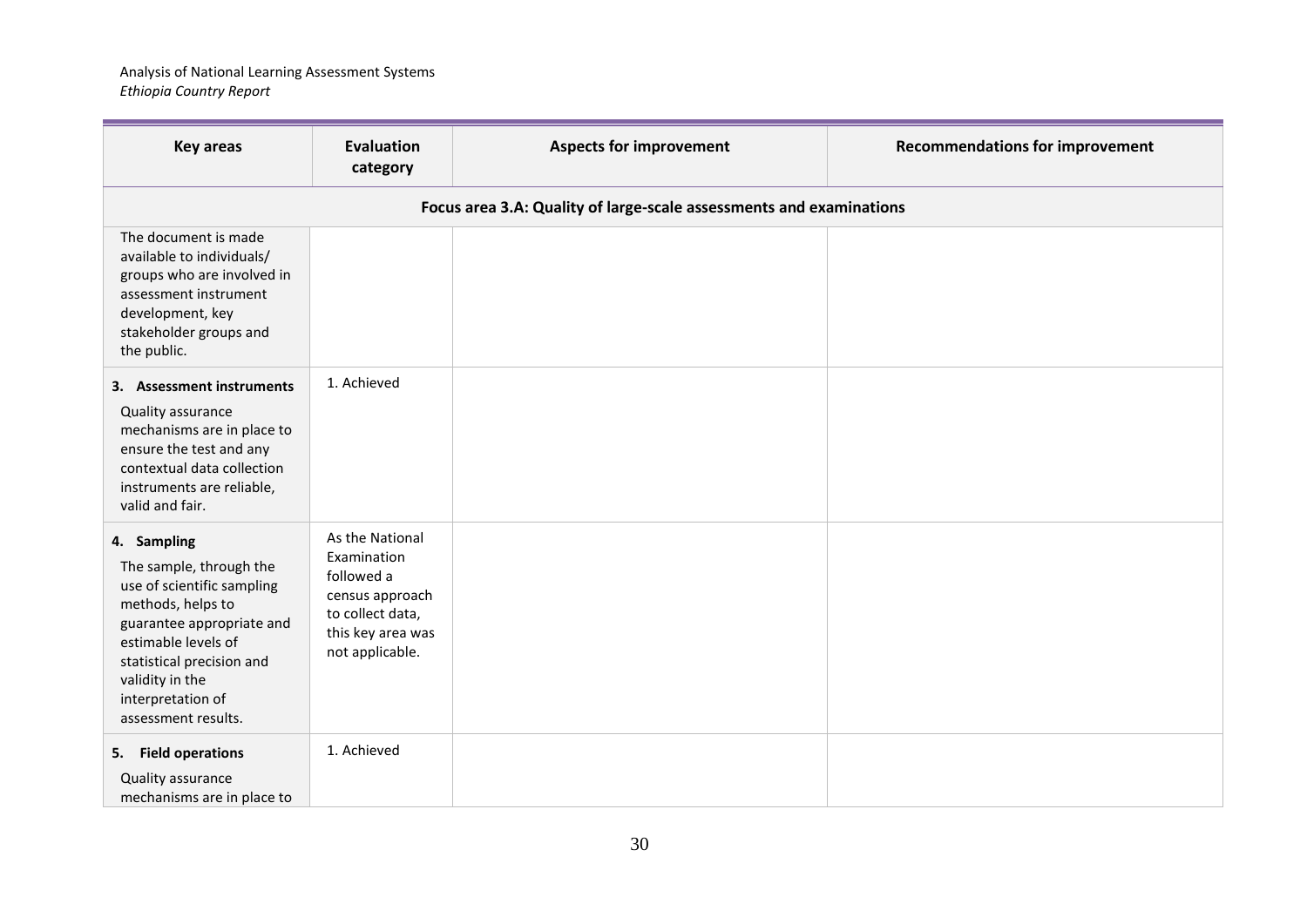| <b>Key areas</b>                                                                                                                                                                                                                                                                        | <b>Evaluation</b><br>category | <b>Aspects for improvement</b>                                      | <b>Recommendations for improvement</b> |
|-----------------------------------------------------------------------------------------------------------------------------------------------------------------------------------------------------------------------------------------------------------------------------------------|-------------------------------|---------------------------------------------------------------------|----------------------------------------|
|                                                                                                                                                                                                                                                                                         |                               | Focus area 3.A: Quality of large-scale assessments and examinations |                                        |
| ensure field operations are<br>standardized, monitored<br>and documented, to<br>ensure that the data are<br>collected under the same<br>conditions, independent of<br>the administration<br>context, in an efficient and<br>secure manner.                                              |                               |                                                                     |                                        |
| 6. Data management<br>Quality assurance<br>mechanisms are in place to<br>ensure the final database<br>is free from discrepancies<br>and errors, appropriately<br>structured and<br>documented.                                                                                          | 1. Achieved                   |                                                                     |                                        |
| 7. Data analysis<br>Technically sound and<br>appropriate data analysis<br>techniques are used to<br>provide analytical results<br>that permit valid and<br>useful inferences about<br>the population(s) of<br>interest. Analytical results<br>are fully documented and<br>reproducible. | 1. Achieved                   |                                                                     |                                        |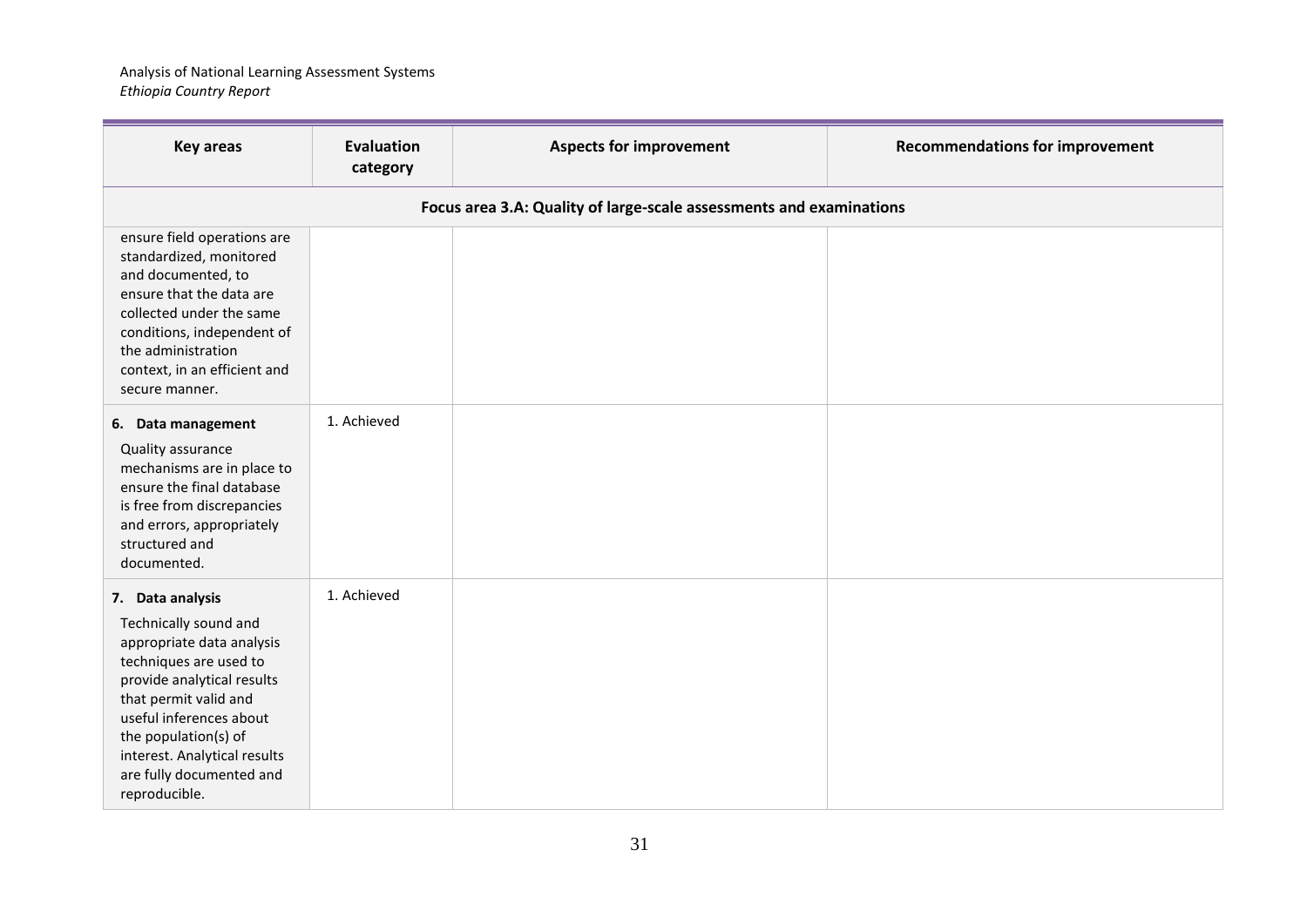| <b>Key areas</b>                                                                                                                                                                                                                                                               | <b>Evaluation</b><br>category                           | <b>Aspects for improvement</b>                                                                                                                                                                                                                                                                                                                   | <b>Recommendations for improvement</b>                                                                                                                                                                                                                                                                                                                                                                                                                                 |
|--------------------------------------------------------------------------------------------------------------------------------------------------------------------------------------------------------------------------------------------------------------------------------|---------------------------------------------------------|--------------------------------------------------------------------------------------------------------------------------------------------------------------------------------------------------------------------------------------------------------------------------------------------------------------------------------------------------|------------------------------------------------------------------------------------------------------------------------------------------------------------------------------------------------------------------------------------------------------------------------------------------------------------------------------------------------------------------------------------------------------------------------------------------------------------------------|
|                                                                                                                                                                                                                                                                                |                                                         | Focus area 3.A: Quality of large-scale assessments and examinations                                                                                                                                                                                                                                                                              |                                                                                                                                                                                                                                                                                                                                                                                                                                                                        |
| 8. Reporting and<br>dissemination<br>Appropriate products and<br>approaches to reporting<br>and dissemination are<br>tailored to the different<br>stakeholder groups and<br>promote appropriate and<br>effective use of the<br>assessment data and<br>results by those groups. | 1. Achieved                                             |                                                                                                                                                                                                                                                                                                                                                  |                                                                                                                                                                                                                                                                                                                                                                                                                                                                        |
| Program 3 - Subnational Examination                                                                                                                                                                                                                                            |                                                         |                                                                                                                                                                                                                                                                                                                                                  |                                                                                                                                                                                                                                                                                                                                                                                                                                                                        |
| 1. Organization and<br>resources<br>There is an assessment<br>team with dedicated staff<br>who are appropriately<br>skilled and adequately<br>resourced to complete the<br>diverse tasks associated<br>with key assessment<br>program areas.                                   | 2. Partly<br>achieved<br>(Improvements<br>are required) | There is currently limited assessment capacity of<br>$\bullet$<br>management, experts and staff (in the area of<br>assessment-related fields like psychometrics and<br>special need) responsible for the Subnational<br>Examination.<br>At present, there is inadequate physical facilities<br>provision in the Subnational Examination program. | Assessment management body, experts and staff in the<br>$\bullet$<br>Subnational Examination program should strengthen<br>their skills in the field of assessment and related fields<br>by training, be it short or long term, with the help of<br>national states, federal government and donors.<br>Office rooms, different essential software, scanners<br>should be provided by the national states to assessment<br>staff in the Subnational Examination program. |
| 2. Assessment framework<br>There is documentation<br>that clearly describes the<br>knowledge and skills to be                                                                                                                                                                  | 2. Partly<br>achieved<br>(Improvements<br>are required) | Currently, there is no assessment framework for the<br>$\bullet$<br>Subnational Examination program.                                                                                                                                                                                                                                             | Assessment framework should be prepared for the<br>Subnational Examination program by the Subnational<br>Examination program for future use.                                                                                                                                                                                                                                                                                                                           |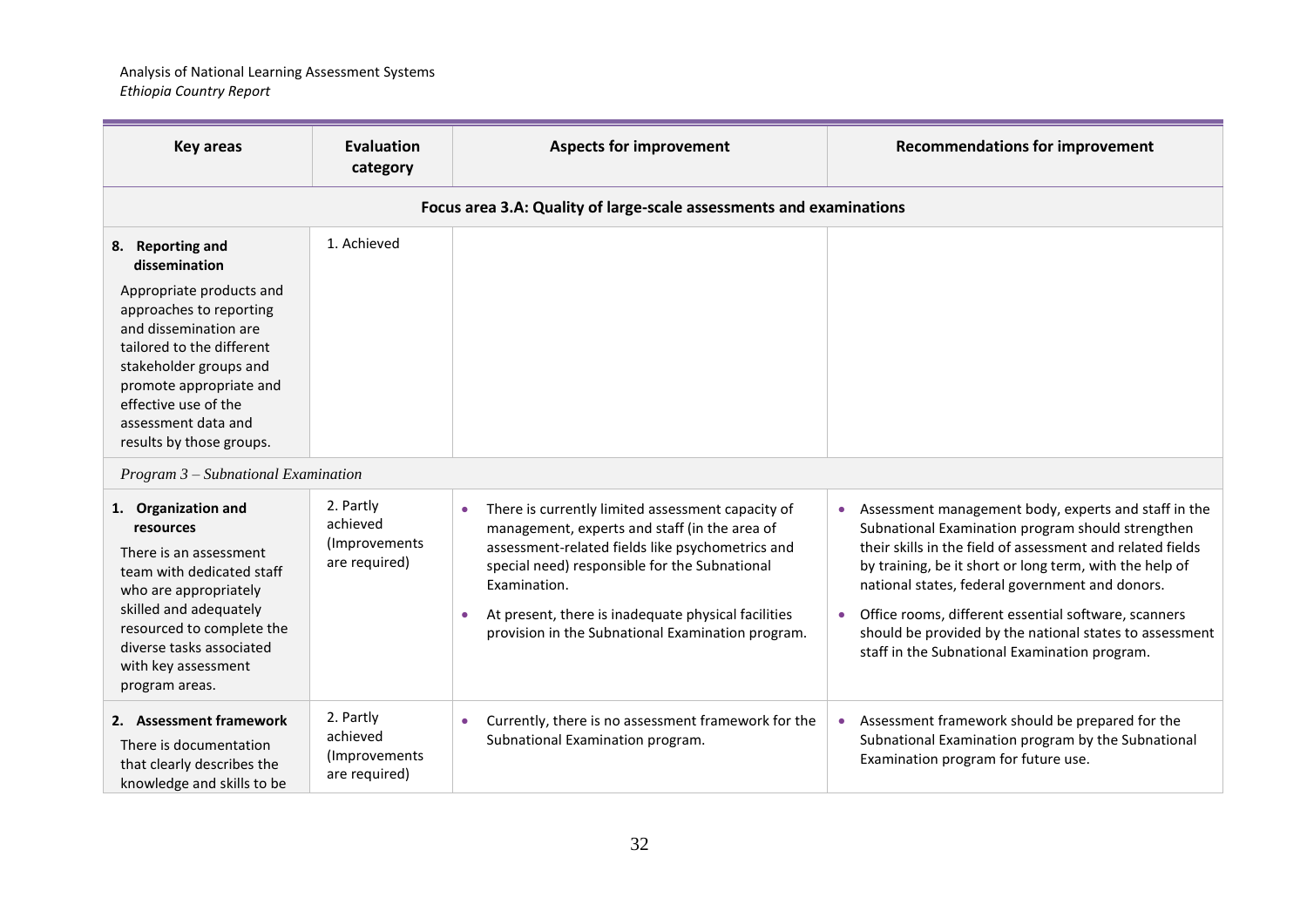| <b>Key areas</b>                                                                                                                                                                                                                                                                                                                                 | <b>Evaluation</b><br>category                                                                                             | <b>Aspects for improvement</b>                                                                               | <b>Recommendations for improvement</b>                                                                                                                                         |
|--------------------------------------------------------------------------------------------------------------------------------------------------------------------------------------------------------------------------------------------------------------------------------------------------------------------------------------------------|---------------------------------------------------------------------------------------------------------------------------|--------------------------------------------------------------------------------------------------------------|--------------------------------------------------------------------------------------------------------------------------------------------------------------------------------|
|                                                                                                                                                                                                                                                                                                                                                  |                                                                                                                           | Focus area 3.A: Quality of large-scale assessments and examinations                                          |                                                                                                                                                                                |
| assessed in the key<br>learning domains/subjects,<br>provides a rationale for the<br>contextual data collected<br>and specifies the design of<br>the assessment program.<br>The document is made<br>available to<br>individuals/groups who are<br>involved in assessment<br>instrument development,<br>key stakeholder groups<br>and the public. |                                                                                                                           |                                                                                                              |                                                                                                                                                                                |
| 3. Assessment instruments<br>Quality assurance<br>mechanisms are in place to<br>ensure the test and any<br>contextual data collection<br>instruments are reliable,<br>valid and fair.                                                                                                                                                            | 2. Partly<br>achieved<br>(Improvements<br>are required)                                                                   | At present, there is no piloting of test instruments in<br>$\bullet$<br>the Subnational Examination program. | Reviewing and pre-testing of test instruments ought to<br>$\bullet$<br>be in place in the Subnational Examination program to<br>ensure the tests are reliable, valid and fair. |
| 4. Sampling<br>The sample, through the<br>use of scientific sampling<br>methods, helps to<br>guarantee appropriate and<br>estimable levels of<br>statistical precision and<br>validity in the                                                                                                                                                    | As the<br>Subnational<br>Examination<br>program<br>followed a<br>census approach<br>to collect data,<br>this key area was |                                                                                                              |                                                                                                                                                                                |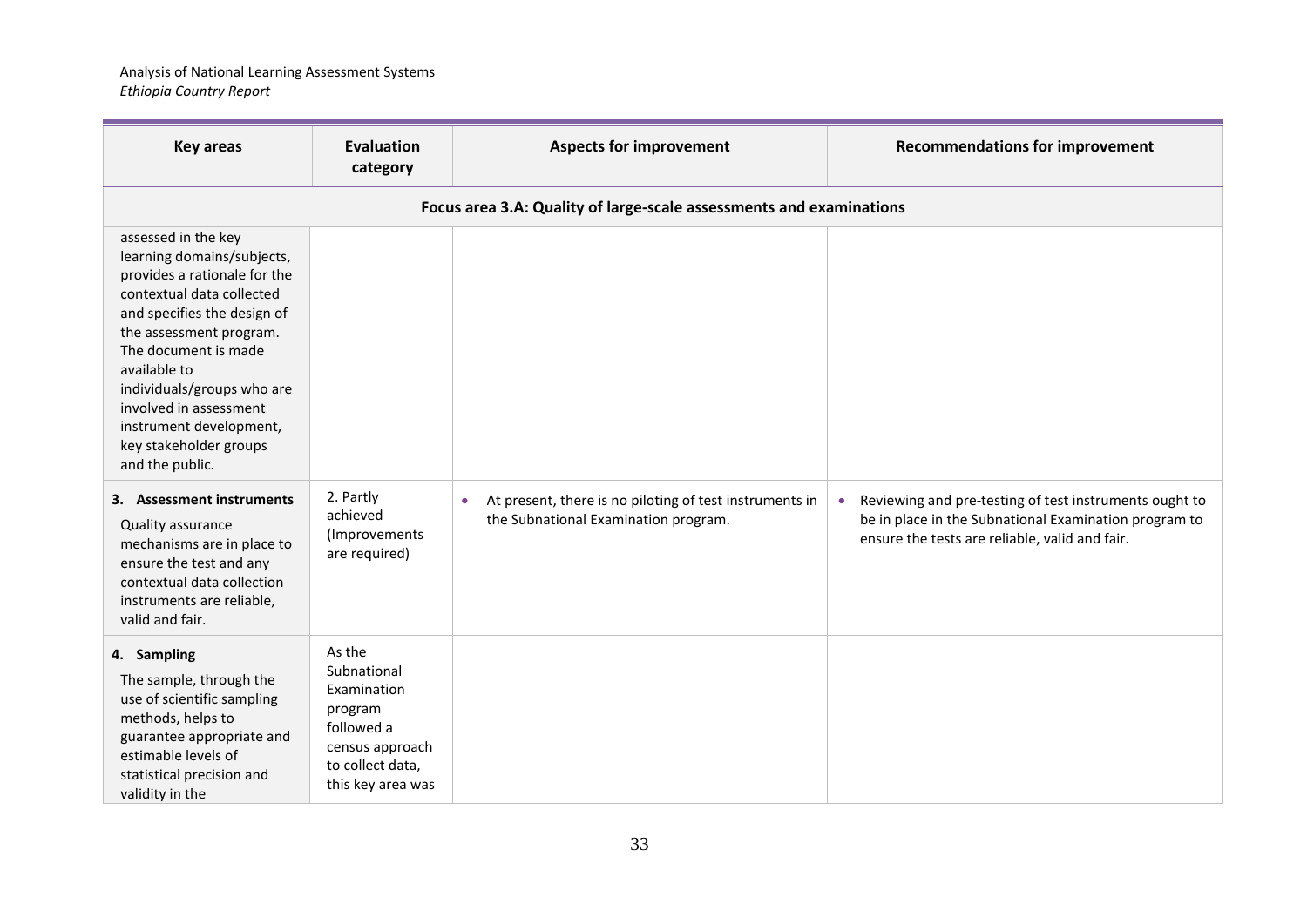| <b>Key areas</b>                                                                                                                                                                                                                                                                                                     | <b>Evaluation</b><br>category                            | <b>Aspects for improvement</b>                                                                                                          | <b>Recommendations for improvement</b>                                                                                                                                                                                            |
|----------------------------------------------------------------------------------------------------------------------------------------------------------------------------------------------------------------------------------------------------------------------------------------------------------------------|----------------------------------------------------------|-----------------------------------------------------------------------------------------------------------------------------------------|-----------------------------------------------------------------------------------------------------------------------------------------------------------------------------------------------------------------------------------|
|                                                                                                                                                                                                                                                                                                                      |                                                          | Focus area 3.A: Quality of large-scale assessments and examinations                                                                     |                                                                                                                                                                                                                                   |
| interpretation of<br>assessment results.                                                                                                                                                                                                                                                                             | not applicable.                                          |                                                                                                                                         |                                                                                                                                                                                                                                   |
| 5. Field operations<br>Quality assurance<br>mechanisms are in place to<br>ensure field operations are<br>standardized, monitored<br>and documented, to<br>ensure that the data are<br>collected under the same<br>conditions, independent of<br>the administration<br>context, in an efficient and<br>secure manner. | 1. Achieved                                              |                                                                                                                                         |                                                                                                                                                                                                                                   |
| 6. Data management<br>Quality assurance<br>mechanisms are in place to<br>ensure the final database<br>is free from discrepancies<br>and errors, appropriately<br>structured and<br>documented.                                                                                                                       | 2. Partly<br>achieved<br>(Improvements)<br>are required) | Currently, there is no data management manual in<br>$\bullet$<br>the Subnational Examination program.                                   | Data management manual should be developed to<br>$\bullet$<br>ensure the final database is free from error and<br>appropriately documented in the Subnational<br>Examination program.                                             |
| 7. Data analysis<br>Technically sound and<br>appropriate data analysis<br>techniques are used to<br>provide analytical results                                                                                                                                                                                       | 2. Partly<br>achieved<br>(Improvements<br>are required)  | At present, there is a lack of marking, scoring and<br>$\bullet$<br>data-processing machines in the Subnational<br>Examination program. | The Subnational Education Bureau should provide<br>$\bullet$<br>marking, scoring and data-processor machines that help<br>provide valid and useful inferences of the target<br>population in the Subnational Examination program. |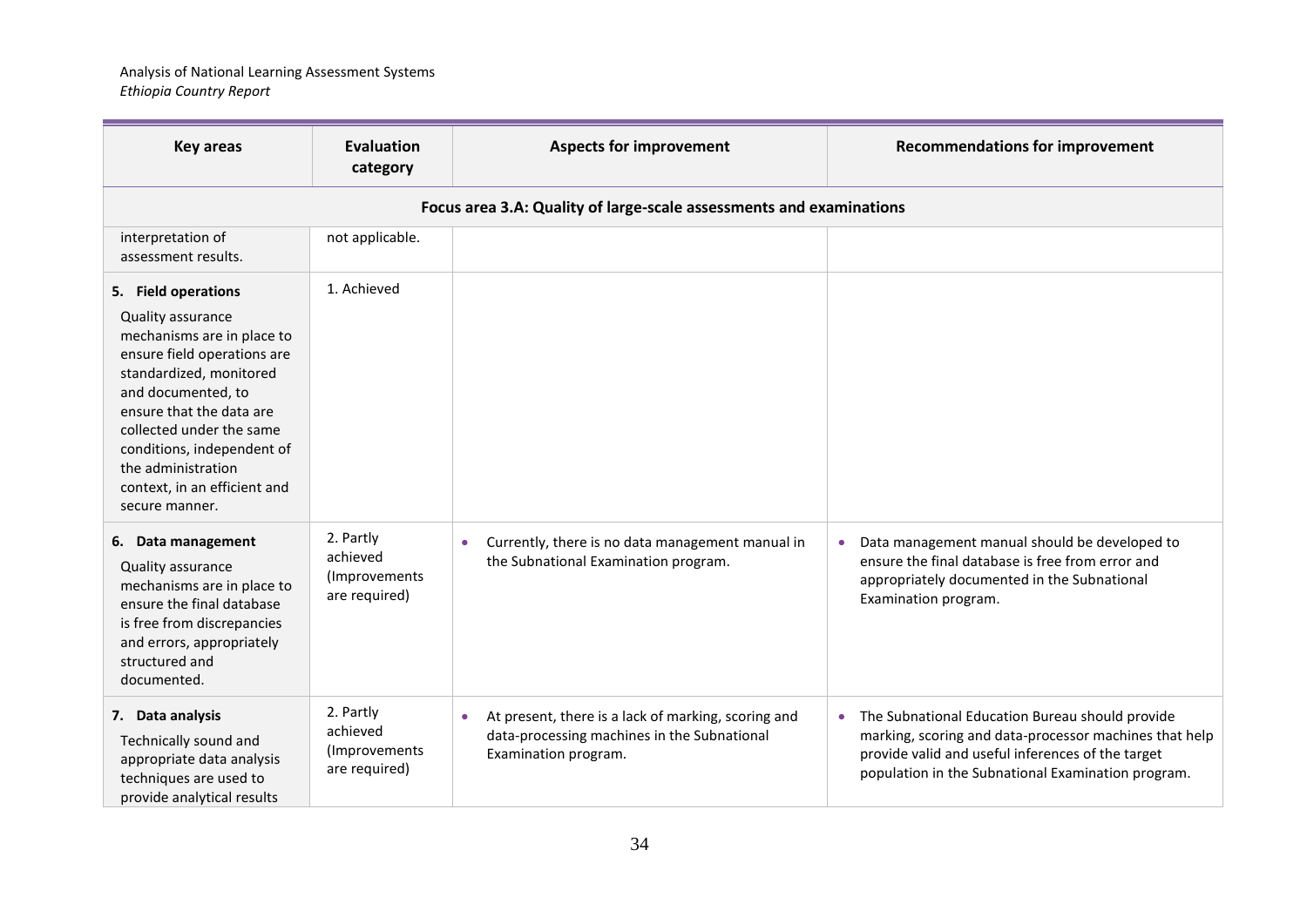| <b>Key areas</b>                                                                                                                                                                                                                                                               | Evaluation<br>category                                              | <b>Aspects for improvement</b> | <b>Recommendations for improvement</b> |  |
|--------------------------------------------------------------------------------------------------------------------------------------------------------------------------------------------------------------------------------------------------------------------------------|---------------------------------------------------------------------|--------------------------------|----------------------------------------|--|
|                                                                                                                                                                                                                                                                                | Focus area 3.A: Quality of large-scale assessments and examinations |                                |                                        |  |
| that permit valid and<br>useful inferences about<br>the population(s) of<br>interest. Analytical results<br>are fully documented and<br>reproducible.                                                                                                                          |                                                                     |                                |                                        |  |
| 8. Reporting and<br>dissemination<br>Appropriate products and<br>approaches to reporting<br>and dissemination are<br>tailored to the different<br>stakeholder groups and<br>promote appropriate and<br>effective use of the<br>assessment data and<br>results by those groups. | 1. Achieved                                                         |                                |                                        |  |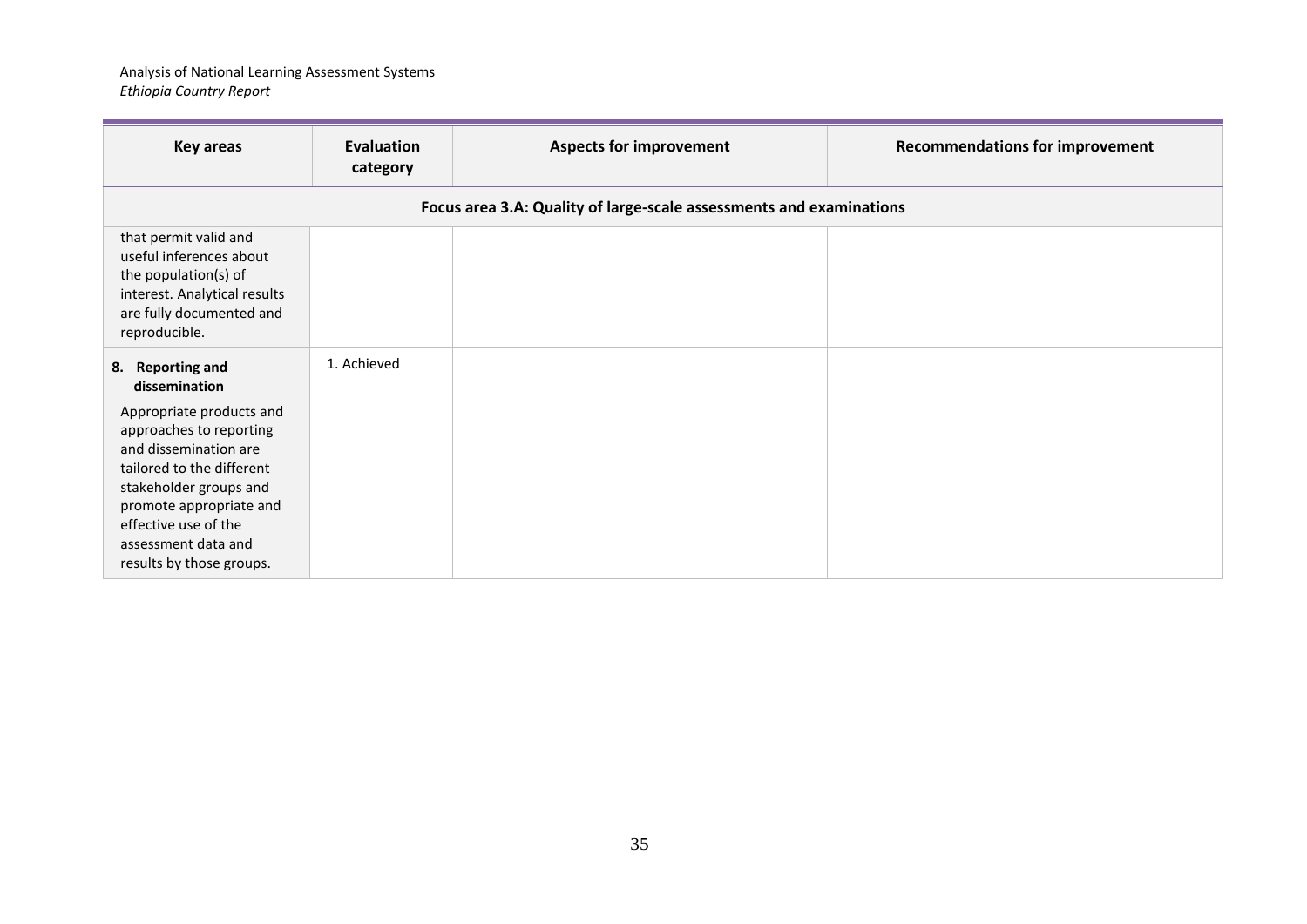| <b>Key areas</b>                                                                                                                                                       | <b>Evaluation</b><br>category                           | <b>Aspects for improvement</b>                                                                                                                                                                                                                                     | <b>Recommendations for improvement</b>                                                                                                                                                                                                                                                                                                                                                                                                                                                  |  |  |  |
|------------------------------------------------------------------------------------------------------------------------------------------------------------------------|---------------------------------------------------------|--------------------------------------------------------------------------------------------------------------------------------------------------------------------------------------------------------------------------------------------------------------------|-----------------------------------------------------------------------------------------------------------------------------------------------------------------------------------------------------------------------------------------------------------------------------------------------------------------------------------------------------------------------------------------------------------------------------------------------------------------------------------------|--|--|--|
|                                                                                                                                                                        | Focus area 3.B: Quality of classroom assessments        |                                                                                                                                                                                                                                                                    |                                                                                                                                                                                                                                                                                                                                                                                                                                                                                         |  |  |  |
| 1. Guidelines<br>There are national- or<br>subnational-level<br>documents that provide<br>guidelines or<br>recommendations for<br>classroom assessment.                | 2. Partly<br>achieved<br>(Improvements<br>are required) | Problem of accessibility of the centrally developed<br>$\bullet$<br>classroom assessment guidelines or manuals for<br>schools.<br>Lack of classroom assessment guidelines with<br>practical examples specific to each subject at<br>primary and secondary schools. | The guidelines are required by all secondary and primary<br>schools. Thus, the concerned bodies at the national and<br>subnational levels should try to address the demand of<br>schools by printing and distributing the guidelines.<br>There is also a need for developing guidelines that<br>incorporate practical examples in each specific<br>domain/subject at both primary and secondary schools.<br>The guidelines should also incorporate 21st-century<br>skills as a package. |  |  |  |
| 2. Training<br>Training programs are<br>provided to (future and<br>current) teachers and<br>school leaders to build<br>their capacity to assess<br>students' learning. | 2. Partly<br>achieved<br>(Improvements<br>are required) | Lack of refresher and timely training focusing on<br>$\bullet$<br>classroom assessment practices.<br>Lack of training in the importance of classroom<br>$\bullet$<br>assessment.                                                                                   | Refresher and timely trainings (hands-on trainings) on<br>classroom assessment practices should be organized and<br>conducted at national and subnational levels. Similar<br>trainings are required to be in place at the cluster<br>resource centers for both secondary and primary<br>schools.<br>Awareness creation for teachers about the importance<br>of classroom assessment practices should be made.                                                                           |  |  |  |
| 3. Resources and tools<br>Teachers use a variety of<br>resources and tools for<br>classroom assessment.                                                                | 2. Partly<br>achieved<br>(Improvements<br>are required) | Shortage of curriculum materials (syllabi, teachers<br>guide, textbooks)                                                                                                                                                                                           | Adequate funding is required for printing and<br>distribution of curriculum materials. Education offices at<br>each level need gathering/predicting data of all learners,<br>proper planning, and timely printing and distribution of<br>curriculum materials to all schools. Thus, both federal<br>and regional governments should allocate sufficient<br>budget to alleviate this problem.                                                                                            |  |  |  |
| 4. Assessment methods                                                                                                                                                  | 2. Partly                                               | There is limited or no use of multiple methods,<br>$\bullet$                                                                                                                                                                                                       | Teachers should be trained on how to use different                                                                                                                                                                                                                                                                                                                                                                                                                                      |  |  |  |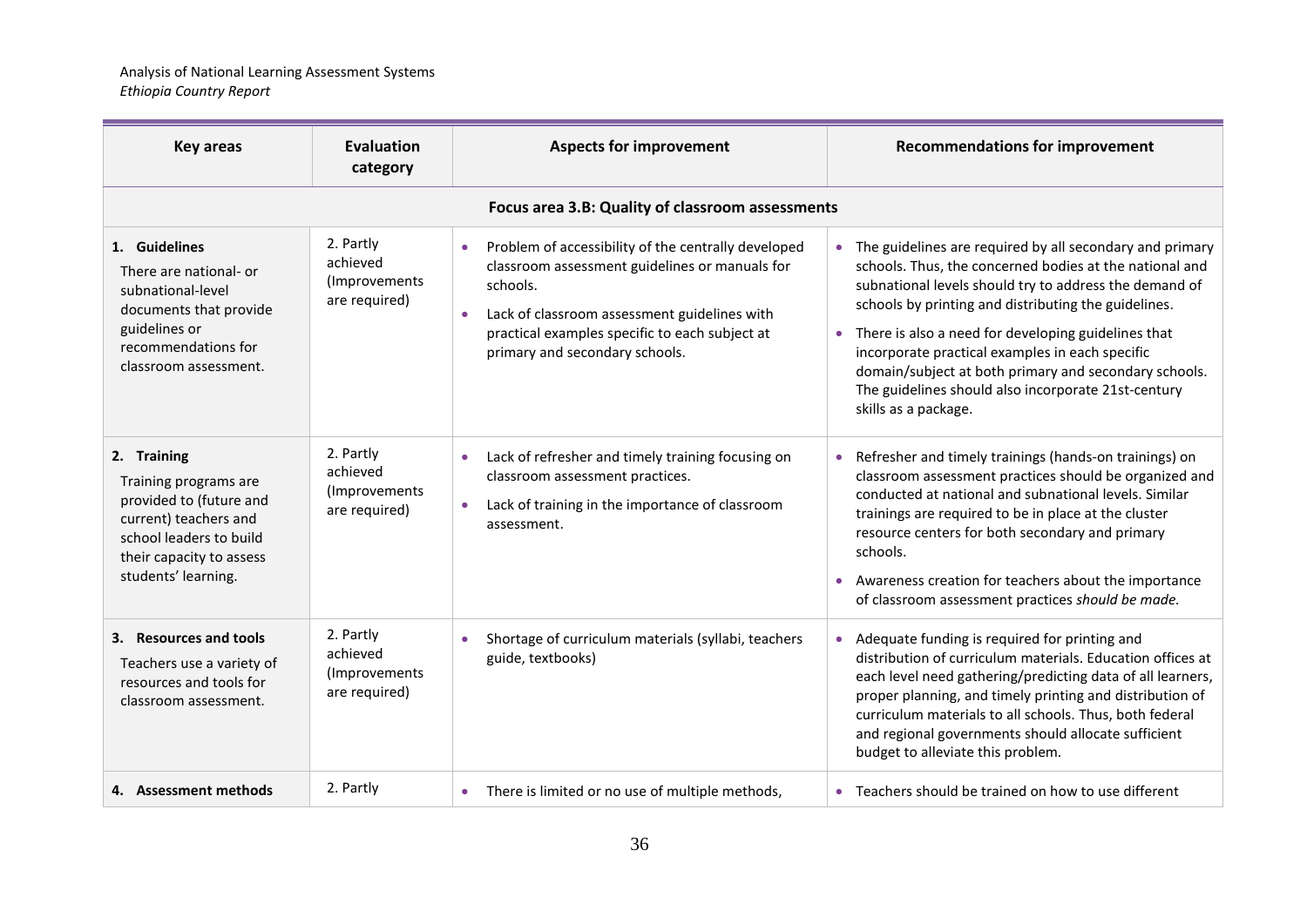| <b>Key areas</b>                                                                                                                                                           | <b>Evaluation</b><br>category                            | <b>Aspects for improvement</b>                                                                                                                                                                                                                                                                        | <b>Recommendations for improvement</b>                                                                                                                                                                                                                                                                                     |  |  |  |
|----------------------------------------------------------------------------------------------------------------------------------------------------------------------------|----------------------------------------------------------|-------------------------------------------------------------------------------------------------------------------------------------------------------------------------------------------------------------------------------------------------------------------------------------------------------|----------------------------------------------------------------------------------------------------------------------------------------------------------------------------------------------------------------------------------------------------------------------------------------------------------------------------|--|--|--|
|                                                                                                                                                                            | Focus area 3.B: Quality of classroom assessments         |                                                                                                                                                                                                                                                                                                       |                                                                                                                                                                                                                                                                                                                            |  |  |  |
| Teachers use multiple<br>assessment methods to<br>support valid and reliable<br>assessment of students'<br>learning.                                                       | achieved<br>(Improvements<br>are required)               | especially interviews, standardized tests, student<br>self-assessment and questionnaires, by teachers in<br>both primary and secondary schools.                                                                                                                                                       | assessment methods. To do this, both teacher training<br>institutions and Regional Education Bureaus should work<br>together to enhance the capacity of teachers on<br>classroom assessment practices.                                                                                                                     |  |  |  |
| 5. Assessment content<br>The knowledge and skills<br>assessed are clearly<br>defined.                                                                                      | 2. Partly<br>achieved<br>(Improvements)<br>are required) | 21st-century skills were not sufficiently<br>$\bullet$<br>incorporated in the curriculum materials.<br>The knowledge and skills to be assessed in the art<br>$\bullet$<br>are not clearly defined in primary schools.<br>ICT is not part of the school curriculum in primary<br>$\bullet$<br>schools. | 21st-century skills should be incorporated as a package<br>$\bullet$<br>in curriculum.<br>• The knowledge and skills to be assessed in the art should<br>be clearly defined.<br>ICT should be part of the school curriculum in primary<br>schools.                                                                         |  |  |  |
| 6. Quality assurance<br>There are formal<br>mechanisms at the school<br>and national/subnational<br>levels to monitor the<br>quality of classroom<br>assessment practices. | 2. Partly<br>achieved<br>(Improvements<br>are required)  | Monitoring mechanism is not intended to promote<br>$\bullet$<br>the quality of classroom assessment practices.<br>Rather, it is for the sake of evaluating a teacher's<br>performance.<br>Weak system of monitoring the quality of classroom<br>$\bullet$<br>assessment practices                     | Strong system level of monitoring the quality of<br>classroom assessment practices should be established<br>by MoE. The monitoring mechanism should aim to<br>promote the quality of classroom assessment practices<br>in schools.<br>It should not be for the sake of evaluating a teacher's<br>$\bullet$<br>performance. |  |  |  |
| 7. Use of assessment data<br>Data from classroom<br>assessment are used to<br>improve teaching and<br>learning.                                                            | 2. Partly<br>achieved<br>(Improvements<br>are required)  | Lack of awareness of teachers in identifying learning<br>$\bullet$<br>gaps and modifying their teaching practices.<br>Lack of appropriate interventions by using<br>$\bullet$<br>classroom assessment data.                                                                                           | Awareness creation for teachers on how to use the<br>assessment data to identify learning gaps and modify<br>their teaching practices.<br>School leaders and local educational authorities should<br>plan and implement appropriate interventions based on<br>the data from classroom assessments.                         |  |  |  |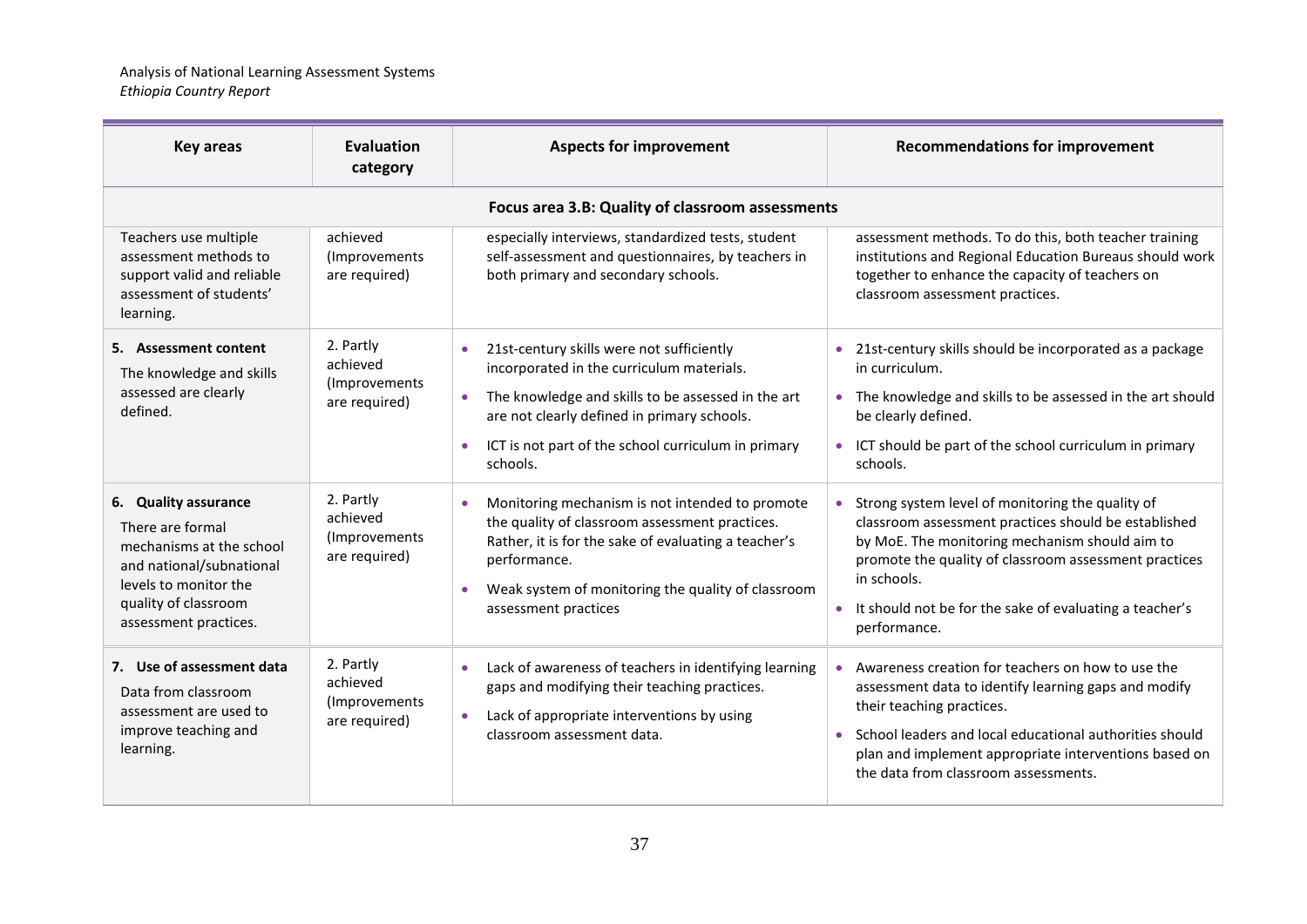# <span id="page-38-0"></span>**4 Using the ANLAS findings**

ANLAS is designed to inform the development and implementation of improvement strategies as part of the wider education sector planning process. This section first explains the national education sector planning process in Ethiopia, then it describes how the ANLAS findings are planned/envisaged to be used to inform education sector planning.

As required by the current Education and Training Policy (ETP) of 1994, education sector plans (ESPs) known as medium-term Education Sector Development Programs (ESDPs) have been developed and implemented in Ethiopia, each lasting a set period of time. The current ESDP V is Ethiopia's fifth medium-term plan, serving as the central strategy document for educational development in the country from 2015/16 to 2019/20. To monitor and improve the quality education, an attempt has been made to measure education outcomes through a robust assessment system since ESDP IV.

The ANLAS model could help as a theoretical foundation to adapt and adopt for the Ethiopian education sector in general and the assessment system in particular. It can be used to inform the entire policy cycle, including education sector analysis, planning and endorsement, implementation, monitoring and sector reviews, and evaluation.

Therefore, this ANLAS diagnostic study will be used to develop the next ESDP, ESDP VI, which will be implemented after 2020. The ANLAS report can also be used as a source document for curriculum revision, teacher training institutions, and teacher continuous professional development (CPD). Table 6 provides details of the time frames for the current and next education sector plans.

**Table 6: Education sector planning process**

| Current education sector plan (ESDP V) | 2015/16-2019/20 |
|----------------------------------------|-----------------|
| Next education sector plan (EDSP VI)   | 2020/21-2024/25 |
|                                        |                 |

| Relevant education sector planning stages to | 2020/21 |
|----------------------------------------------|---------|
| consider ANLAS recommendations               |         |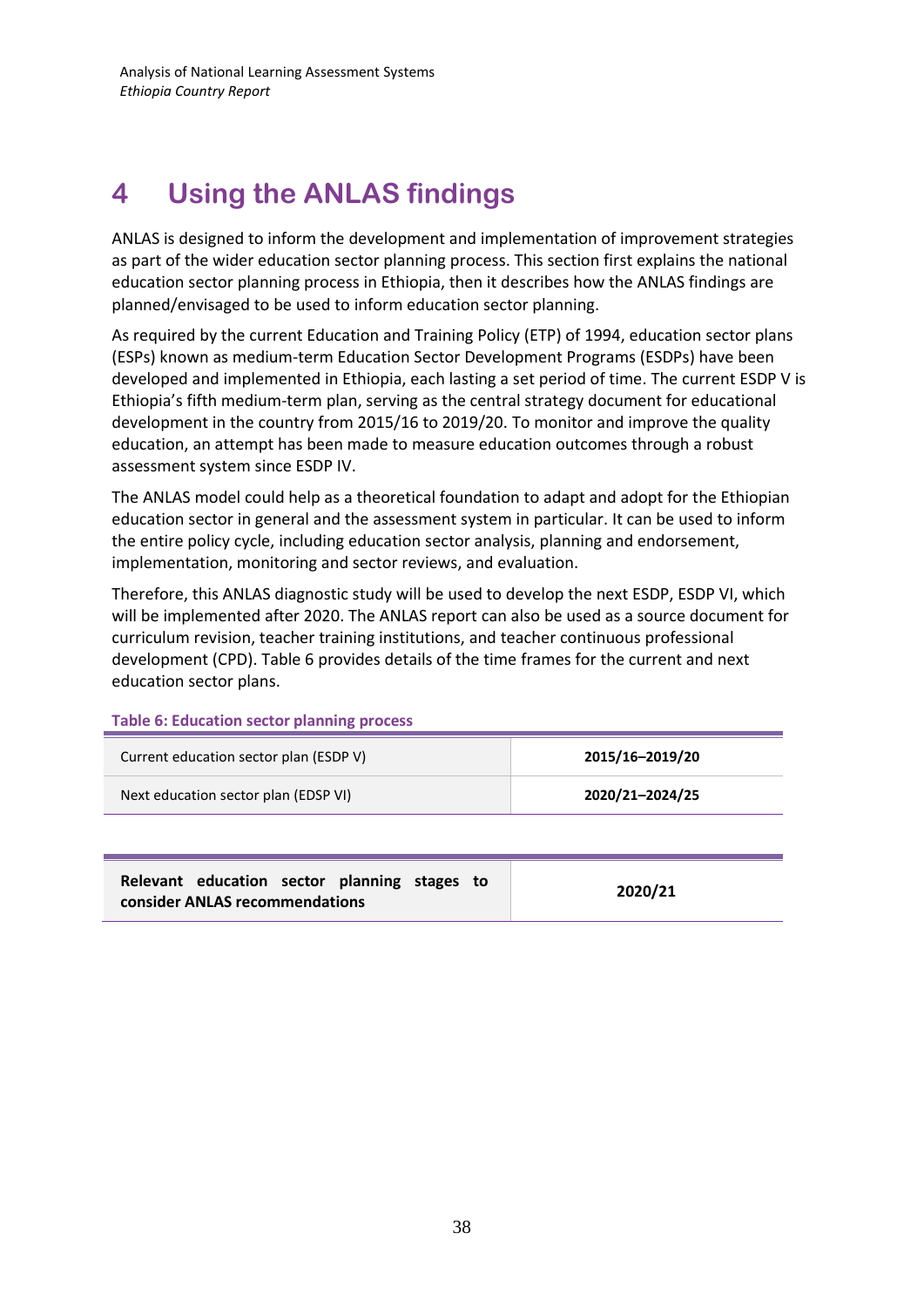# <span id="page-39-0"></span>**Appendix A: The national team**

#### **Table A1: The national team**

| <b>Name</b>                    | <b>ANLAS Role</b>           | Organization                                                                       |
|--------------------------------|-----------------------------|------------------------------------------------------------------------------------|
| Mesaye Demessie Zeleke         | <b>Focal Point</b>          | Deputy Director General, NEAEA                                                     |
| Yilikal Wondimeneh<br>Demissie | National Team Member        | National Learning Assessment Directorate,<br><b>NEAEA</b>                          |
| Arega Mamaru Yewore            | <b>National Team Member</b> | National Examination Development and<br>Administration Directorate, NEAEA          |
| Nega Gichile Bongasse          | <b>National Team Member</b> | National Curriculum Development and<br>Implementation Directorate, MoE             |
| Abraham Mengistu<br>Sertse     | <b>National Team Member</b> | Planning and Resource Mobilization<br>Directorate, MoE                             |
| Talefe Eshete Awoke            | National Team Member        | <b>Teachers and Educational Institutions</b><br>Leaders Licensing Directorate, MoE |
| Aregawi Gidey Mesele           | <b>National Team Member</b> | National Learning Assessment Directorate,<br><b>NEAEA</b>                          |
| Bekele Geleta Ayana            | <b>National Team Member</b> | National Learning Assessment Directorate,<br><b>NEAEA</b>                          |
| Effa Gurmu Bati                | <b>National Team Member</b> | National Learning Assessment Directorate,<br><b>NEAEA</b>                          |
| Getachew Abebe Tsigie          | <b>National Team Member</b> | National Examination Development and<br>Administration Directorate, NEAEA          |
| Belay Endeshaw Gizaw           | <b>National Team Member</b> | National Examination Development and<br>Administration Directorate, NEAEA          |
| Robel Getachew Worku           | <b>National Team Member</b> | National Examination Development and<br>Administration Directorate, NEAEA          |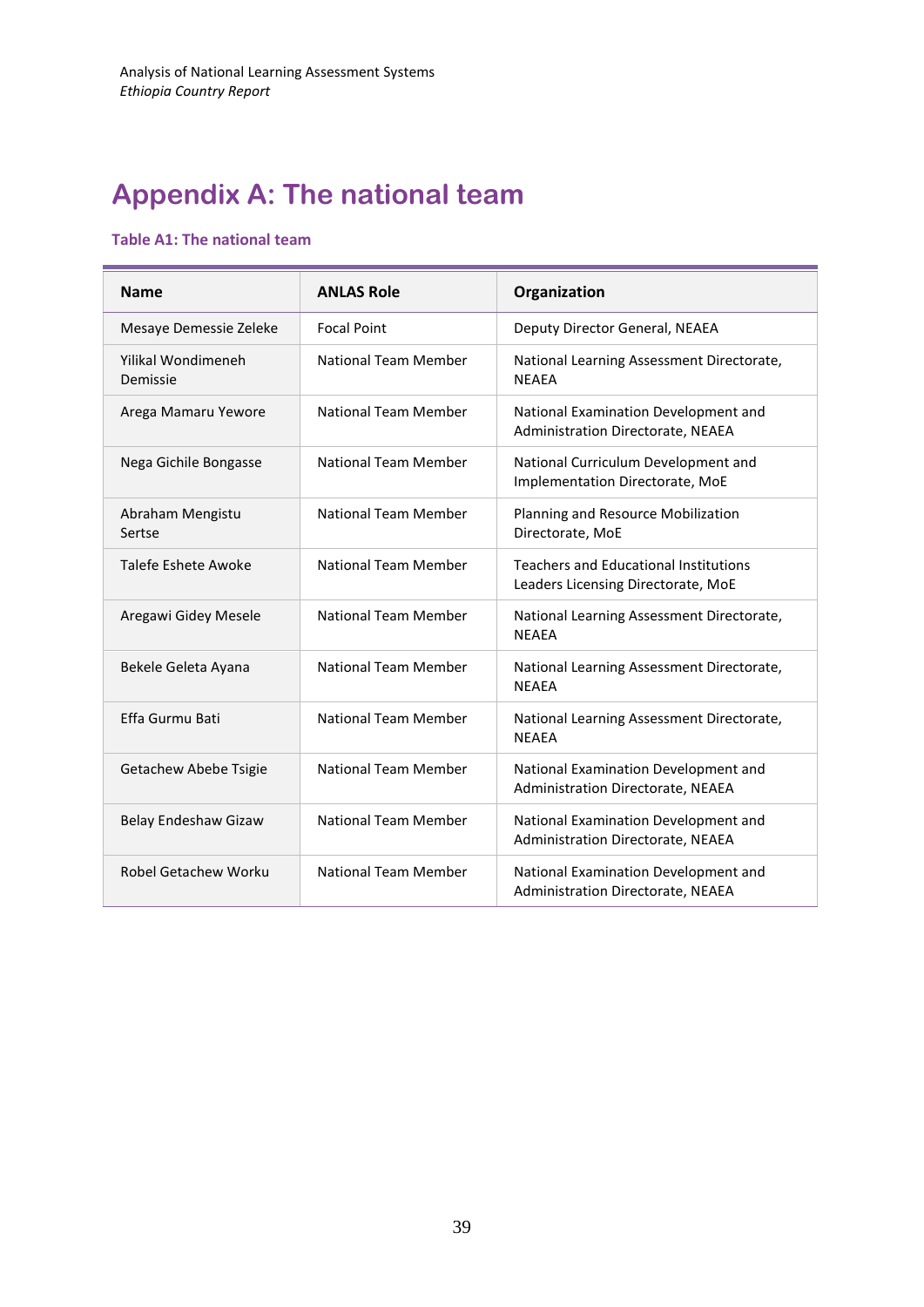# **Appendix B: Stakeholder and document mapping tables**

## **Table B1: Key stakeholder groups**

<span id="page-40-0"></span>

| Key stakeholder group                                    | Focus area 1<br><b>Context</b> | Focus area 2<br><b>Coherence</b> | Focus area 3.A<br><b>Quality of large-scale</b><br>assessments and<br>examinations | Focus area 3.B<br><b>Quality of</b><br>classroom<br>assessments |
|----------------------------------------------------------|--------------------------------|----------------------------------|------------------------------------------------------------------------------------|-----------------------------------------------------------------|
| National or subnational level officials                  |                                |                                  |                                                                                    |                                                                 |
| Senior curriculum development and implementation experts | $\checkmark$                   |                                  | ✓                                                                                  |                                                                 |
| Senior educational assessment experts<br>$\bullet$       | ✓                              |                                  | ✓                                                                                  |                                                                 |
| Senior examination development experts<br>$\bullet$      | $\checkmark$                   |                                  | ✓                                                                                  |                                                                 |
| Senior examination data processor experts                | ✓                              |                                  | ✓                                                                                  |                                                                 |
| Regional and zonal educational experts<br>$\bullet$      | ✓                              |                                  | ✓                                                                                  |                                                                 |
| Senior planning and resource mobilization experts        | $\checkmark$                   |                                  | $\checkmark$                                                                       | $\checkmark$                                                    |
| <b>Training program providers</b>                        |                                |                                  |                                                                                    |                                                                 |
| Teachers from Colleges of Teacher Education              | $\checkmark$                   | $\cdot$                          | ✓                                                                                  | ✓                                                               |
| <b>School leaders and teachers</b>                       |                                |                                  |                                                                                    |                                                                 |
| Senior teachers from primary schools                     | ✓                              |                                  | ✓                                                                                  |                                                                 |
| Senior teachers from secondary schools<br>$\bullet$      | ✓                              |                                  | ✓                                                                                  |                                                                 |
| Primary and secondary school principals                  | ✓                              |                                  | ✓                                                                                  |                                                                 |
| <b>Development partners</b>                              |                                |                                  |                                                                                    |                                                                 |
| World Bank senior education expert                       | ✓                              | ✓                                | $\checkmark$                                                                       | ✓                                                               |
| DIFD senior education expert<br>$\bullet$                | ✓                              |                                  | ✓                                                                                  |                                                                 |
| UNICEF senior education expert                           |                                |                                  |                                                                                    |                                                                 |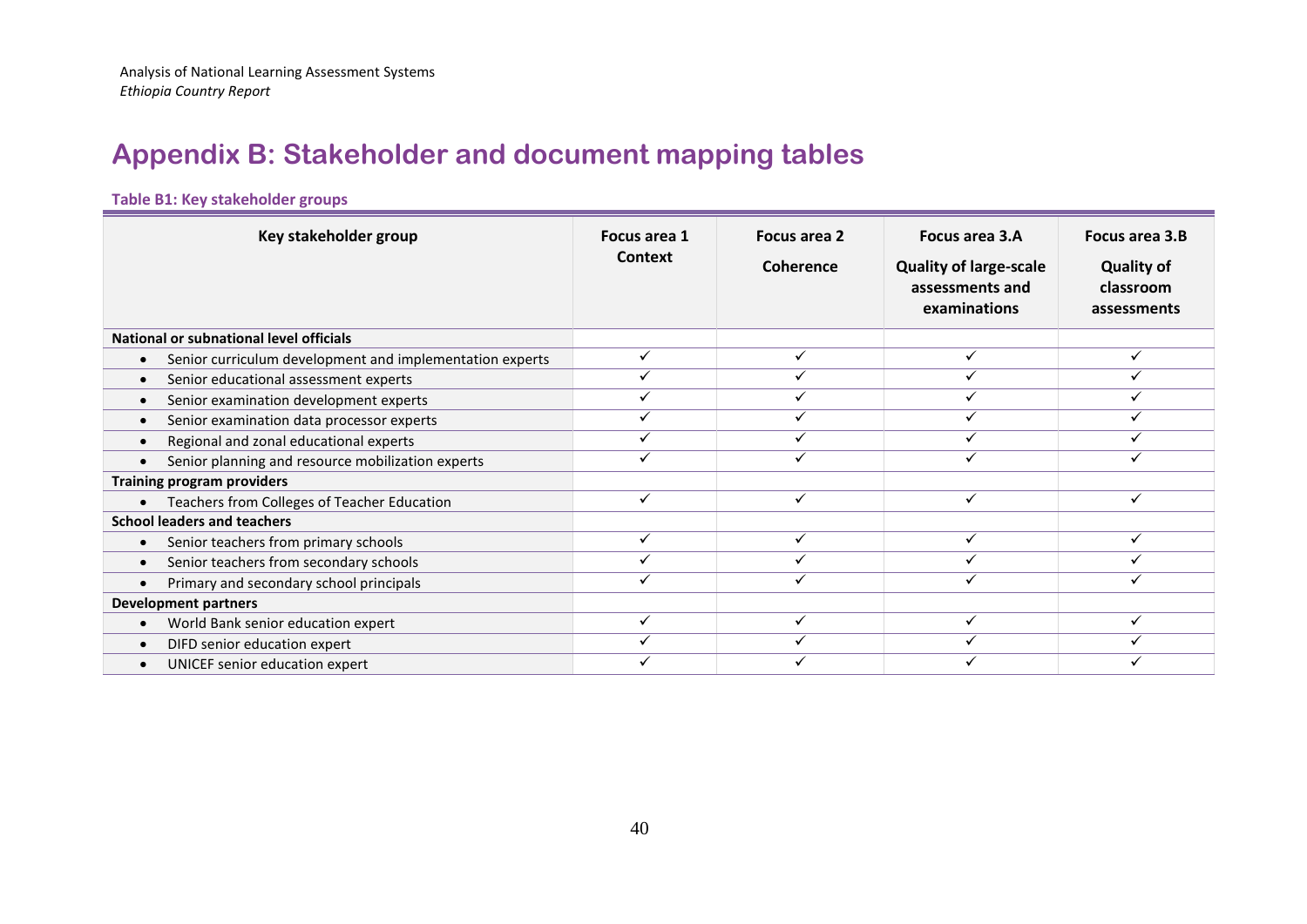#### **Table B2: Key documents**

| <b>Document</b>                                                                        | Focus area 1<br>Context | <b>Focus area 2</b><br>Coherence | <b>Focus area 3.A</b><br><b>Quality of large-scale</b><br>assessments and<br>examinations | Focus area 3.B<br><b>Quality of</b><br>classroom<br>assessments |
|----------------------------------------------------------------------------------------|-------------------------|----------------------------------|-------------------------------------------------------------------------------------------|-----------------------------------------------------------------|
| Education and Training Policy, MoE, 1994                                               | ✓                       | ✓                                | $\checkmark$                                                                              |                                                                 |
| Curriculum Framework for Ethiopian Education (KG-Grade 12), MoE,<br>2010               | ✓                       |                                  | ✓                                                                                         |                                                                 |
| Policy Framework for National Large-Scale Assessment, NEAEA, 2012                      | ✓                       | ✓                                | $\checkmark$                                                                              |                                                                 |
| Policy Framework for National Examinations Assessment, NEAEA,<br>2012                  | ✓                       |                                  |                                                                                           |                                                                 |
| Ethiopia Early Grade Reading Assessment/ English, USAID/RTI, 2010                      | ✓                       | ✓                                | ✓                                                                                         | ✓                                                               |
| Ethiopia Early Grade Reading Assessment/ Mother Tongue,<br>USAID/AIR, 2010, 2014, 2018 | ✓                       | ✓                                | ✓                                                                                         |                                                                 |
| Early Grade Mathematics Assessment: Baseline Study Report,<br><b>NEAEA, 2014</b>       | ✓                       | ✓                                | ✓                                                                                         |                                                                 |
| National Learning Assessment of Grade 4 & 8 Reports, NEAEA, 2004,<br>2008, 2012, 2016  | ✓                       | ✓                                | $\checkmark$                                                                              | ✓                                                               |
| National Learning Assessment of Grade 10 & 12 Reports, NEAEA,<br>2010, 2014, 2018      | ✓                       | ✓                                | $\checkmark$                                                                              | ✓                                                               |
| Education Statistics Annual Abstract, MoE, 2016, 2017                                  | ✓                       | ✓                                | $\checkmark$                                                                              | $\checkmark$                                                    |
| Contextual Data Questionnaires (EGRA, EGMA, NLA), NEAEA, 2014,<br>2017                 | ✓                       | ✓                                | ✓                                                                                         |                                                                 |
| National Examinations Students Application Form, 1979-2018                             | ✓                       | ✓                                | ✓                                                                                         | ✓                                                               |
| Education Sector Development Program V (ESDP V), MoE, 2015                             | ✓                       | ✓                                | $\checkmark$                                                                              | ✓                                                               |
| General Education Quality Improvement Program (GEQIP), MoE,<br>2008                    | ✓                       | ✓                                | ✓                                                                                         |                                                                 |
| General Education Quality Improvement Program for Equity (GEQIP-<br>E), MoE, 2017      | ✓                       | ✓                                | ✓                                                                                         | ✓                                                               |
| NEAEA Annual Reports, 2018                                                             | ✓                       | ✓                                | $\checkmark$                                                                              | ✓                                                               |
| Syllabus for each subject by grade level, MoE, 2008                                    | ✓                       | ✓                                | $\checkmark$                                                                              | ✓                                                               |
| Table of Specifications, NEAEA (n.d.)                                                  | ✓                       | ✓                                | ✓                                                                                         | ✓                                                               |
| Item Development Manual, NEAEA, 2011                                                   | ✓                       | ✓                                | $\checkmark$                                                                              | ✓                                                               |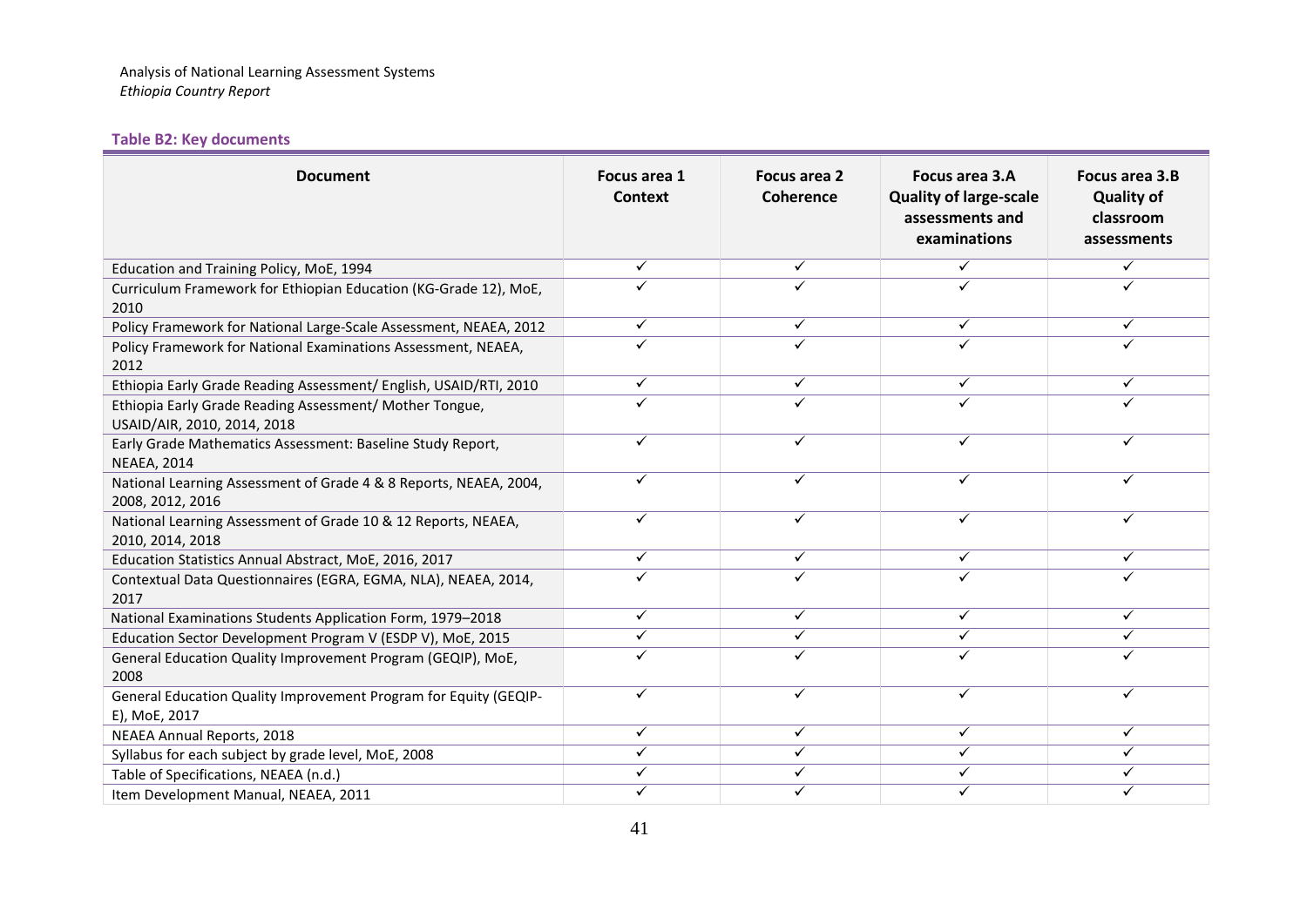| <b>Document</b>                                                                                                           | Focus area 1<br>Context | Focus area 2<br>Coherence | Focus area 3.A<br><b>Quality of large-scale</b><br>assessments and<br>examinations | Focus area 3.B<br><b>Quality of</b><br>classroom<br>assessments |
|---------------------------------------------------------------------------------------------------------------------------|-------------------------|---------------------------|------------------------------------------------------------------------------------|-----------------------------------------------------------------|
| Item Development Evaluation Checklist, NEAEA, 2016,2018                                                                   | ✓                       |                           |                                                                                    |                                                                 |
| National School Classification Framework, MoE, 2013                                                                       |                         |                           |                                                                                    |                                                                 |
| General Education Inspection Framework, MoE, 2014                                                                         |                         |                           |                                                                                    |                                                                 |
| Continuous Assessment Manual for First Cycle Primary (1-4), MoE<br>and UNICEF (n.d.)                                      |                         |                           |                                                                                    |                                                                 |
| Competency-Based Assessment for Learning, UNICEF, 2017                                                                    |                         |                           |                                                                                    |                                                                 |
| Continuous Assessment and How to Use It, USAID, 2006                                                                      |                         |                           |                                                                                    |                                                                 |
| Assessment, Measurement and Evaluation in Primary Schools<br>(Course Module), MoE, 2014                                   |                         |                           |                                                                                    |                                                                 |
| Continuous Professional Development for Primary and Secondary<br>Teachers, Leaders and Supervisors, MoE, 2010, 2011, 2012 | $\checkmark$            |                           | ✓                                                                                  |                                                                 |
| School Annual Reports, 2018                                                                                               |                         |                           |                                                                                    |                                                                 |
| Education Sector Development Program IV (ESDP IV), MoE, 2010                                                              |                         |                           |                                                                                    |                                                                 |
| Education Road Map (draft), 2018                                                                                          |                         |                           |                                                                                    |                                                                 |
| Final READ Trust Fund Report 2008-2015, World Bank, 2015                                                                  |                         |                           |                                                                                    |                                                                 |